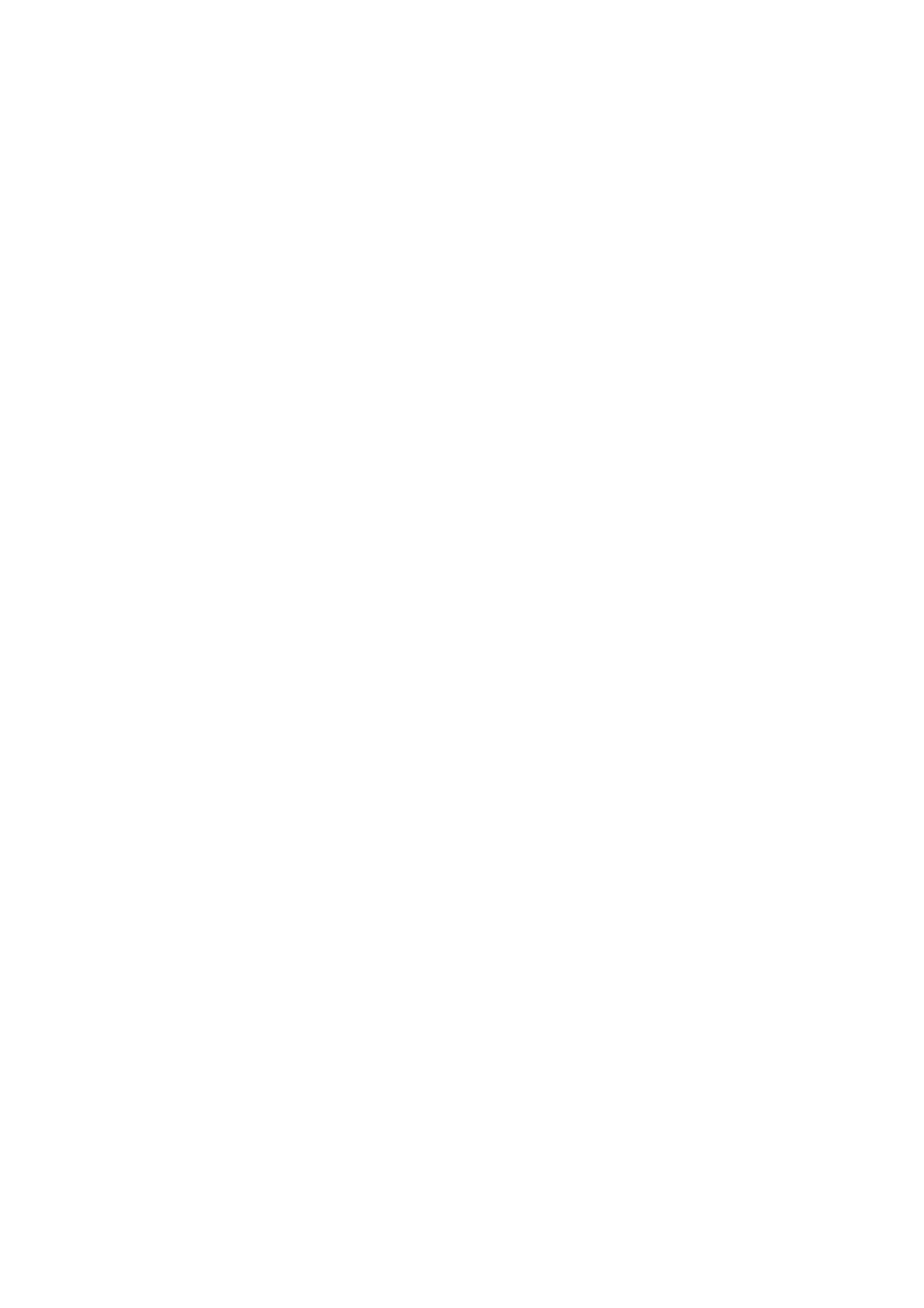# **Tackling Vulnerability Tackling Vulnerability**

## **An Approach to Poverty Reduction An Approach to Poverty Reduction**

**A Plain Language Guide to the 2002/03 Tanzania Participatory Poverty Assessment**

**Research and Analysis Working Group**

**October 2004**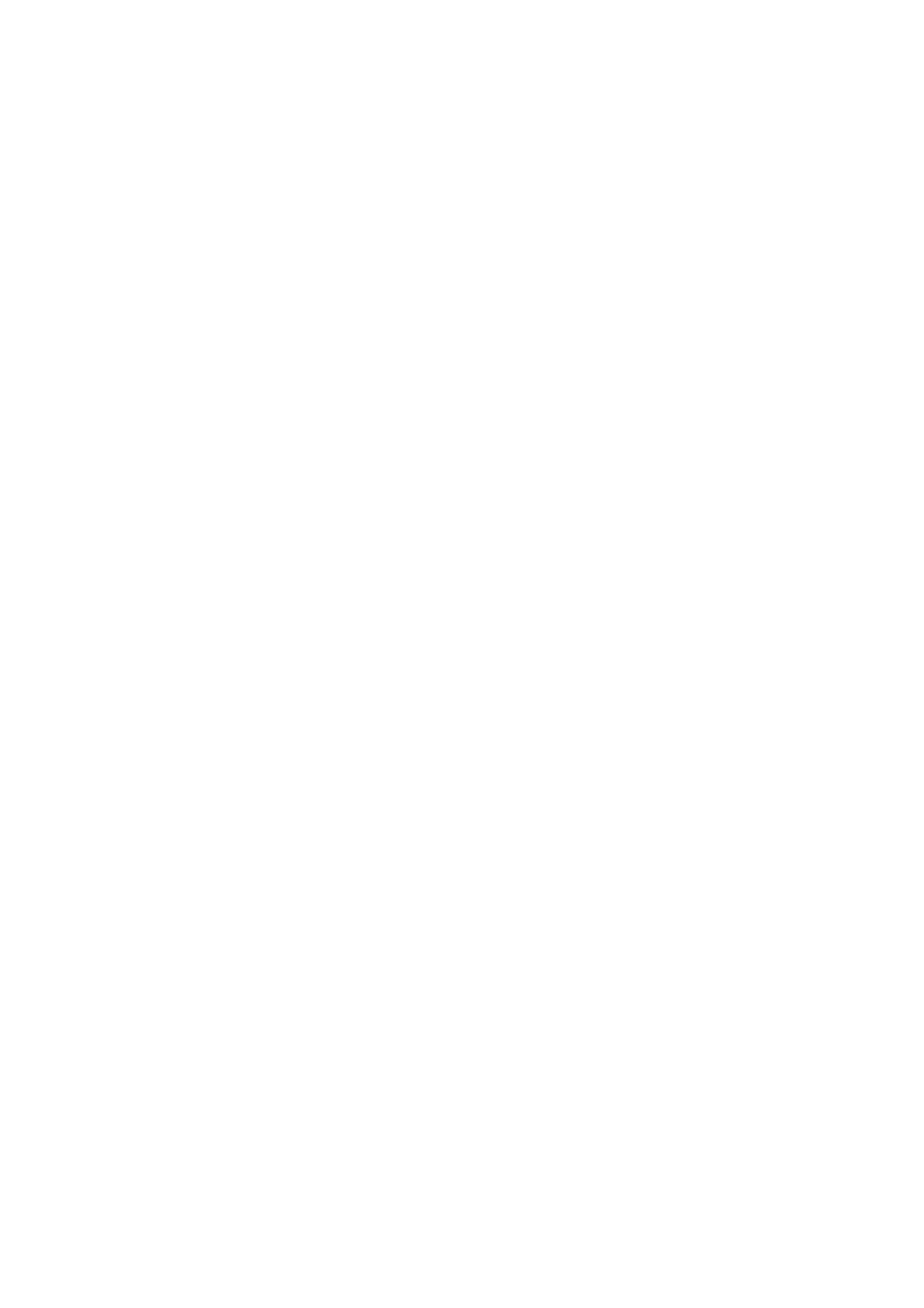## **Table of Contents**

| 1. |     |                                                                   |  |
|----|-----|-------------------------------------------------------------------|--|
|    |     |                                                                   |  |
|    |     |                                                                   |  |
|    |     |                                                                   |  |
|    |     |                                                                   |  |
| 2. |     | POVERTY, WELLBEING AND PATTERNS OF VULNERABILITY 3                |  |
|    | 2.1 |                                                                   |  |
|    | 2.2 |                                                                   |  |
|    | 2.3 | What makes some people more vulnerable to poverty than others?  4 |  |
|    |     |                                                                   |  |
|    |     |                                                                   |  |
|    | 2.4 |                                                                   |  |
|    |     |                                                                   |  |
| 3. |     |                                                                   |  |
|    | 3.1 |                                                                   |  |
| 4. |     |                                                                   |  |
|    | 4.1 | Withdrawal of Government support for marketing & production 17    |  |
|    | 4.2 |                                                                   |  |
|    | 4.3 |                                                                   |  |
|    | 4.4 |                                                                   |  |
| 5. |     |                                                                   |  |
|    | 5.1 |                                                                   |  |
|    | 5.2 |                                                                   |  |
|    | 5.3 |                                                                   |  |
|    | 5.4 |                                                                   |  |
|    | 5.5 |                                                                   |  |
| 6. |     |                                                                   |  |
|    | 6.1 |                                                                   |  |
|    | 6.2 |                                                                   |  |
|    | 6.3 |                                                                   |  |
|    |     |                                                                   |  |
| 7. |     |                                                                   |  |
|    | 7.1 |                                                                   |  |
|    | 7.2 |                                                                   |  |
|    | 7.3 |                                                                   |  |
|    | 7.4 |                                                                   |  |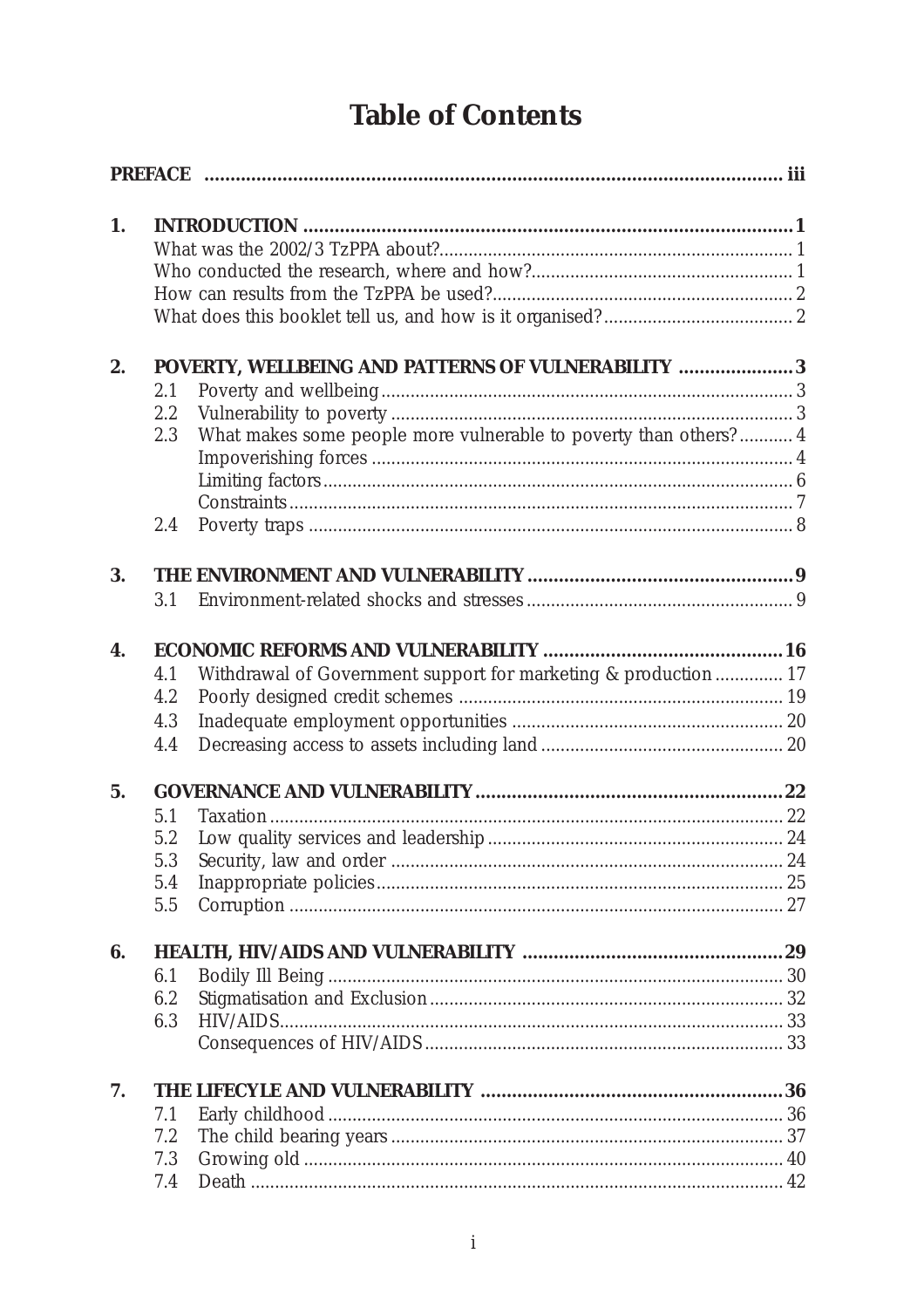| 8. |     |                                                                 |    |
|----|-----|-----------------------------------------------------------------|----|
|    | 8.1 |                                                                 |    |
|    | 8.2 |                                                                 |    |
| 9. |     |                                                                 |    |
|    | 91  |                                                                 |    |
|    | 9.2 |                                                                 |    |
|    | 9.3 |                                                                 |    |
|    |     |                                                                 |    |
|    |     |                                                                 |    |
|    | 9.4 |                                                                 |    |
|    |     | Reducing shocks and stresses: tackling impoverishing forces  58 |    |
|    |     |                                                                 |    |
|    |     |                                                                 |    |
|    |     |                                                                 |    |
|    |     | MAP OF MAINLAND TANZANIA SHOWING THE LOCATION OF THE            | 62 |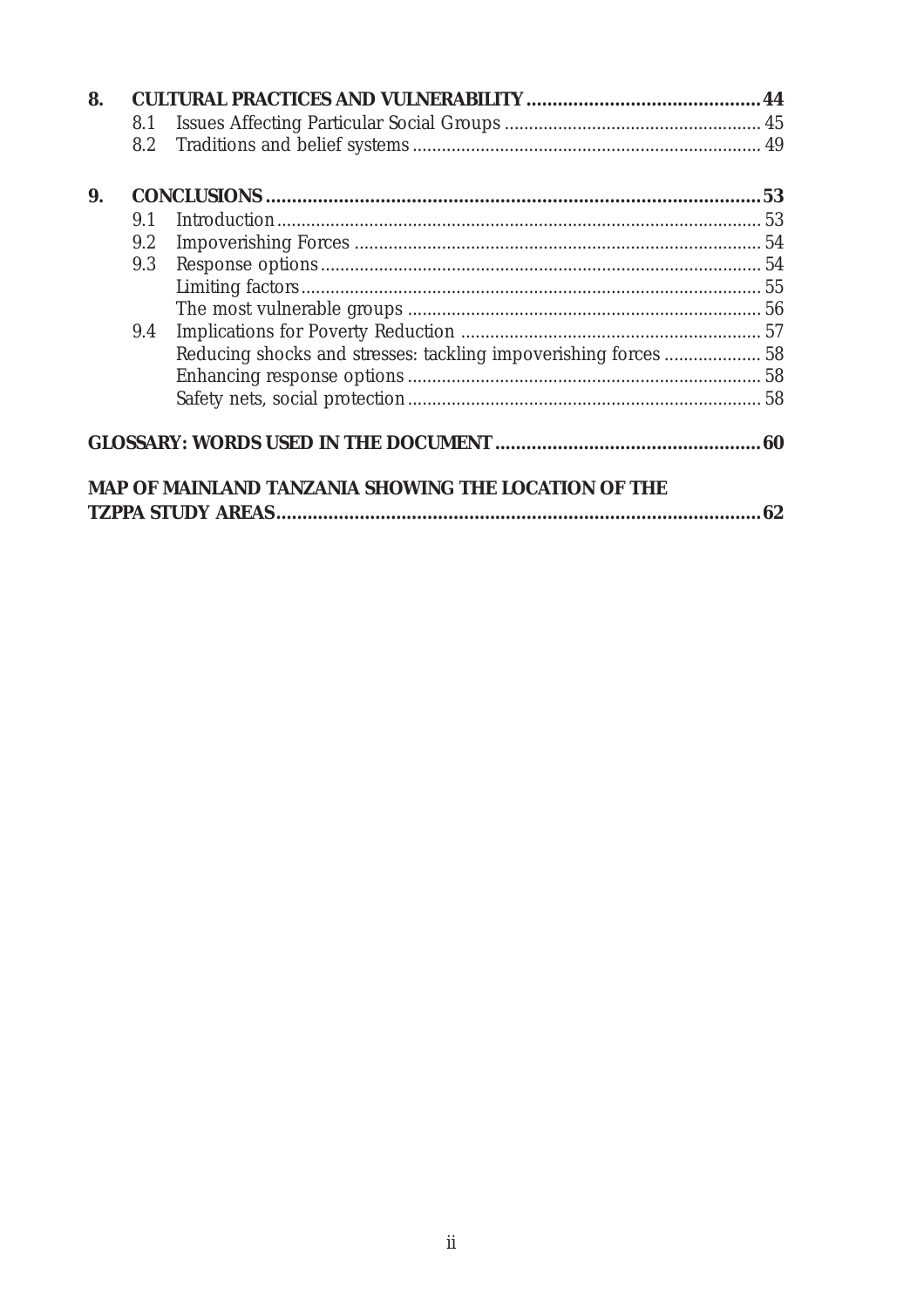#### **PREFACE**

This booklet is a plain language guide to the Tanzania Participatory Poverty Assessment 2002/03 (TzPPA). The TzPPA study was commissioned by the Government in order to understand people's vulnerability to poverty in Tanzania. Vulnerability refers to people's chances of being poorer tomorrow than they are today. This means that the study looked at forces that prevent people from getting their basic needs, instead of focusing on obvious signs of poverty such as hunger and lack of adequate shelter. In order to understand people's vulnerability to poverty, the researchers talked directly with community members throughout mainland Tanzania. This report includes their stories, insights and perspectives.

The TzPPA explains that the forces that cause poverty—impoverishing forces—arise from social, economic and political processes. People face risks caused by economic, environmental, health, governance, age-related and cultural conditions. Some examples of impoverishing forces include climate change, orphanhood, disability and ageing. They can threaten to push people into poverty or cause them to become poorer than they were before. Therefore vulnerability and impoverishing forces must be addressed in efforts to reduce poverty and bring about sustainable development.

This booklet is a plain language guide, which means it has been written in a simple, reader-friendly language that is accessible to everyone. It has been produced so that more people can know about, understand, discuss and use the important information that is in the TzPPA. When more people are able to understand this information, it will increase the level of meaningful participation in the Government's poverty reduction efforts, in particular the Poverty Reduction Strategy (PRS). This will help build ownership and commitment of all Tanzanians to the poverty reduction process. Also this information will help stakeholders at all levels—including communities, civil society, private sector and government—to improve poverty reduction policies and practices.

We welcome all stakeholders to read this plain language guide and use the information inside to come up with new and better solutions for poverty-related problems in Tanzania. In order to assist in reading this booklet, the meanings of difficult words used are written in a glossary at the back. Contact information is provided on the back cover for those who would like more information.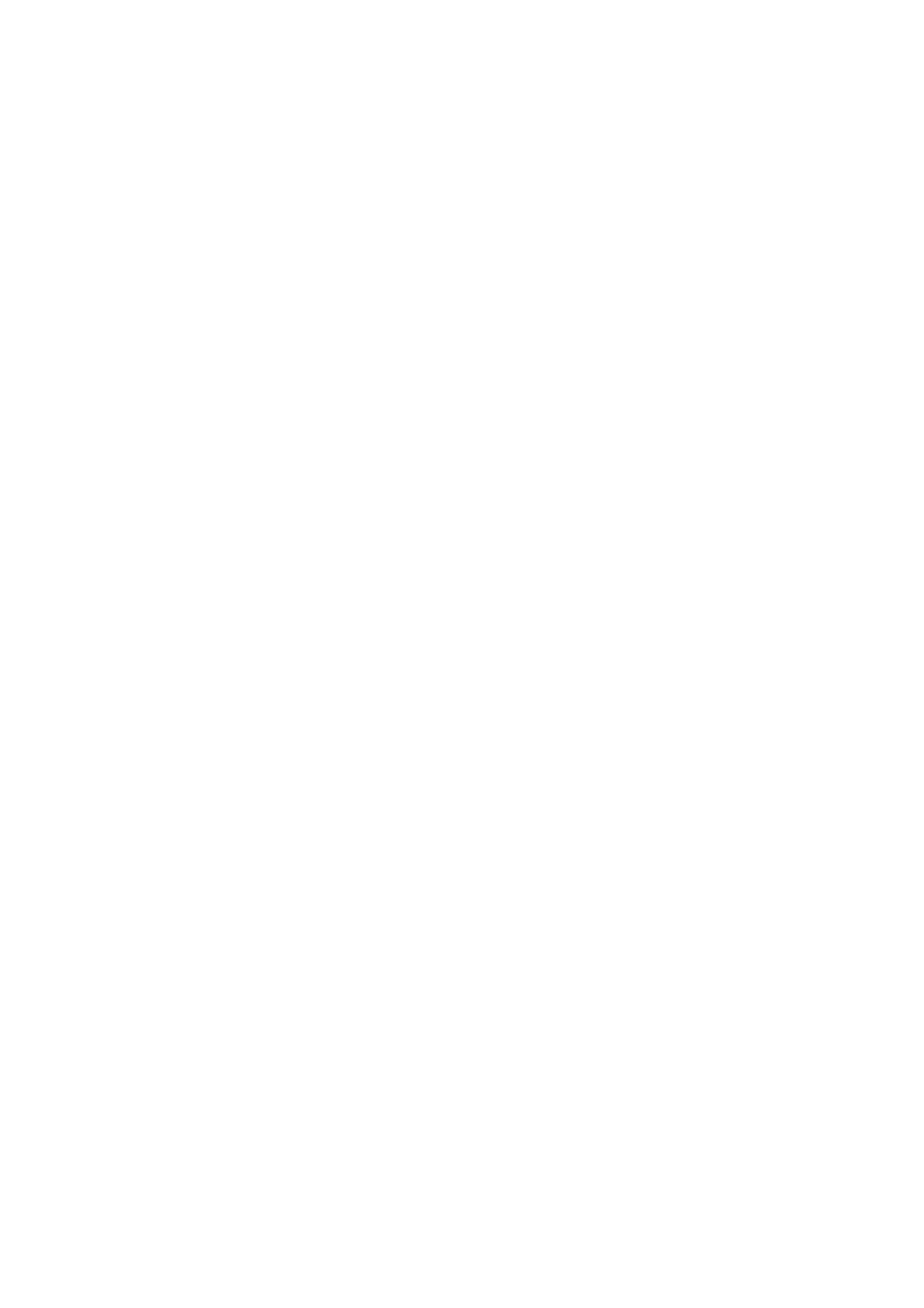#### **1. INTRODUCTION**

This chapter explains:

- What the 2002/3 Tanzania Participatory Poverty Assessment (TzPPA) was about;
- Who conducted the research, where and how;
- How the results can be used; and
- How this booklet is organised.

#### **WHAT WAS THE 2002/3 TZPPA ABOUT?**

The Tanzania Participatory Poverty Assessment (TzPPA) is a body within the Government's Poverty Monitoring System. During 2002/3, it was assigned to investigate:

- The most common and strongest forces pushing people towards poverty;
- How different people respond to these forces, why and with what results; and
- Which people are at especially high risk of becoming poorer tomorrow than they are today.

In other words, it was assigned to explore the meaning and nature of people's **vulnerability to poverty** in Tanzania today.

#### **WHO CONDUCTED THE RESEARCH, WHERE AND HOW?**

**WHO:** Because of the important role the TzPPA plays in the Government's poverty reduction strategy, it is being executed by the President's Office, Planning and Privatisation (PO-PP) with support from the Research and Analysis Working Group.

Though the TzPPA belongs to the Government, it is being implemented by an alliance of Government and academic institutions, as well as national and international NGOs. This collaborative approach allowed the TzPPA to benefit from a wide range of experiences and complementary strengths.

**WHERE and WHEN:** The TzPPA gathered and analysed information from March through July 2002 in thirty rural and urban communities

#### **The TzPPA Alliance**

- President's Office, Planning and Privatisation
- The Ministry of Finance
- The National Bureau of Statistics
- The Christian Social Services Commission
- Concern for Development Initiatives in Africa
- The Economic and Social Research Foundation
- Institute of Development Studies, Univ. of Dar es Salaam
- Maarifa ni Ufunguo
- The Pastoralist and Indigenous NGOs Forum
- The Women's Research and Documentation Project
- ActionAid -Tanzania
- African Medical Research Foundation
- Care-Tanzania
- Concern Worldwide
- Save the Children, UK

spread throughout Tanzania. Their location is shown on the map at the back of this booklet. These communities included people whose livelihoods depend on agriculture, fishing, livestock keeping and different types of town-based works.

**HOW:** Research teams, which included members of the TzPPA alliance and Local Authorities, spent up to three weeks developing, checking and analysing data with community members in each study site. Mostly, information was developed and analysed while working with small groups of people so that all of the participants could really have time to talk and be heard. These participants included poor and relatively well off men and women, children, male and female youth, the elderly, people with disabilities, etc.

The conclusions reached in these small groups were then presented in community meetings that sometimes numbered more than seven hundred people! In these big meetings, people had a chance to learn from their neighbours and improve their findings either by deepening insights or suggesting changes. Afterwards, researchers and community members jointly presented the results to districtlevel Local Authorities and Civil Society Organisations as a final opportunity to test whether or not their work had captured 'the big picture,' etc.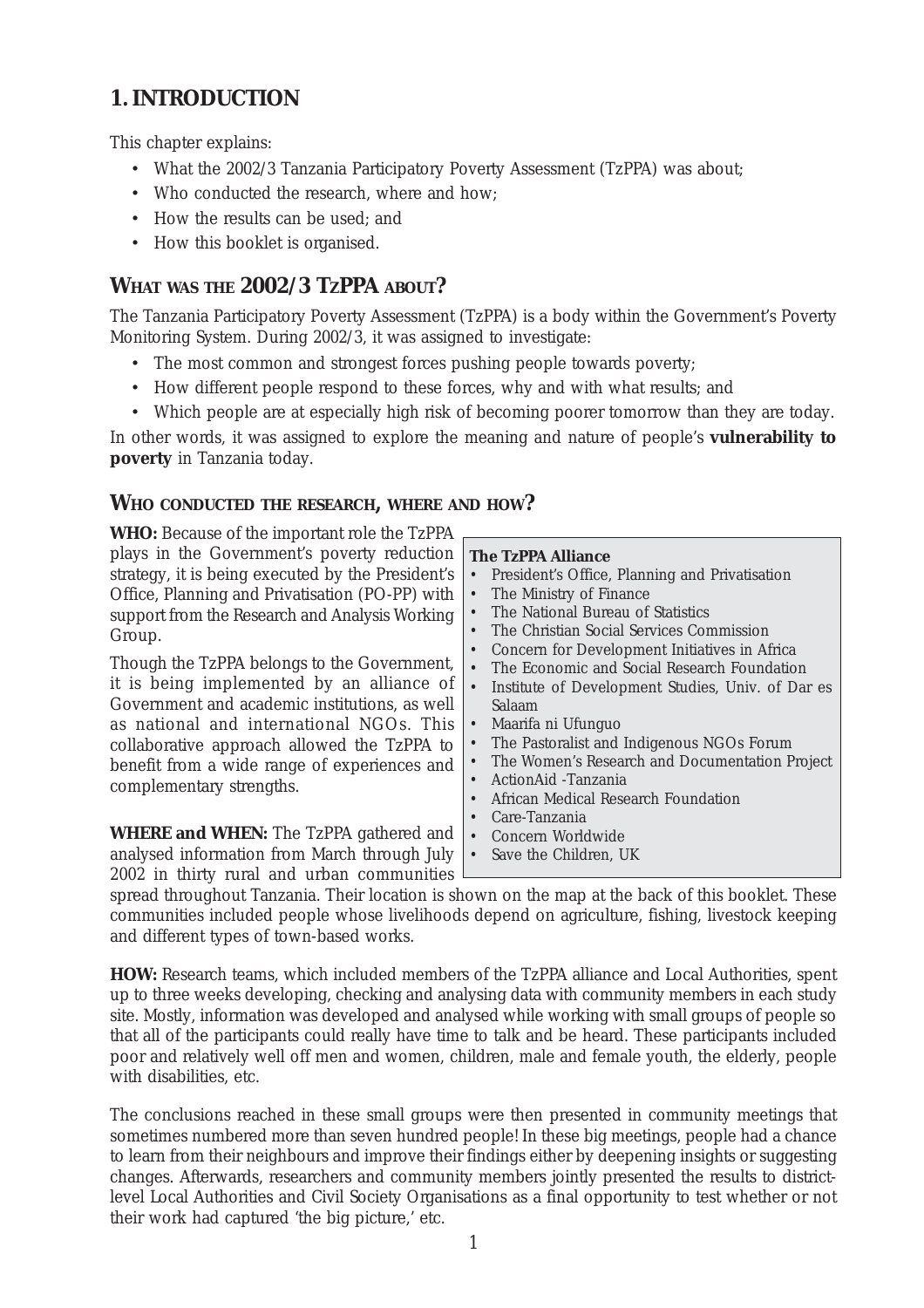#### **HOW CAN RESULTS FROM THE TZPPA BE USED?**

This booklet does not provide a list of the things – such as new schools or water pumps – that people want in their communities. Nor does it say what to do to end poverty. Reality is too complex for such a simple approach to do much good. Instead, this booklet provides information for people to talk about and decide how to best translate it into policies or influence policy-making and actions that reflect their particular situations.

In other words, this booklet explains some of the most important reasons *why* so many people are still poor in Tanzania. That is, you will learn about poverty from the victims as they voice their opinions and solutions. By reading it, you will be able to identify many ways towards reducing poverty. Some Local Authorities and Civil Society Organisations have already begun. The Ilala Municipal District Management Team, for instance, has used findings from the TzPPA to inform budget decisions, design new strategies to encourage equal schooling for girl and boy children, and create transparent criteria for extending priority support to especially poor local households.

#### **WHAT DOES THIS BOOKLET TELL US, AND HOW IS IT ORGANISED?**

This booklet is a short, "plain language guide" to information in the TzPPA's Main Report. The full Report provides more case studies and in depth analysis. However, this booklet and the Report essentially cover the same information. The TzPPA has also produced a set of Policy Briefing Papers focusing on particular topics, such as the relationship between education and vulnerability, health and vulnerability, etc. All of these documents, as well as a lot of other information about the TzPPA and poverty in Tanzania, are available on the Internet. In particular, you can check:

- http://www.esrftz.org/ppa
- http://www.tzonline.org
- http://www.tanzaniagateway.org

After this introduction, Chapter 2 looks at the meaning of "vulnerability" and why it is important to understand and address. Chapters 3 through 8 then look at the main types of hardship that push people into poverty and how ordinary men, women and children respond in defence of their wellbeing. Chapter 9 presents conclusions and explores consequences for sustainable poverty reduction in Tanzania. The booklet then ends with a glossary that summarises the meaning of key words and ideas.

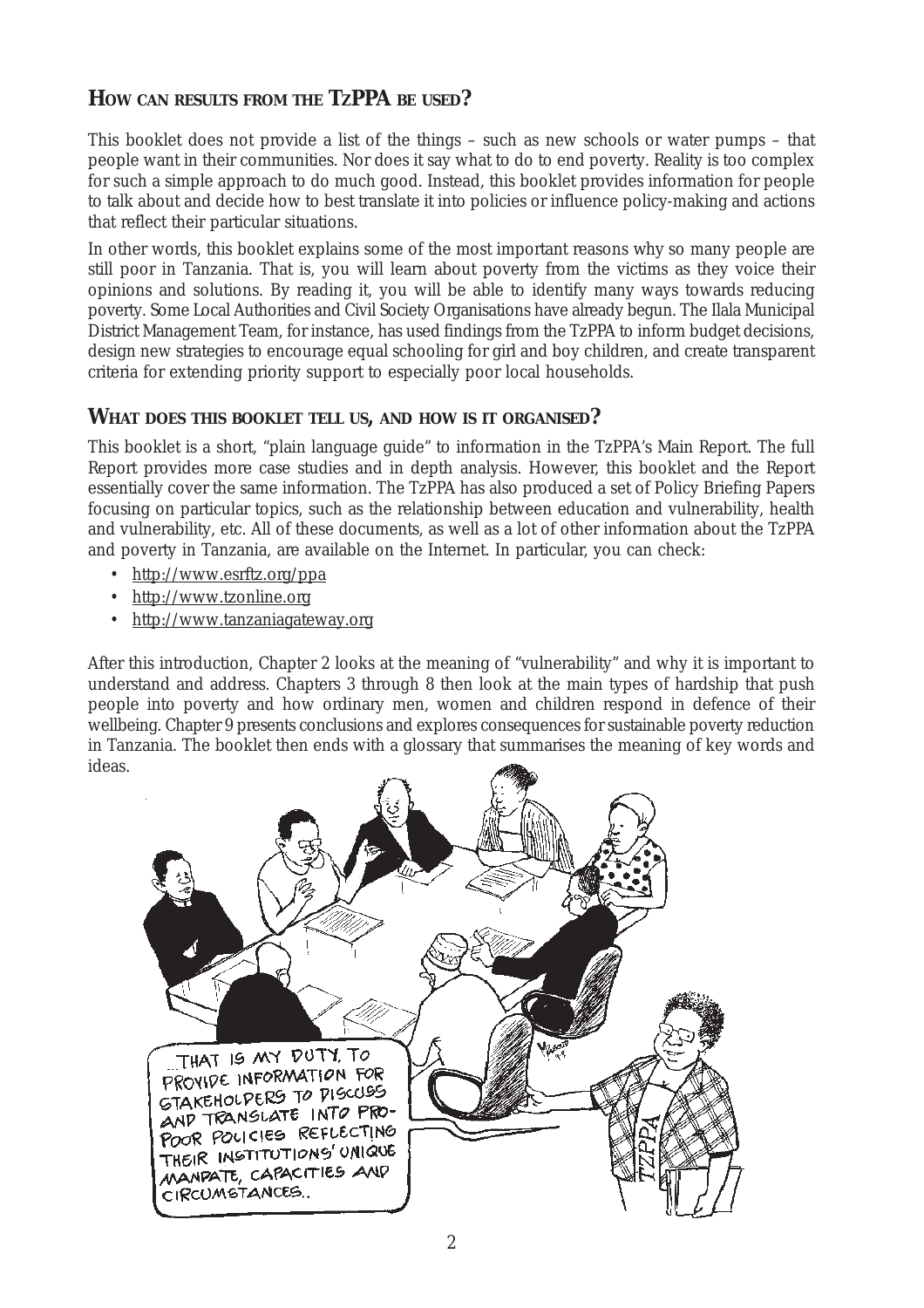#### **2. POVERTY, WELLBEING AND PATTERNS OF VULNERABILITY**

This chapter explains how Government has deepened its understanding of poverty and vulnerability by speaking and listening to voices of ordinary citizens through the TzPPA.



#### **2.1 POVERTY AND WELLBEING**

Poverty is about more than whether or not someone has money in his or her pocket. So, what do people say they need to have a good life? Answers can be grouped in terms of:

**Material wellbeing** This means that people want to have enough food, clean water, tools to make a living, shelter, etc.

**Bodily wellbeing** This means that people want to feel fit, healthy and energetic

**Social wellbeing** This means that people want to feel cared for by family and friends, as well as live in a place where there is peace and understanding

**Security** This means that people want to feel physically safe and have a sense of confidence about their future wellbeing

**Freedom of choice and action** This means that people want to have a good education, adequate livelihood skills and be able to participate in the decisions that affect their lives

"Poverty" is about not having enough of these basic things *today*.

#### **2.2 VULNERABILITY TO POVERTY**

People use the term "vulnerability" in different ways. This causes confusion. For example, we often hear youth described as being especially vulnerable to HIV/AIDS. What people are trying to say in this case is that youth are at a higher risk of getting the disease

than others.

We can also talk about people's vulnerability to poverty. In this case, we are talking about people's *chances of being poorer tomorrow than they are today*.

The more likely it is that a person, family or community will be poorer in the future than they are today, the more vulnerable they are.

**One way of looking at the difference between poverty and vulnerability is to think of the former as a description of how things** *are now* **and the latter as how they** *might be in the future***.**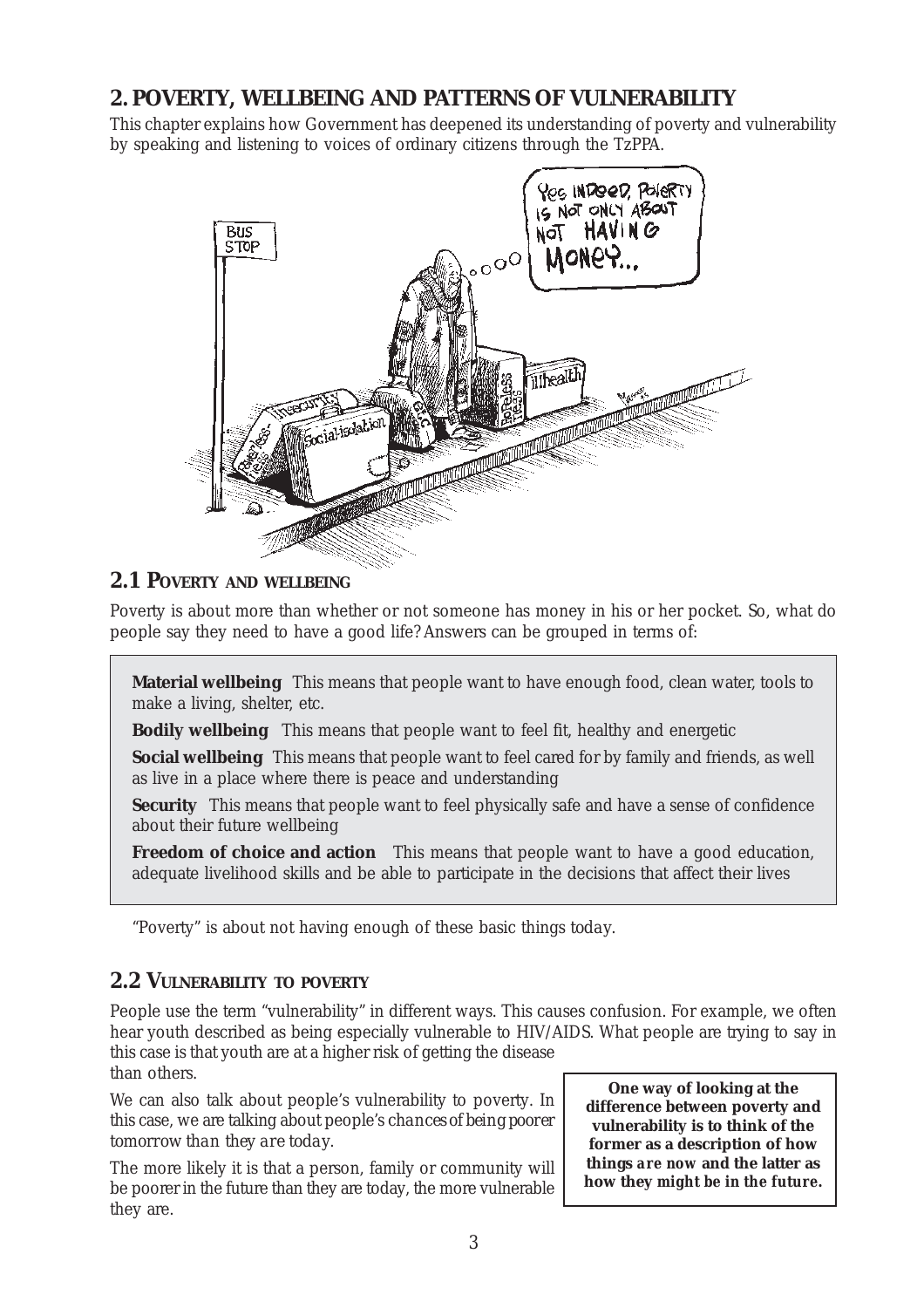#### **2.3 WHAT MAKES SOME PEOPLE MORE VULNERABLE TO POVERTY THAN OTHERS?**

Vulnerability is a result of the number and intensity of things pushing people towards poverty versus the number and effectiveness of their available response options.

Perhaps this can most readily be understood by imagining a scene in which people are struggling to climb up a ladder of wellbeing. As they struggle upwards, people experience different things that threaten to push them down. In response, they try all sorts of tricks to prevent them from falling. For example, they might try to dodge out of harm's way, join together with others for mutual support, etc.

Those people that have fewer ways to counter the bad things (like illness or theft of property) that may happen to them are more vulnerable to poverty than others.



#### **IMPOVERISHING FORCES**

Things that threaten to push people down the ladder of wellbeing are called **impoverishing forces**. These include shocks (like sudden illness) *and* stresses (such as the slow degradation of natural resources). One way of thinking about the difference between shocks and stresses is that the former destroys assets and wellbeing while the latter erodes them. The most important shocks and stresses identified by community members participating in the TzPPA span the following six categories:

| <b>Category</b>                 | <b>Description</b>                                                                                                                                                                                                                                                                                                                                                                               |
|---------------------------------|--------------------------------------------------------------------------------------------------------------------------------------------------------------------------------------------------------------------------------------------------------------------------------------------------------------------------------------------------------------------------------------------------|
| <b>Environment</b>              | These impoverishing forces include shocks (like flooding) and stresses<br>(as in the case of gradually degrading forests, soils, fisheries and pastures).<br>Environment-related impoverishing forces not only affect people's material<br>wellbeing, but also their health and sense of confidence in future wellbeing.                                                                         |
| <b>Macroeconomic</b><br>reforms | National macro-economic decisions impact on employment levels, the<br>profitability of rural livelihoods, the cost of accessing crucial services, etc.<br>As a result of globalisation, some macroeconomic decisions made by<br>other countries (such as their choice to subsidise local agricultural<br>production) are also felt by ordinary Tanzanians as significant shocks and<br>stresses. |
| Governance                      | Many impoverishing forces are directly linked to the responsibilities of<br>Government and the practice of governance. These include shocks (such<br>as extortion and other forms of corruption) and stresses (like nuisance<br>taxes and political exclusion).                                                                                                                                  |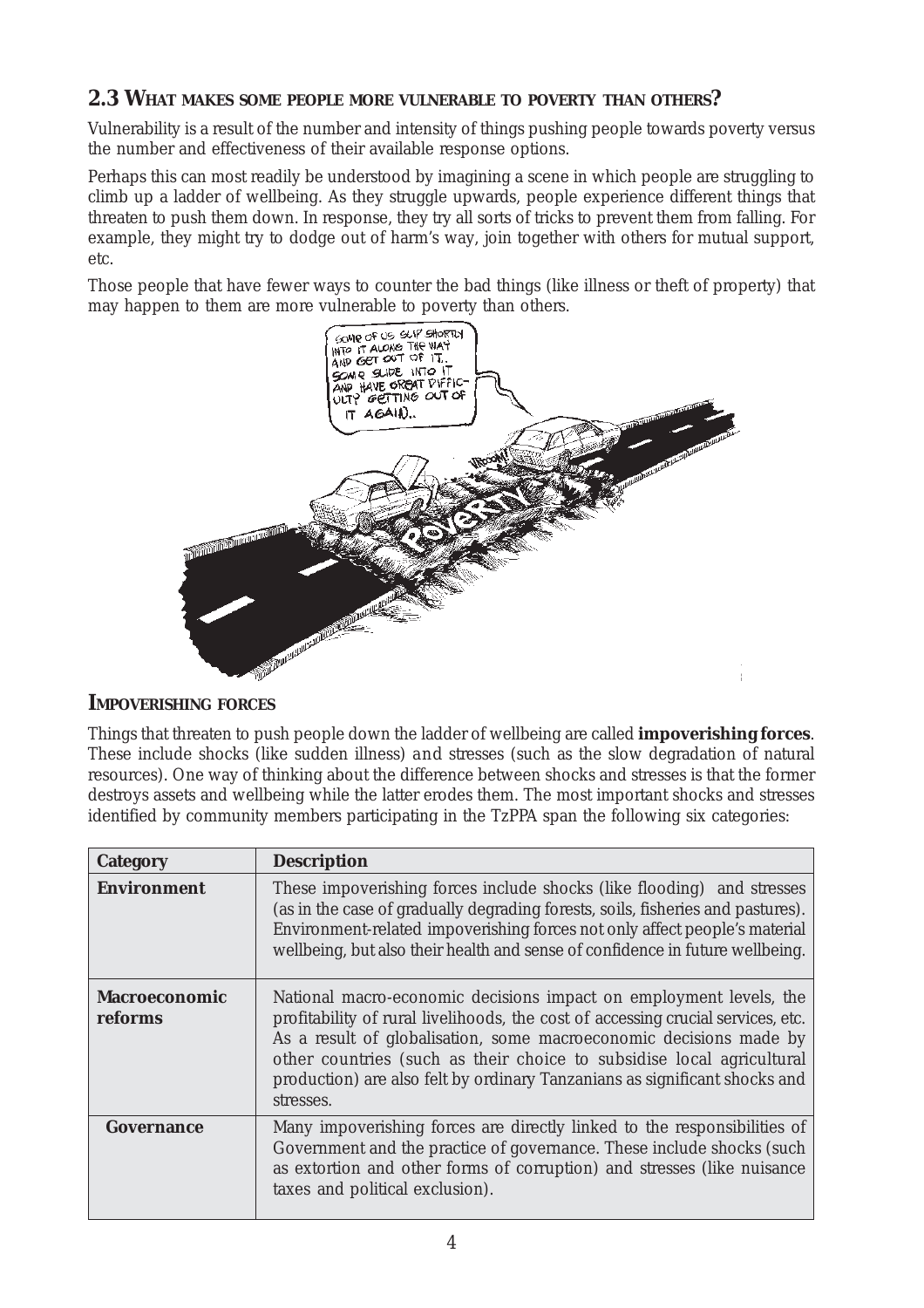| <b>Health conditions</b>                 | Malnutrition, injury, disease (especially HIV/AIDS) and other forms of<br>physical and/or psychological ill-health often undermine people's material,  <br>bodily and social wellbeing.        |
|------------------------------------------|------------------------------------------------------------------------------------------------------------------------------------------------------------------------------------------------|
| Lifecycle and age<br>related conditions  | People are at risk of some impoverishing forces as a result of where they<br>are in the lifecycle. For example, children, childbearing women and the<br>elderly all face special health risks. |
| <b>Cultural beliefs</b><br>and practices | Many traditional ways of doing things introduce problems and place<br>constraints on the lives of some people - especially women and children.                                                 |

#### *RESPONSE OPTIONS*

Men, women and children usually resist being pushed down the ladder of wellbeing. Countermeasures, strategically selected from among their available **response options**, are determined, creative and often effective. In brief, people try to:

- Prevent some impoverishing forces from occurring;
- Run away from others:
- Lessen the impact of those they cannot prevent or evade; and
- Cope with the consequences.

#### **Prevention, mitigation and coping**

Most shocks and stresses can be prevented from happening. This is what farmers, who are worried about erosion, try to do when they build terraces. It can also be observed in what people do when they invest in mosquito nets. These and many other pre-emptive measures work and, therefore play a vital role in reducing people's vulnerability.

Nonetheless, some impoverishing forces cannot be prevented. In such cases, people put their energy into mitigating, or lessening, the impact of shocks and stresses. Some of these efforts take place before hardships happen. For instance, livestock keepers diversify their herds and farmers plant specific crops to sustain their households in times of drought. People also try to build up asset-bases to provide for them in old age – what people in Mchinga II (Lindi Rural district), called *akiba ya ujana*, or "savings from youth." In contrast, other mitigating strategies, such as the application of fertilisers to compensate for reduced soil fertility, take place as shocks or stresses unfold.

Though these activities do not prevent hardships from occurring, they do lessen their impact. People then have to cope with the consequences. At individual and household levels, this has led people to sell assets (including productive property like cattle or land) for cash and withdraw children from school so that they can contribute to family income. At the community level, it has led people to pool resources so that they can care for HIV/AIDS orphans. These coping strategies help people survive but also form a critical step in preparing them to recover from impoverishing forces and reclaim their wellbeing.

| <b>Type of response</b> | Goal                                                           | <b>Example</b>                                                                                                                                              |
|-------------------------|----------------------------------------------------------------|-------------------------------------------------------------------------------------------------------------------------------------------------------------|
| <b>PREVENTION</b>       | <b>Stop bad things</b><br>from happening<br>in the first place | • Practice crop rotation and composting<br>to keep soil in good condition<br>Sleep under mosquito bed-nets to prevent malaria<br>$\bullet$                  |
| <b>MITIGATION</b>       | <b>Lessen the impact</b><br>of a hardship                      | Store food in case drought leads to future<br>$\bullet$<br>crop failures<br>Diversify means of making a living in case the<br>profitability of one declines |
| <b>COPING</b>           | <b>Improve the</b><br>outcome<br>of hardships                  | • Borrow money or other resources to cover<br>short-term needs<br>Adopt orphans so that they do not starve<br>$\bullet$                                     |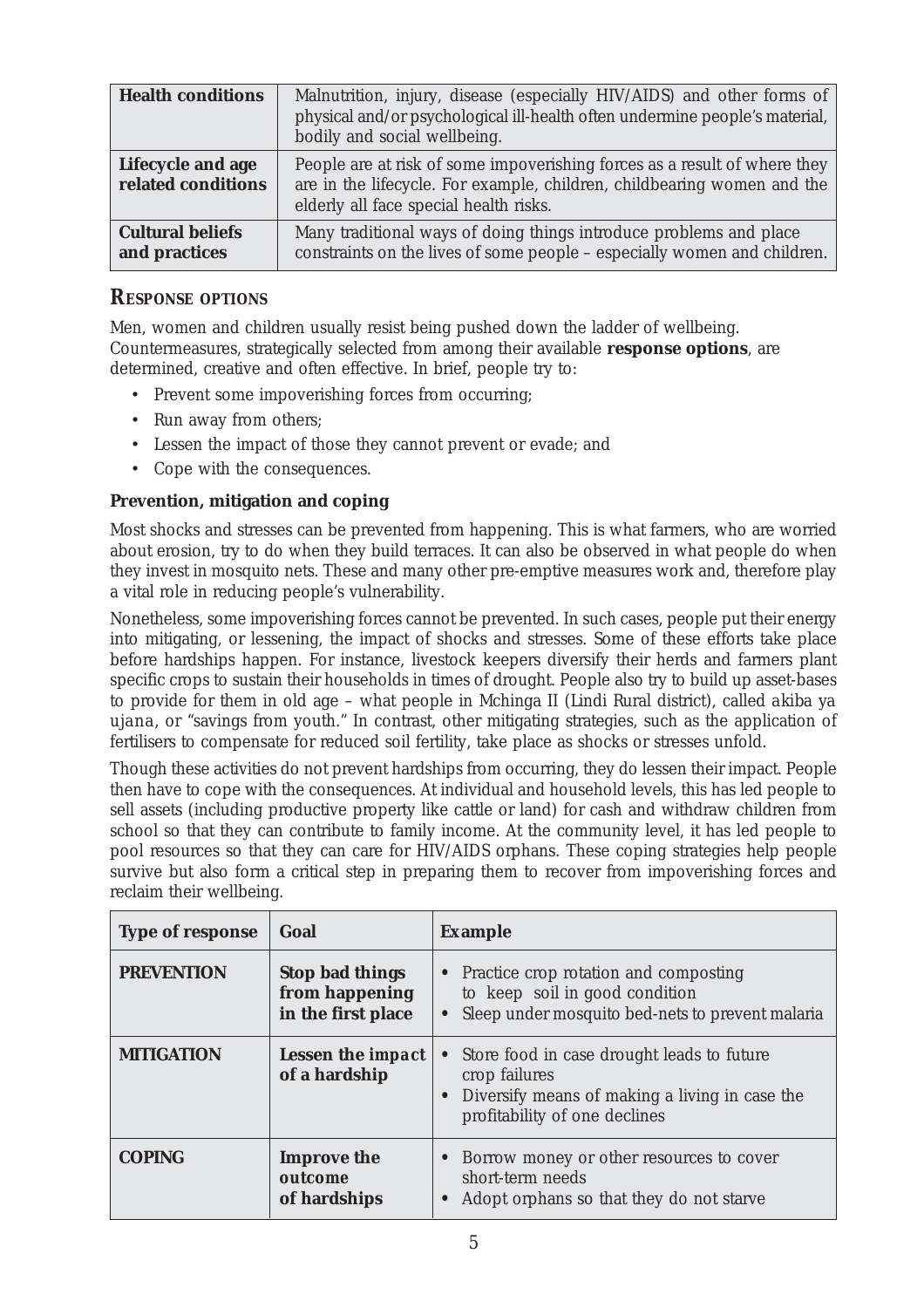#### **LIMITING FACTORS**

Different impoverishing forces – such as illness and declining soil productivity – call for different responses. The question is whether or not people *can* implement effective responses that do not jeopardise their own or others' future wellbeing. The answer often depends on:

- The assets they have at their disposal; and
- Factors conspiring to constrain, or limit their use.

#### **Assets**

A person's assets include relationships, their abilities and all the things they own or can use. Assets are also thought of as types of "capital." The six main types of assets, or capital that can help people counter impoverishing forces are:

| <b>Type of Asset</b>     | <b>Description</b>                                                                                                                                                                                                                                                                                                                                                                                                                                                                                                                                 |
|--------------------------|----------------------------------------------------------------------------------------------------------------------------------------------------------------------------------------------------------------------------------------------------------------------------------------------------------------------------------------------------------------------------------------------------------------------------------------------------------------------------------------------------------------------------------------------------|
| <b>Natural Capital</b>   | This refers to land, water and living things (such as pastures and forests)<br>that people use to meet their needs for cooking, building and clothing.<br>These are sometimes called environmental resources. The value of natural<br>capital is increased by knowledge and skills to turn it into goods for use<br>and/or sale. Some kinds of natural capital (such as water and trees) replace<br>themselves over time. Thus, they are called renewable. Non-renewable<br>natural capital, like gold, is permanently gone once it has been used. |
| <b>Financial Capital</b> | This refers to money which can be in the form of savings, remittances,<br>gifts or loans. Financial capital is particularly useful because it is easy to<br>exchange for food, education, medicine, land, tools, etc.                                                                                                                                                                                                                                                                                                                              |
| <b>Political Capital</b> | People who have influence over political decisions that affect their lives<br>have good political capital. This is particularly important when it involves<br>social groups and market systems. Political capital depends on many factors<br>which include class, ethnic group, gender, age, livelihood and disability.                                                                                                                                                                                                                            |
| <b>Human Capital</b>     | This asset is the labour power of an individual or a household. It is<br>influenced by people's knowledge, skills and education. Education and<br>training are important for developing this form of capital which can be<br>used to make good use of other assets. Health is also crucial for using<br>human capital.                                                                                                                                                                                                                             |
| <b>Physical capital</b>  | This refers to things that have been produced to help people make a<br>living. Examples include farming tools, fishing nets and roads.                                                                                                                                                                                                                                                                                                                                                                                                             |
| <b>Social Capital</b>    | People who can call on a wide range of family and community members<br>in times of need have good social capital. People in Tanzania often have<br>far reaching networks of family, friends, patrons and clients. These link<br>the towns to the countryside and are often spread over different climate<br>zones and growing seasons.                                                                                                                                                                                                             |

Poor people have fewer assets and, as a result, less options and opportunities than those who are better off. This is why they are especially vulnerable to further declines in wellbeing.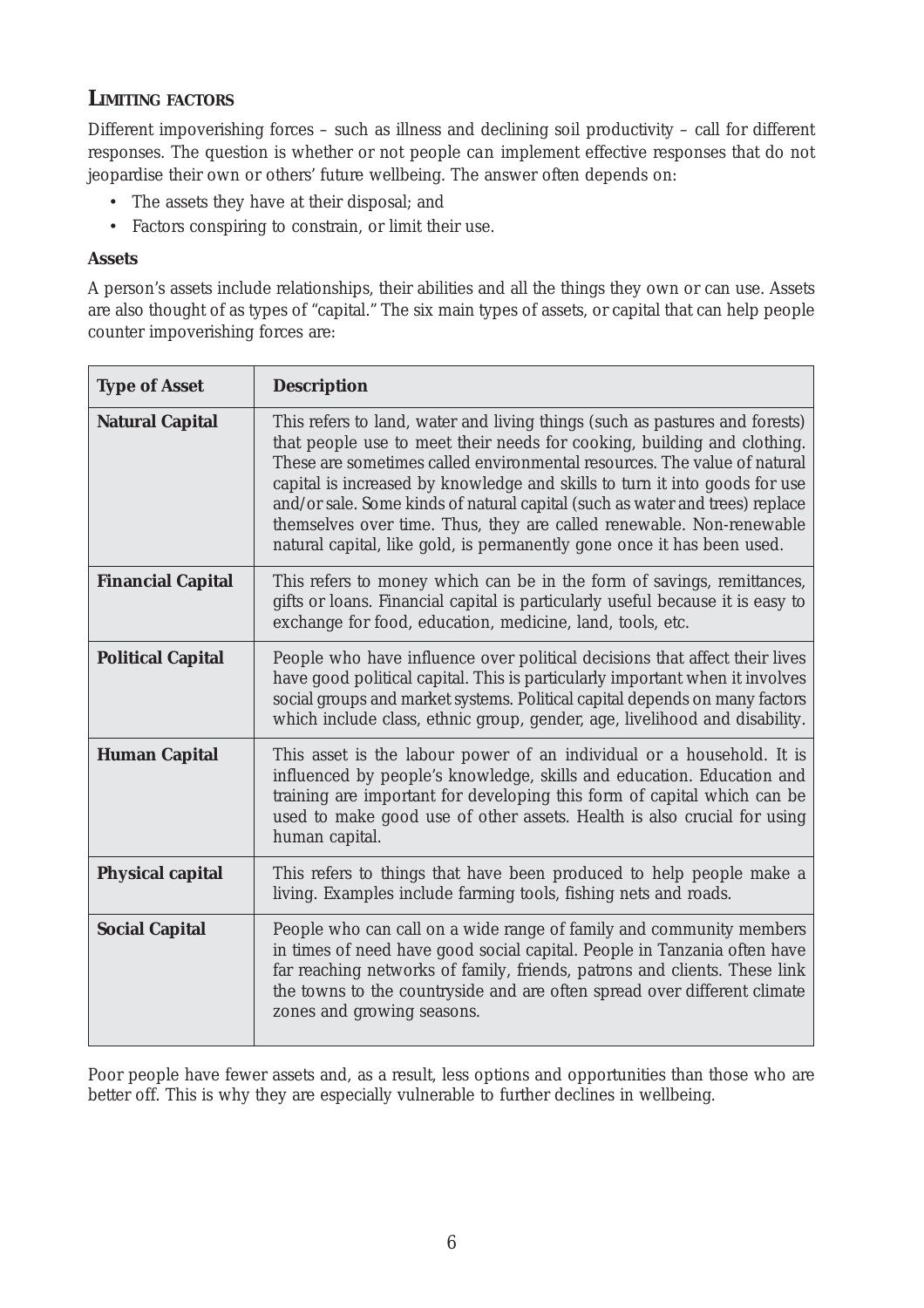

#### **CONSTRAINTS**

Just *having* more assets does not necessarily mean they can be used to counter impoverishing forces. People operate within the context of complex circumstances that limit what can be done – and at what cost – with what they have. These contexts reflect:

- Individual, household and community attributes; and
- Socio-cultural, political, economic and environmental settings.

According to community members contributing to the TzPPA, some of the most important limiting factors are:

| <b>Limiting Factors</b>                                               | <b>Description</b>                                                                                                                                                                                                                                                                                                                                                                                                                                                                                                                                                                                                                                                                                             |
|-----------------------------------------------------------------------|----------------------------------------------------------------------------------------------------------------------------------------------------------------------------------------------------------------------------------------------------------------------------------------------------------------------------------------------------------------------------------------------------------------------------------------------------------------------------------------------------------------------------------------------------------------------------------------------------------------------------------------------------------------------------------------------------------------|
| <b>Lack of hope</b>                                                   | In the face of recurrent shocks and stresses, and with few apparent ways<br>available to maintain their wellbeing, some people give up. In other<br>words, they lose hope and stop trying. When this occurs, people fail to<br>make the most of the resources they have. In some cases, hopelessness<br>results in substance abuse while, in others, it leads to the indolence of<br>youth who refuse to work.                                                                                                                                                                                                                                                                                                 |
| <b>Corruption, poor</b><br>public admini-<br>stration and<br>policies | Participants in the TzPPA consistently pointed to corruption, distance to<br>social services and policies/laws as particularly significant limiting factors.<br>Thus, community members concluded:<br>• Social services play a central role in their efforts to avoid becoming<br>poorer. Though they frequently face a variety of challenges in accessing<br>these resources, the greatest obstacle is <i>corruption</i> . Conditions like<br>truant teachers and health care providers, inadequate supplies of<br>essential drugs and broken water pumps/taps also make the real<br>distance to social services much longer than the numeric improvements<br>indicated in the 2000/1 Household Budget Survey |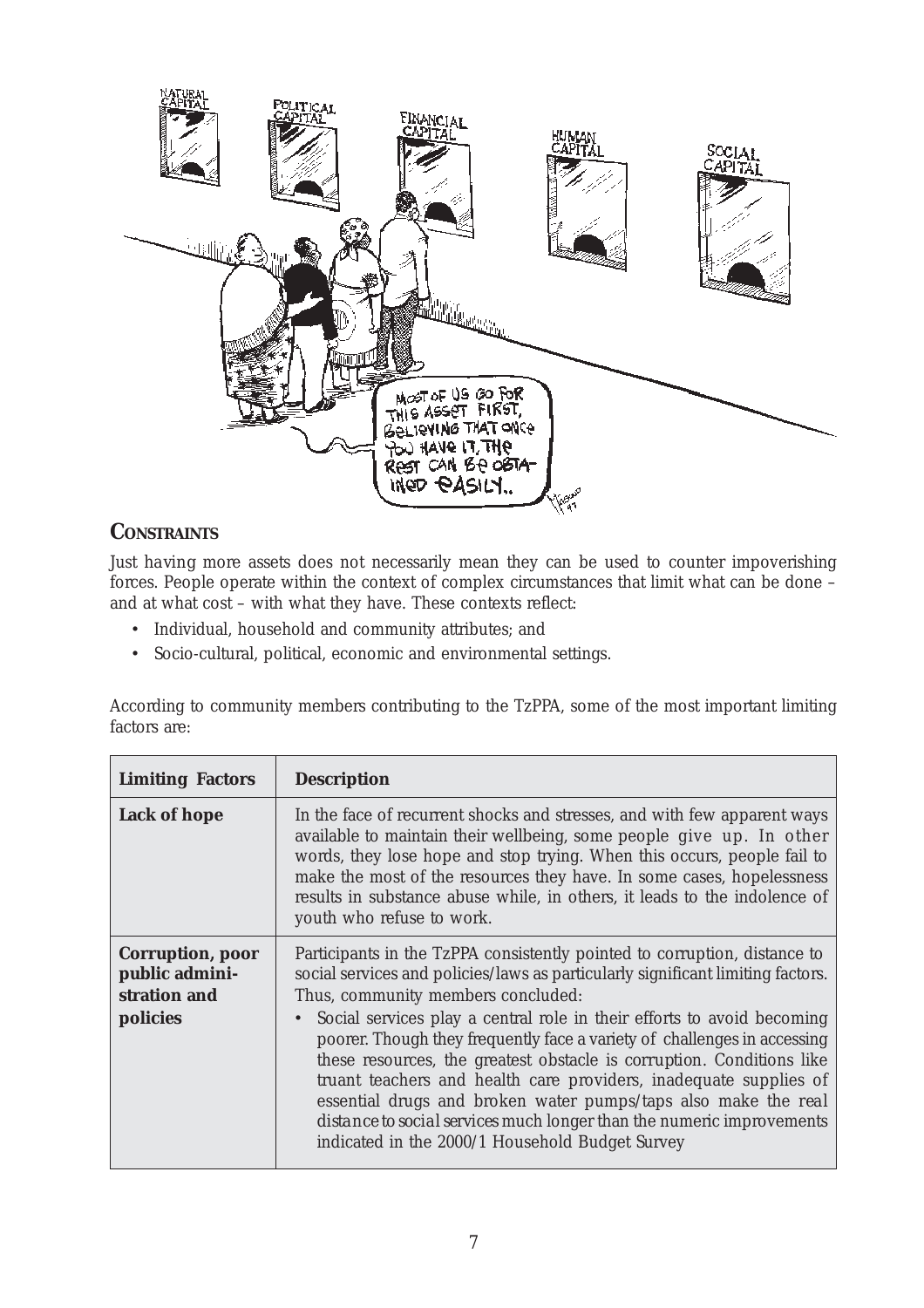|                                                                    | • Laws, bylaws and ordinances routinely affect people's response options<br>in a number of ways. The most obvious example is that of restrictive<br>legislation directly prohibiting certain courses of action and threatening<br>punishment in case of violation. This is often justifiable since government<br>needs to ensure the wise use of common resources, safeguard public<br>health, etc. However, people perceive other legislations as unfair<br>because they serve narrower interests. |
|--------------------------------------------------------------------|-----------------------------------------------------------------------------------------------------------------------------------------------------------------------------------------------------------------------------------------------------------------------------------------------------------------------------------------------------------------------------------------------------------------------------------------------------------------------------------------------------|
| Socio-cultural<br>patterns of<br>ownership, power<br>and privilege | Customs and norms shape who owns tangible assets and how they are<br>used, who gains valuable skills and who influences important decisions.<br>In other words, socio-cultural patterns of ownership, power and privilege<br>limit the response options available to some people while enlarging those<br>of others. These patterns exist at household, community and larger levels;<br>and they result in pockets of relative vulnerability requiring special<br>assistance.                       |

Some limiting factors, such as macro-economic constraints, affect whole populations. Other factors, such as cultural norms curtailing women's movement or discrimination against people with disabilities, only affect members of select social groups. As a result, these people typically contend with a much higher burden of cumulative constraints shaping how (or, even, *if*) they can respond to shocks and stresses.

People in social groups with the *least freedom* of response are the most vulnerable. These include:

- Children (especially orphans);
- Childbearing women/women with young children;
- Widows;
- The elderly;
- People with disabilities;
- People with chronic illnesses;
- People in HIV/AIDS affected households; and
- Destitute persons.

#### **2.4 POVERTY TRAPS**

Because people in these highly vulnerable social groups, the Report shows, have few ways to deal with their problems, they are often left with no choice but to dis-invest in education and/or sell off the very things (like tools, land or livestock) they need to make a living. These things very often lock people into a "poverty trap" that they cannot escape without assistance. The common occurrence of poverty traps is a major obstacle to realising Tanzania's development goals and a large part of why people fear vulnerability.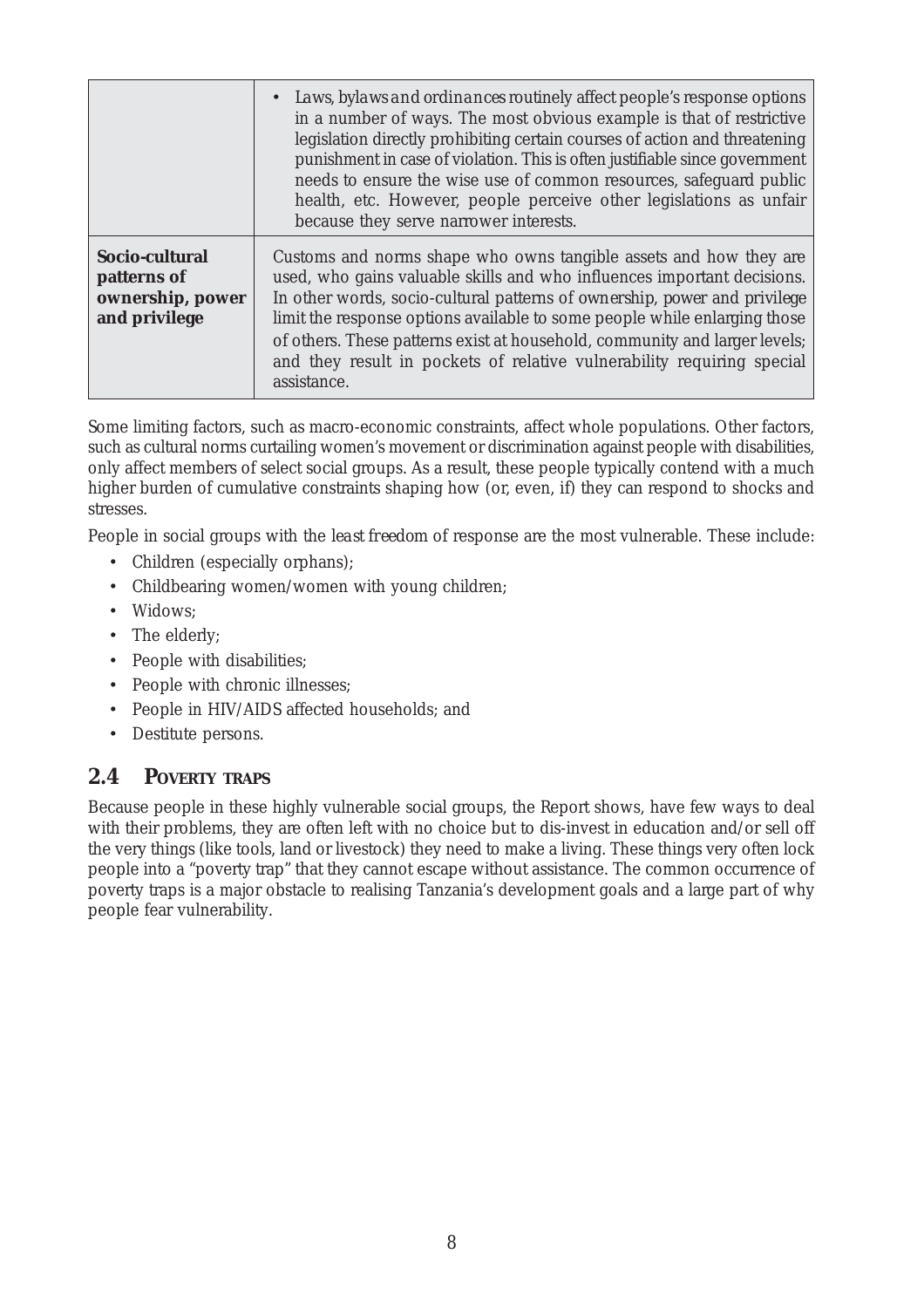#### **3. THE ENVIRONMENT AND VULNERABILITY**

Environment-related shocks and stresses pose some of the greatest direct threats to people's wellbeing. Drought, for example, disrupts livestock and agricultural production. At the same time, it makes basic household maintenance (including essential "every-day activities" like cooking and washing) much more difficult. This affects people's bodily, as well as material wellbeing.

Environmental conditions can also place profound constraints on people's capacity to respond to a wide range of *other* impoverishing forces. This is why the environment has to be a major focus for strategies, and subsequent activities, to sustainably reduce poverty in Tanzania.

This chapter sets out to do two things, namely:

- Identify and highlight lessons about the most powerful and persistent environment-related shocks and stresses as related by TzPPA research participants in Tanzania today; and
- Explore how people try to manage these realities, with what results and why.

#### **3.1 ENVIRONMENT-RELATED SHOCKS AND STRESSES**

Community members participating in the TzPPA identified many environment-related shocks and stresses. In terms of Tanzania's overall poverty profile, the most significant of these are drought and environmental degradation. All of the impoverishing forces identified by community members can be placed in four categories. These include:

- 1. Extreme and/or unpredictable weather conditions;
- 2. Environmental degradation;
- 3. Pollution; and
- 4. Wild animals, pests and diseases.

Let's briefly look at each of these in turn in order to draw out key lessons.

#### *3.1.1 Weather-related impoverishing forces*

Many people believe that weather patterns are increasingly becoming extreme and unpredictable. It is still unclear whether or not this is true and, if so, whether or not it is the case throughout Tanzania. Regardless, we do know that floods, drought and unreliable rains push people into poverty.

#### **Floods**

Flooding is natural in many low-lying/heavy rainfall parts of the country. However, the frequency, intensity and duration of floods in these and other areas are often man-made. Floods like those following the 1997/8 El Niño rains, are much less predictable and affect areas that are unaccustomed and ill prepared to deal with the phenomenon.

In both cases, flooding can affect people's wellbeing in a number of ways. These include:

- Destroying crops and preventing farmers from sowing;
- Destroying homes:
- Spreading disease among humans and livestock; and
- Destroying workplaces, roads and bridges.

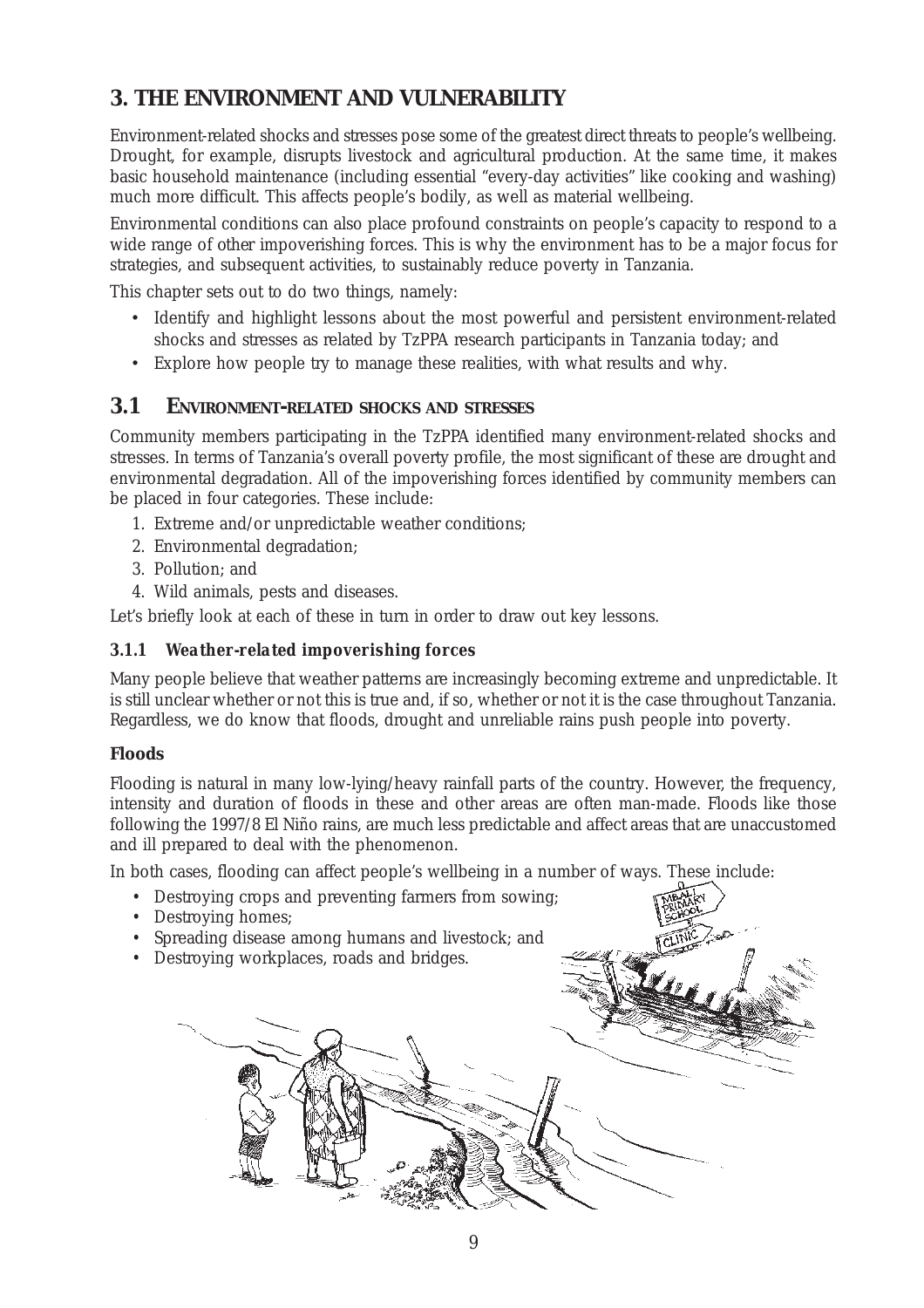The case of flooding demonstrates how environmental shocks and stresses can affect much more than people's livelihoods and levels of income poverty.

#### **Drought**

Drought can kill rain-fed crops. It can also dry up waterways and wells that people depend upon to irrigate other crops and sustain themselves and their animals. As crops and livestock die, the price of agricultural commodities tends to increase while that of livestock falls. This illustrates another important point, namely: *Environmental shocks frequently have different consequences for different livelihoods*.

In addition to its impact on how people make their living, drought gives rise to health problems and an increase in the number and intensity of bush fires. These fires destroy property and damage critical ecosystems that people depend upon for food, medicine, etc. – especially during periods of food scarcity.

#### **Unreliable rains**

Sometimes rains come too early or too late. This can be as disastrous for people's livelihoods as flooding or drought. As explained by a man in Mwakizega village (Kigoma Rural district):

*"You incur costs in preparing the farm, you plant seeds, then the rains do not come, or they come very late… and the crop is destroyed."*

Neither early nor late rains are usually thought of as "natural disasters." However, their impact can be just as destructive. This suggests that "disasters" need to be measured and defined on the basis of how they actually affect households – not on the basis of absolute severity or duration.

#### **RESPONSE OPTIONS**

Both regional reforestation and watershed management schemes, among other things, can prevent or diminish weather-related shocks and stresses. Nonetheless, most people feel they are inevitable acts of God. As a result, local individuals and institutions typically focus on lessening the impact of these impoverishing forces or dealing with their outcome. Examples of each include:

| <b>Lessening impact</b>                                                                          | <b>Surviving</b>                                                                                                             |
|--------------------------------------------------------------------------------------------------|------------------------------------------------------------------------------------------------------------------------------|
| Building up food stocks to account<br>for hard times in the future                               | Selling off assets to buy food, rebuild homes, etc.                                                                          |
| Diversifying household sources of<br>income so that people are less<br>dependent on good weather | Drawing on community-based "safety nets" or accepting<br>emergency assistance from Government/Civil Society<br>Organisations |
| Building better irrigation or drainage<br>canals                                                 | Migrating in search of waged labour                                                                                          |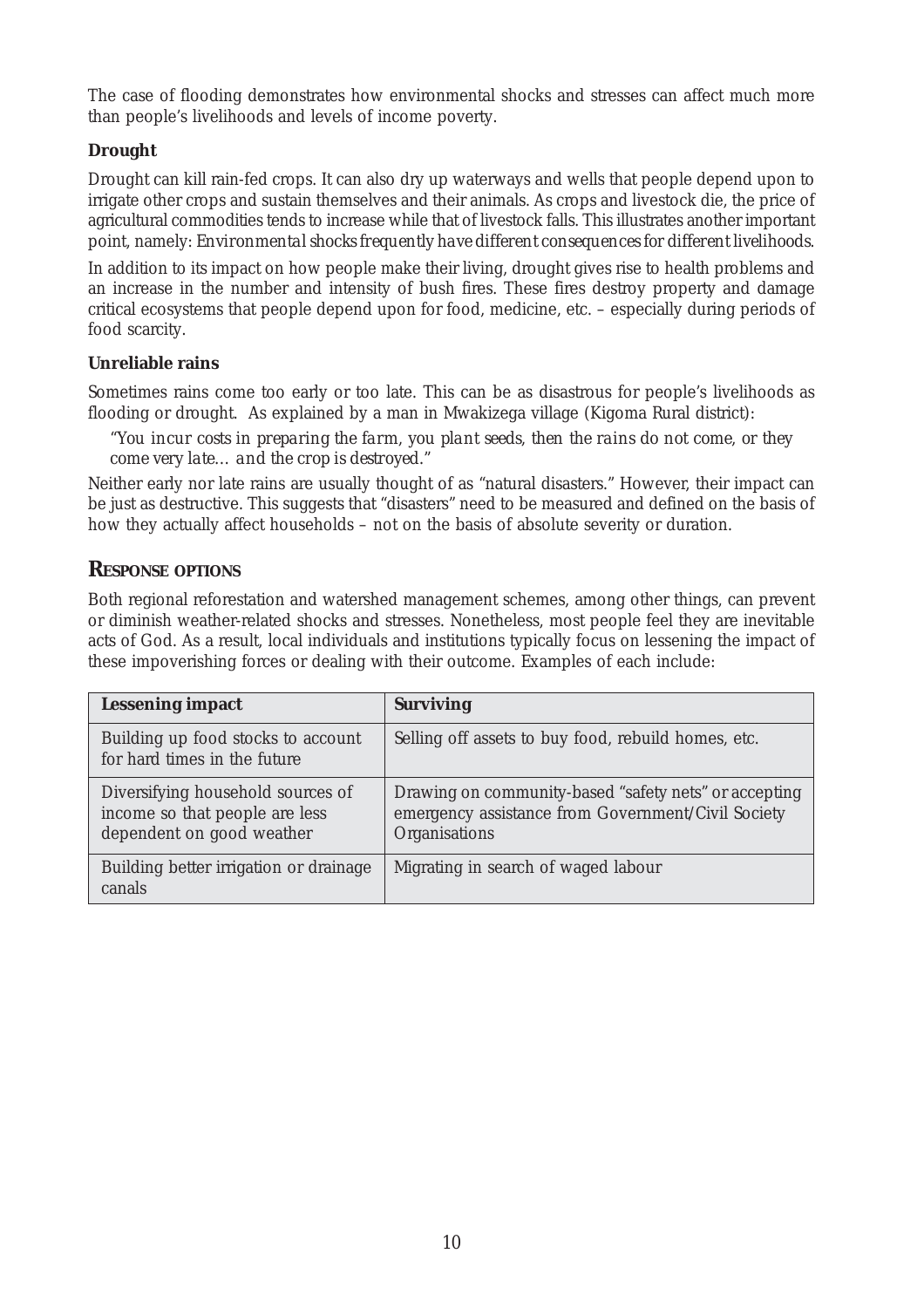

#### *3.1.2 Environmental degradation*

More than seventy-five per cent of Tanzania's population lives in rural areas where almost all livelihoods rely entirely on the direct utilisation and/or transformation of local natural capital. They also depend upon natural resources to cook, wash, supplement domesticated foodstuffs, heal themselves, build and maintain their homes and make tools.

Though the livelihoods of most urban dwellers are less directly dependent on natural capital, they are no less reliant upon it in their daily routines. Even in Dar es Salaam, for example, most households use wood or charcoal as their primary domestic energy supply. A deteriorating natural resource base, therefore, affects *everyone* in Tanzania. This is why participants in the TzPPA were tremendously concerned about drops in the quantity and quality of:

- Fisheries;
- Soils;
- Pastures:
- Forests/land cover;
- Non-wood wild resources; and
- Water<sub>.</sub>

#### **Fisheries**

Along the coast and fresh-water lakes, people have been reporting a dramatic decline in fish populations. They even say certain species of fish that were once common are now rare or nonexistent. The reasons are uncertain. Fishermen in Mwanza believe it is probably due to pollution and over-fishing. Meanwhile, people in Ikombe village (Kyela district) think it is the result of too much fishing close to shore and the destruction of key breeding places.

At least some of this habitat destruction is caused by prohibited techniques that people use because they are desperate to feed their families during the rainy season. This raises an extremely important concern, namely: *people with limited assets have few response options when struck by shocks and stresses. This is why poor people can easily be forced to pursue short-term survival strategies that worsen their long-term prospects.*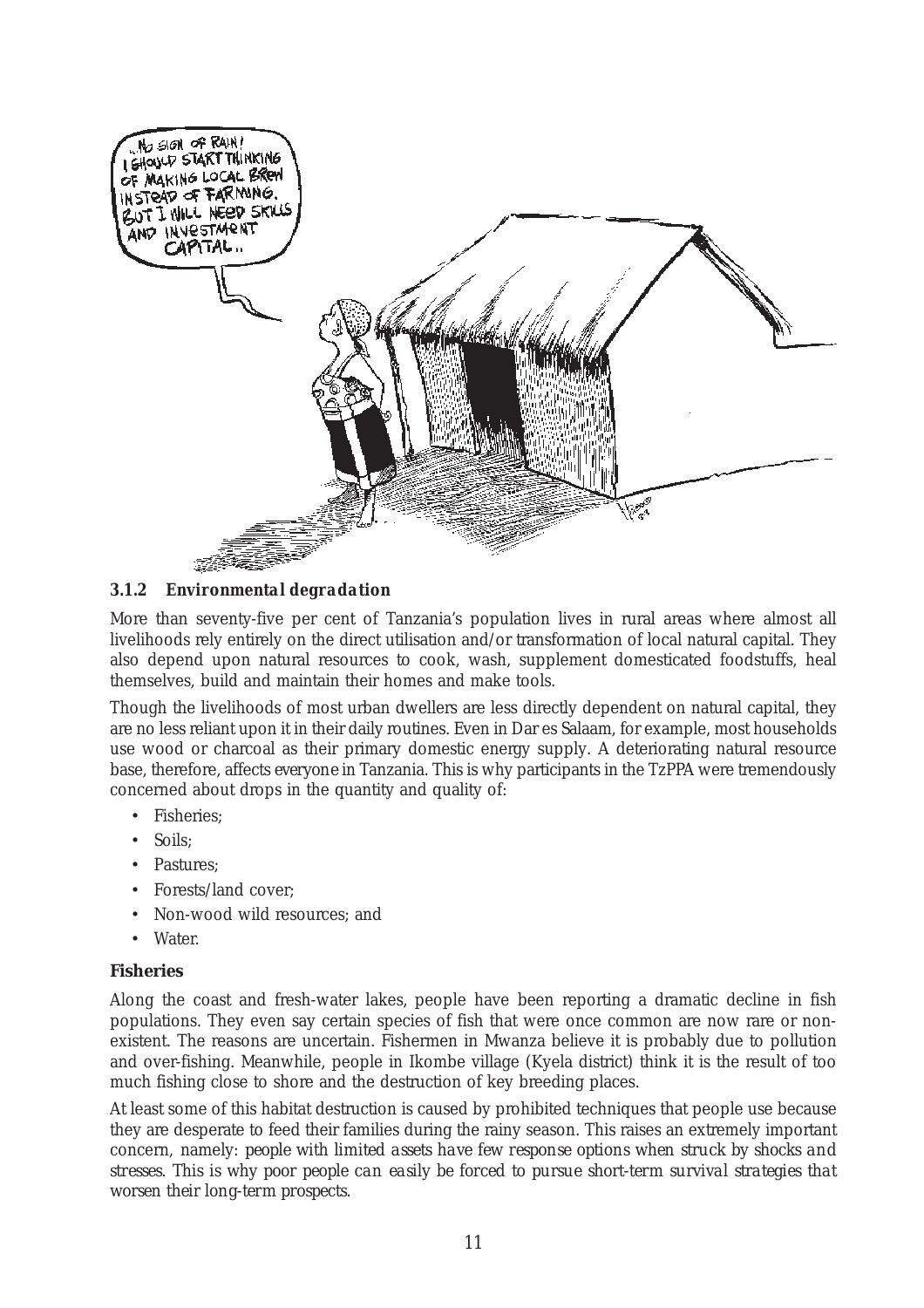#### **Soils**

Many of the farmers participating in the TzPPA described declines in agricultural production as a result of declining soil quality and quantity. They offered two explanations for why this problem is growing. The first is soil erosion. The second is indiscriminate substitution of "green revolution" technologies for traditional agricultural practices (such as leaving fields fallow) that have left soils fertiliser-dependent.

#### **Pastures**

Livestock-keepers think that increasingly poor pastures are also the result, in large part, of disappearing traditional resource management strategies. However, they attribute this to changing patterns of land tenure that prevent age-old practices. In fact, herd sizes are smaller now than they were in the past; but the loss of rangelands has displaced herds and compressed them to the point that they overwhelm historically prolific pastures like those of the Wembere Plains.

The two most important points made by community members about the natural resources upon which they depend include:

- 1. It is increasingly difficult to access the resources which people depend on for their livelihoods.
- 2. This lack of access to and the degraded quality of key natural resources is undermining the profitability - and even the viability - of livelihoods. This erodes people's asset base and capacity to respond to a wide range of impoverishing forces.

#### **Forests and wild resources**

Forests and non-wood wild resources (including foods, fodder and medicines) are also under threat. The unsustainable exploitation of these and other environmental goods – often by relatively well off people who can afford to invest in chainsaws, trucks to transport charcoal, etc. – means that they are becoming increasingly difficult to access, especially for the poorest people.

#### **Water**

Inadequate access to water was a priority issue among community members in dryland areas *and* in urban areas like Dar es Salaam, where people's daily water needs frequently cost more in terms of time and money than they can afford.

Many people were equally concerned about the quality of their domestic water supply, which is being degraded by saltwater intrusions along the coast (due to poor resource management) and contaminated by biological, agricultural and industrial wastes. Some of the most important impoverishing forces associated by research participants with inadequate access to clean water are presented in the table below.

| 1. Inadequate<br><i>access</i> can<br>cause a fall<br>in productivity | When people have to allocate an extended period of time to fetching<br>water, they have less time for other things. Since women and children are<br>commonly assigned the task of providing water for household use, it<br>means that women have less time to invest in productive activities and<br>children have less time for their other responsibilities and play (itself an<br>important component of childhood development). In dryland areas, youth<br>are often assigned to water livestock. When there is no water nearby,<br>they must herd their animals to distant sources. Travel diminishes milk<br>production and can place it beyond the reach of household members that<br>stay behind. |
|-----------------------------------------------------------------------|-----------------------------------------------------------------------------------------------------------------------------------------------------------------------------------------------------------------------------------------------------------------------------------------------------------------------------------------------------------------------------------------------------------------------------------------------------------------------------------------------------------------------------------------------------------------------------------------------------------------------------------------------------------------------------------------------------------|
| expenditures                                                          | <b>2. Inadequate <i>access</i></b> The cost of buying water in Sokoni sub-ward (Kinondoni Municipal district)<br>increases household is Tsh. 100 per 20-litre jerrycan but reaches up to Tsh. 500 in the dry<br>season or during a water crisis. These prices can be prohibitive. According<br>to research participants, people adapt by:<br>Using less water than they need;<br>Cutting back on other basic needs; and                                                                                                                                                                                                                                                                                   |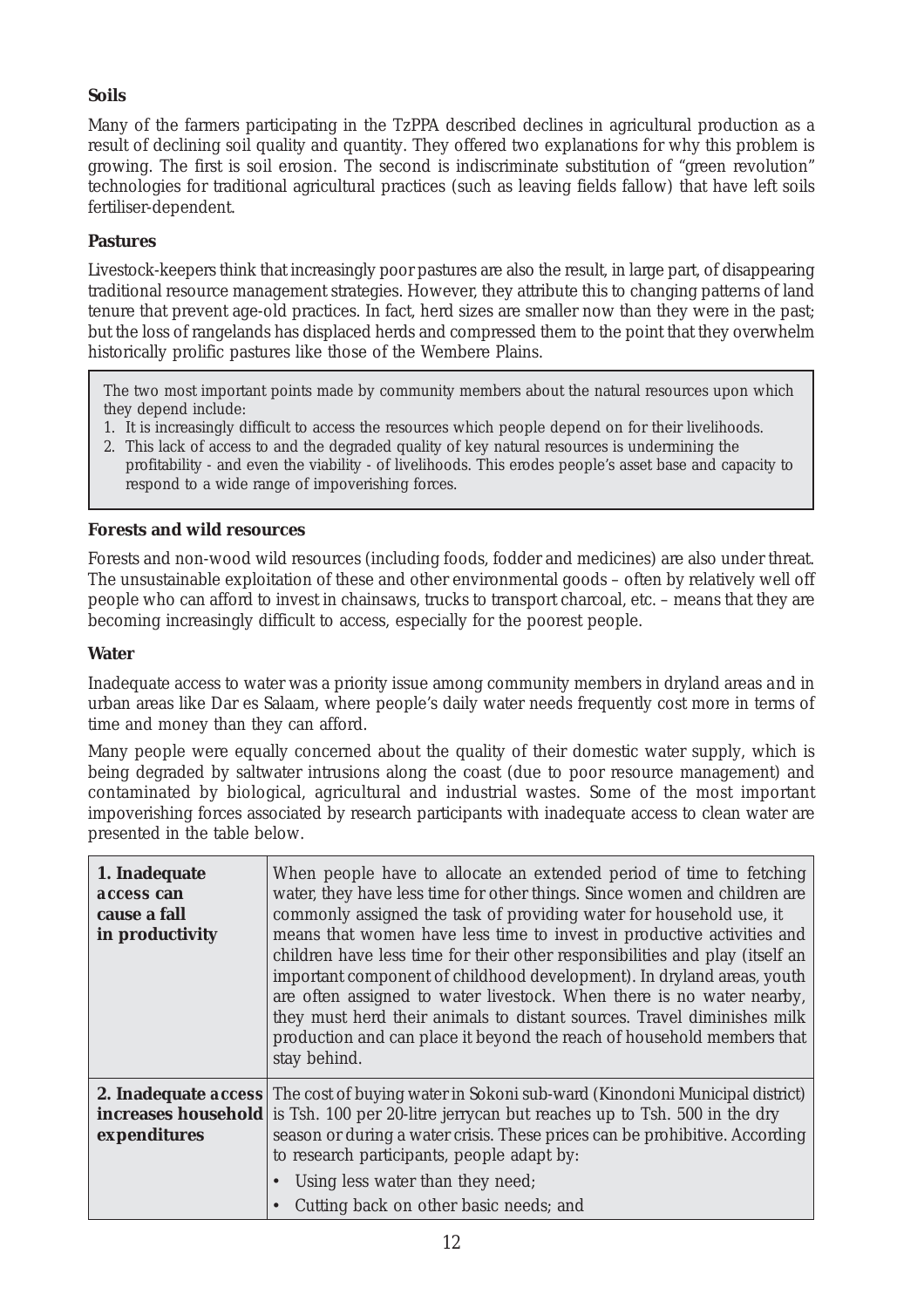|                                                                  | Purchasing lower quality water (typically drawn from shallow wells<br>$\bullet$<br>with a high saline content and/or high likelihood of biological<br>contamination). Each of these options solves one problem while giving<br>rise to others, such as diminished nutrition and exposure to waterborne<br>disease.                                                                                                                                                                                                                                                                                                                                                                                                                                                                                                                                                                                                                      |
|------------------------------------------------------------------|-----------------------------------------------------------------------------------------------------------------------------------------------------------------------------------------------------------------------------------------------------------------------------------------------------------------------------------------------------------------------------------------------------------------------------------------------------------------------------------------------------------------------------------------------------------------------------------------------------------------------------------------------------------------------------------------------------------------------------------------------------------------------------------------------------------------------------------------------------------------------------------------------------------------------------------------|
| 3. Inadequate access<br>leads to a rise<br>in social conflict    | People require water for themselves and, sometimes, for their livelihoods.<br>When this access is denied by other resource users or as a result of<br>corruption, tensions rise. If unresolved, they can culminate in the type of<br>violence that flared in Twatwatwa village (Kilosa district) and made national<br>headlines in 2000. Competition between rural water users / usages was<br>found in other sites, including Fukayosi village (Bagamoyo district) where<br>the TzPPA was piloted. Meanwhile, in Sokoni sub-ward (Kinondoni<br>Municipality), residents claimed that local authorities were complicit in<br>the continuing failure of public taps and people's subsequent reliance on<br>expensive private alternatives. Regardless of whether or not it is true, this<br>widespread sentiment causes discord and undermines the capacity of<br>authorities and citizens to collaborate in improving local conditions. |
| 4. Inadequate <i>quality</i><br>leads to a rise<br>in ill health | When people cannot access safe water, they run the risk of contracting<br>skin infections and waterborne diseases from unimproved sources. This<br>diminishes their bodily wellbeing and can affect material wellbeing if<br>they have to forego work and/or spend scant resources on treatment.                                                                                                                                                                                                                                                                                                                                                                                                                                                                                                                                                                                                                                        |

#### *3.1.3 Pollution*

Participants in the TzPPA concluded that pollution from industrial, public and private waste contaminates their environment and diminishes their wellbeing. They cited cases of air, water and ground pollution, as affecting their health and livelihoods.

#### **Industrial waste**

In four out of five urban research sites, participants noted that industrial substances were poisoning their environment. For instance, people in Pongwe sub-ward (Tanga Municipal district) complained that airborne discharge from the nearby Pongwe Cement Factory was causing breathing problems and chest pains. Meanwhile, community members in Kigoto and Ibanda sub-wards (Mwanza Municipality) believed that nearby industries were polluting water sources that caused stomach problems and skin infections.

#### **Public waste**

People in Dar es Salaam were quick to identify poorly managed public solid waste sites as another major problem. For example, community members living and working around the Tandale market in Sokoni sub-ward (Kinondoni Municipality) noted that the trashes were not collected very often. As a result, there were big heaps inside the market. This caused a bad smell, which drove away customers and reduces local business and property values. People also felt that local rubbish heaps were a sources of disease and provided breeding grounds for disease-carrying rats.

#### **Domestic waste**

Participants identified domestic waste disposal as a problem – particularly human waste. In rural areas, this is sometimes due to lack of knowledge about proper hygiene. In many urban areas there are problems due to overcrowding and lack of safe ways to empty latrines or flush septic tanks. It is very difficult to build latrines among the tightly packed homes in unplanned urban settlements. People have no option but to get rid of bodily and other waste by putting it in plastic bags that they throw away along roadsides, in sewerage canals, or on public rubbish piles.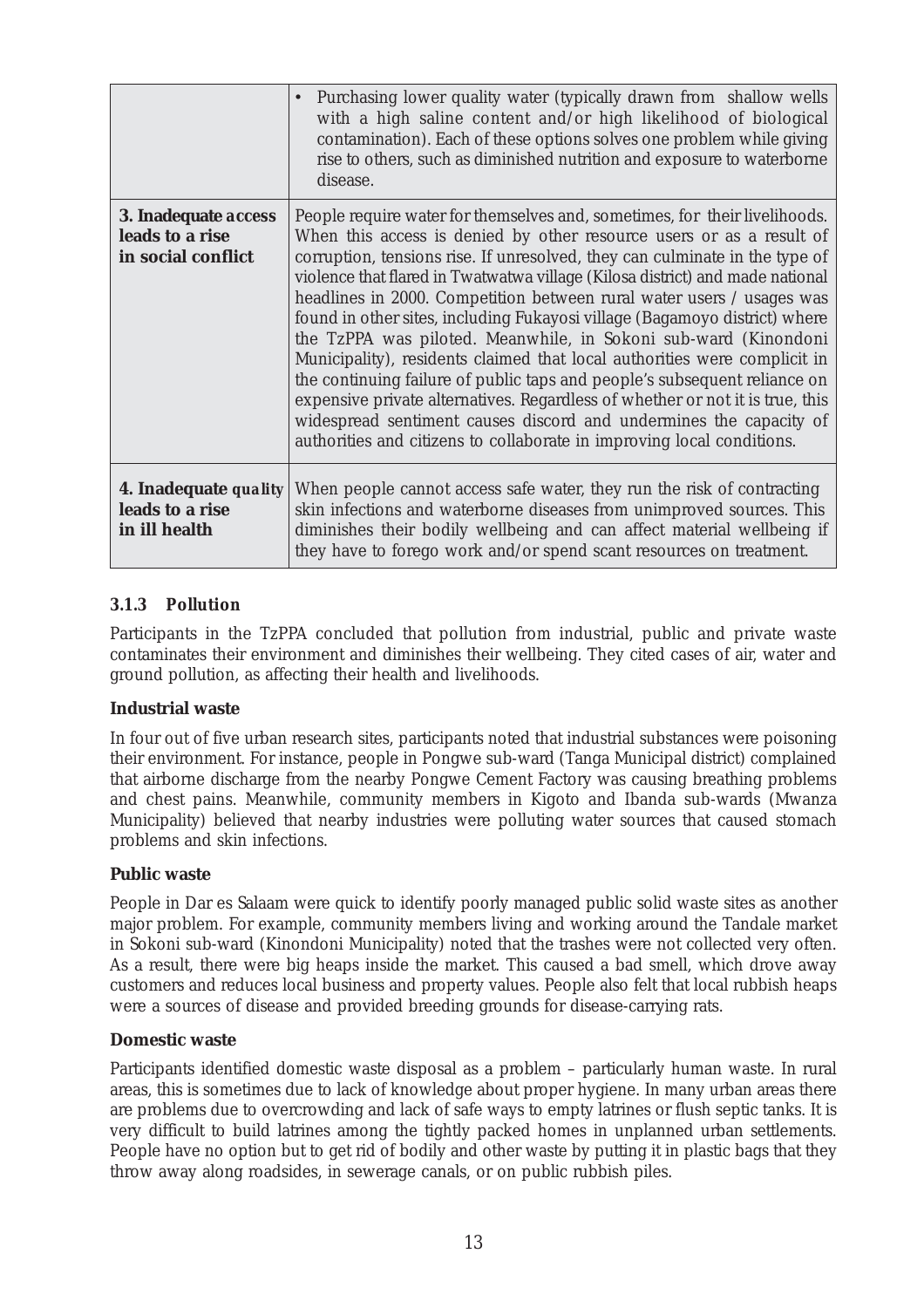The increasing severity of these three types of pollution point out how "economic development" – expressed in terms of greater industrial production, growth of markets and population centres – can have sharp negative effects on many people's lives and livelihoods if not regulated.

#### *RESPONSE OPTIONS*

#### **Prevention**

The implementation of Government and customary laws could prevent many of the worst threats to the quantity and quality of natural resources in Tanzania. These laws can be proscriptive or restrictive. In other words, they can mandate certain courses of action (such as building pit latrines so that water sources are kept clean and safe) or forbid them (such as cutting down mangroves that provide shelter to growing fish).

#### **Mitigation**

When the natural resources upon which people depend decline in quantity and/or quality, they try to lessen the impact in a number of ways. Some of the most significant include:

- Adding fertiliser to fields;
- Changing fishing gear and/or techniques;
- Migrating:
- Diversifying; and
- Collaborating to improve access to water.

#### **Coping**

The most common way that people claimed to deal with a decline in the quantity and/or quality of the natural resources upon which they depend was to make do with less… less harvest, less fish, less milk, etc. For many people who are already surviving on too little, this can exact a terrible price – especially on children who risk permanent impairment if they have a poor diet/rely on contaminated water during critical growth periods.

#### *3.1.4 Wild animals, pests and plagues*

#### **Wild animals**

Research participants in sites bordering Wildlife Reserves and National Parks consistently identified wild animals like elephants, crocodiles, and hyenas as major threats to their wellbeing. However, even people in some other rural communities considered them a serious problem.

First and foremost, people worried about themselves and their children being killed by larger wild animals. In some locations, people felt threatened whenever they ventured beyond populated areas in search of firewood, to fetch water or to access distant services. Though people continue to conduct necessary activities, they worry – especially about the safety of their children.

Dangerous and destructive wild animals also affect livelihoods. They do so by:

- Killing livestock;
- Destroying crops; and
- Frightening people away from tending distant *shambas* or fishing during certain times of the year.

Each of these outcomes undermines the material wellbeing, and especially food security, of households.

#### *RESPONSE OPTIONS*

People could avoid danger from wild animals by avoiding the places where they live, but this would mean avoiding places for collecting fuel and water and for travelling.

Many children living in Mihondo hamlet, Ndogowe village (Dodoma Rural district) have given up attending school. This is largely due to the risk of encountering wild animals on their three-hour or longer walk to school.

Problem animals can be hunted and killed before they do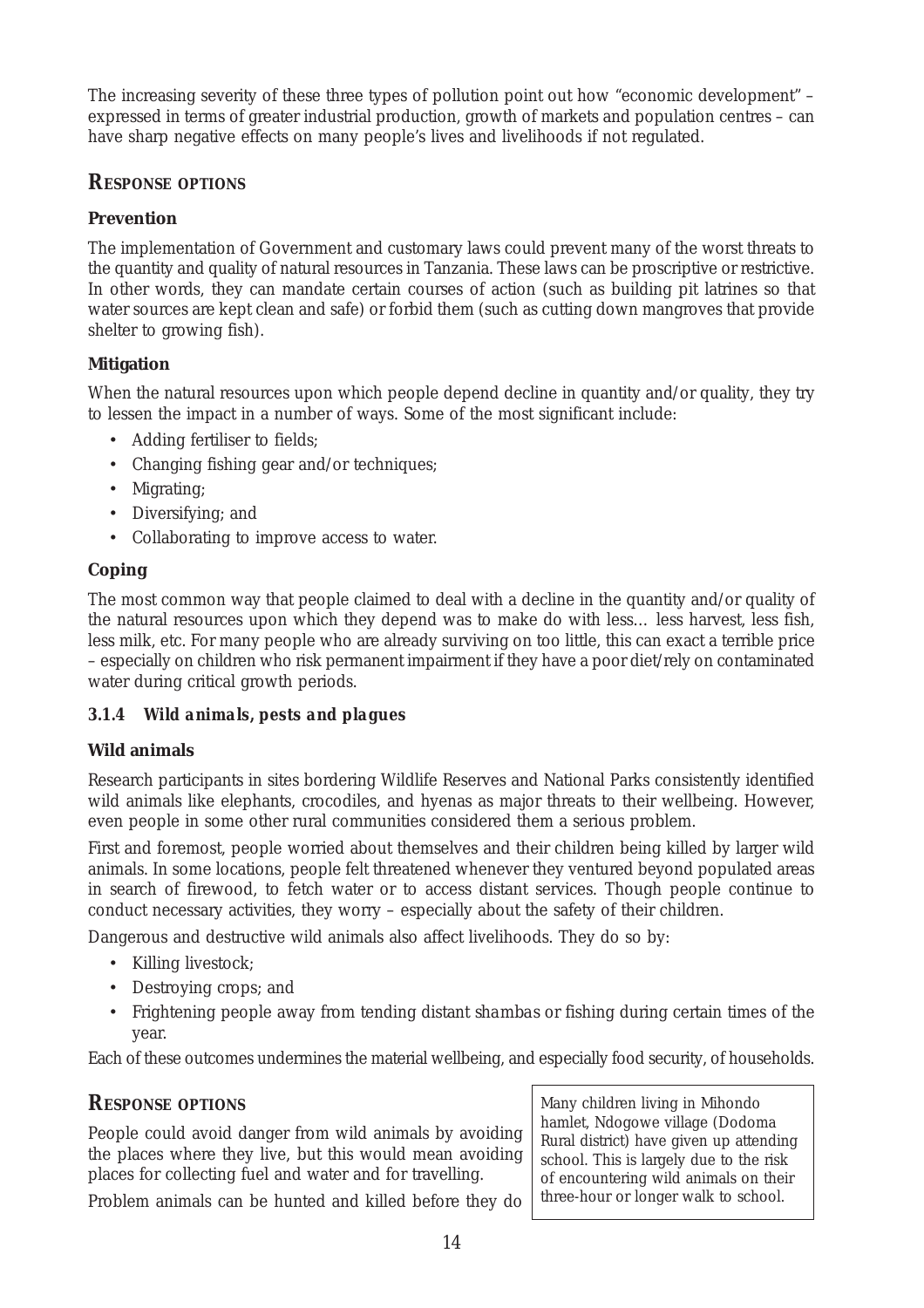more damage. People do not always know their rights and are afraid that they might be jailed if they kill animals. But the law allows them to kill animals that cause damage. Even so, government assistance is often needed because villagers do not have the equipment and training needed to safely kill large, dangerous animals.

#### **Insect plagues and crop and livestock diseases**

Livestock keepers report that parasites and other types of animal disease are on the increase. The possible reason for this increase include:

- a decline in dipping;
- using diluted insecticides;
- insects becoming resistant to chemicals; and
- not being able to move herds to uninfected pastures because of new land tenure systems.

Farming families report similar problems due to a rise in the amount of crop pests and diseases. For instance, banana plants in Makongora village (Muleba District) are now dying as a result of the recently arrived "panama" fungus; and rice harvests in Kasanda village (Kibondo district) are shrinking due to the spread of a new and unidentified disease.

"Since the withdrawal of public dipping services, it is only the rich who can protect their cattle from diseases. A solo pump, for instance, costs about Tsh. 80,000; and accaricides also cost a lot...so it is only the rich that can afford them. The poor cannot do much to protect their livestock from diseases."

> Man from Chakana village Igunga district

#### *RESPONSE OPTIONS*

Livestock keepers can try to prevent diseases by vaccinating their herds, dipping or spraying their animals, regularly burning grassland, avoiding high risk areas (like those with tse tse fly), and moving herds to uninfected pastures. There are, however, problems with these methods. Vaccination, dipping and spraying are too expensive for most livestock keepers and new land tenure patterns make some of the other measures impractical.

Farmers also have problems paying for expensive crop treatments. This causes them to dilute medicines and chemicals. There are many traditional ways to protect crops after they have been harvested. They are often cheap and use locally available materials. But despite these advantages they are not used as much as they might be.

Lack of information and money are the two main problems that farmers and livestock keepers face. Sometimes they do not know what to do and at other times they know what to do but cannot afford to do it.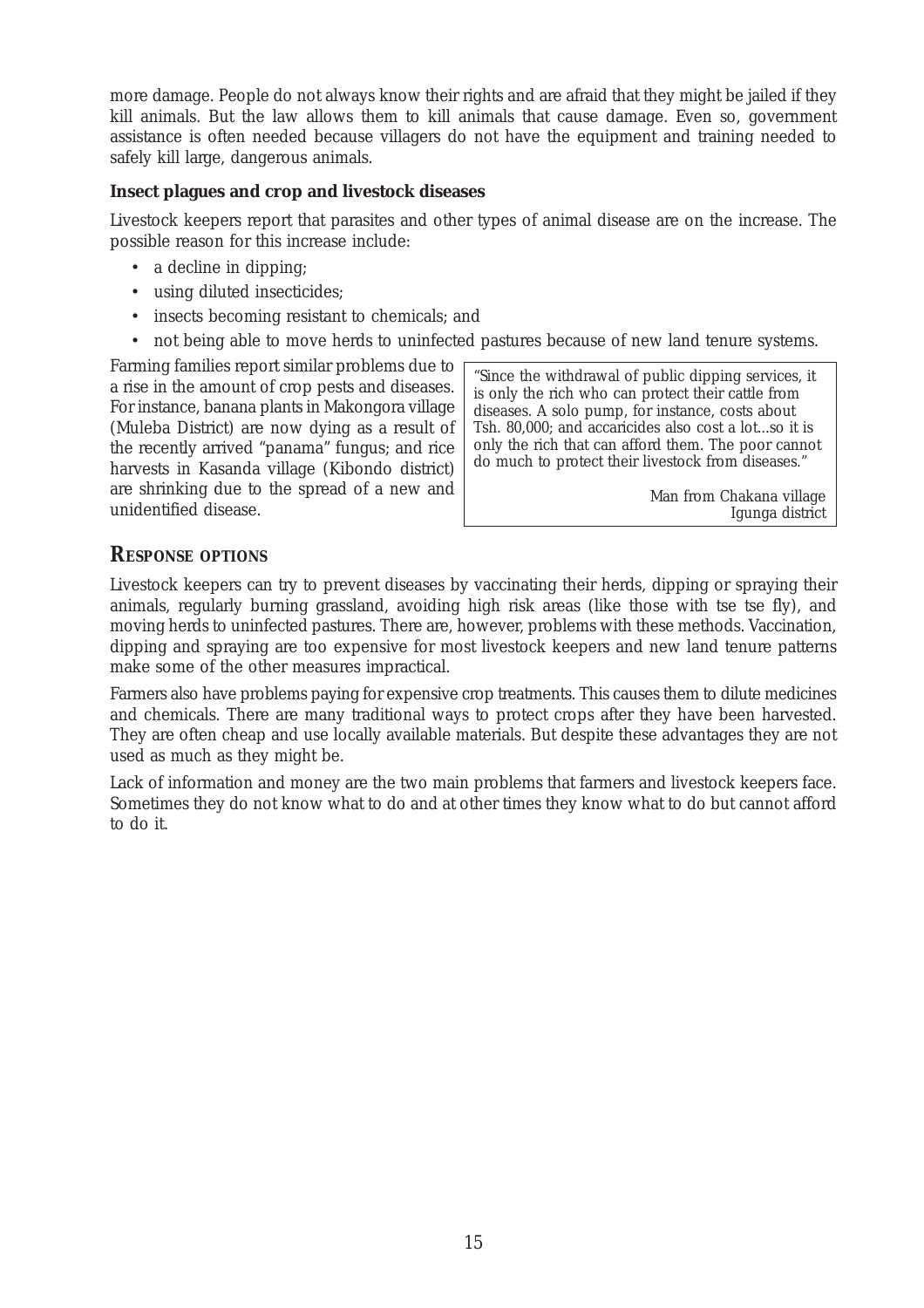#### **4. ECONOMIC REFORMS AND VULNERABILITY**

Macroeconomic reforms since the mid-1980s have been designed to set the country back on the road to sustainable development. This has involved reforming and restructuring various sectors of the economy – especially trade and finance.

The reforms have been successful in terms of some of the key, traditional indicators of economic development. For example, there have been increases in agricultural production, tax revenues, GDP and foreign reserves. Inflation has been reduced.

Unfortunately, progress at the macro level has not always been translated into visible benefits at the community and household levels.

Typical macroeconomics reform packages include:

- reforming institutions so that procedures and regulations are easier to follow
- reducing transactions costs
- opening up internal and external trade
- bringing back financial stability
- strengthening exports
- increasing domestic savings
- harmonising exchange rates

Research participants identified four main factors that cause the economic shocks and stresses that were affecting poor people:

- 1. Withdrawal of government support for marketing and production;
- 2. Poorly designed credit schemes;
- 3. Inadequate employment opportunities; and
- 4. Decreasing access to assets including land.

Reforms have certainly brought a lot of goods into the market. But most of us just stare at them. We have no money to buy them.

Young man from Rufiji

These are described in what follows along with the response options which people make to them.

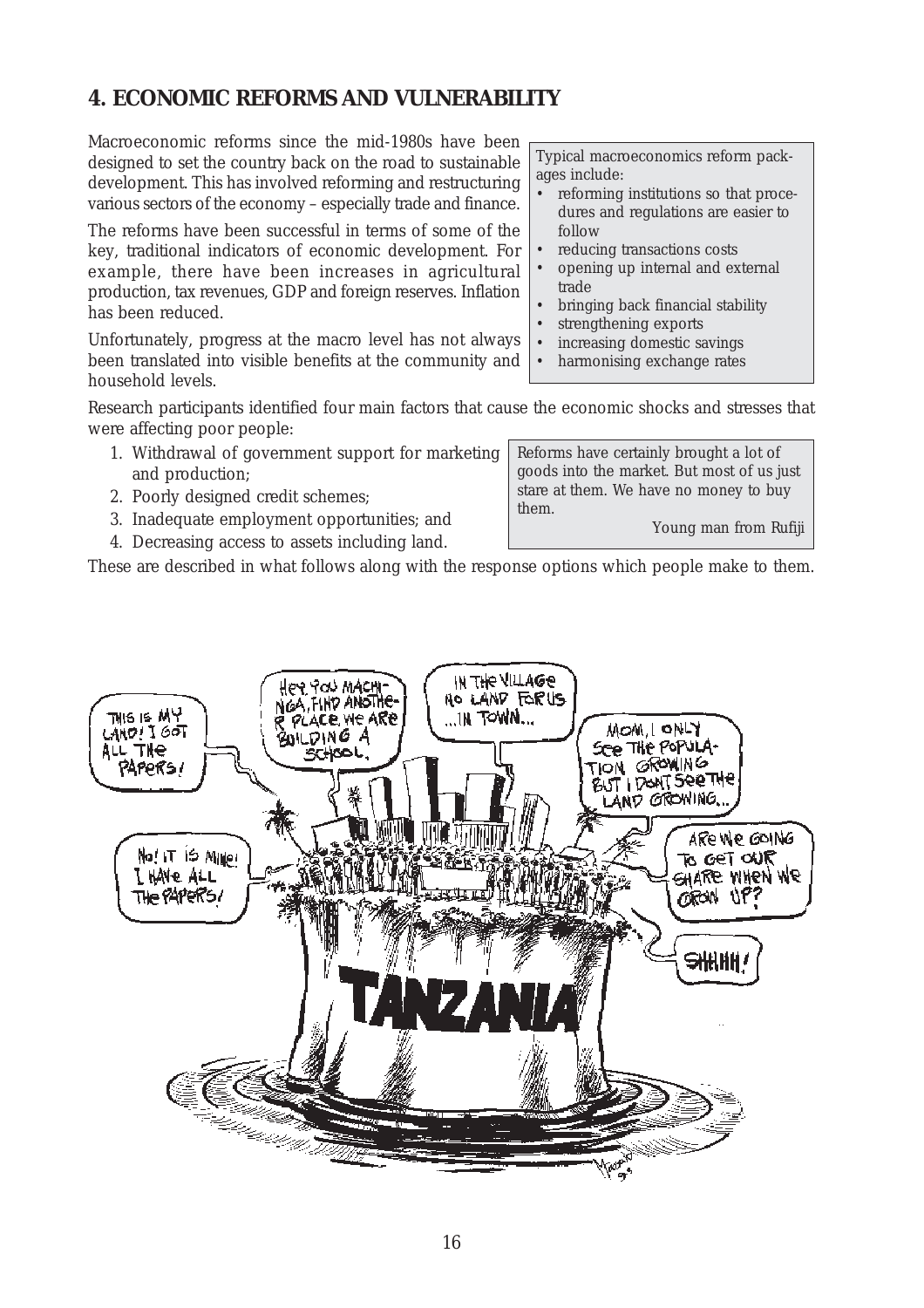#### **4.1 WITHDRAWAL OF GOVERNMENT SUPPORT FOR MARKETING & PRODUCTION**

Because of macro-economic reforms, the government gradually stopped running production and marketing operations. This has affected people in three main areas:

- 1. Changes in marketing system;
- 2. Lack of price controls; and
- 3. Inadequate extension services.

#### **Changes in marketing system**

Participants were concerned that many of the shocks and stresses on their production and income earning were due to the government withdrawing from direct production and marketing. These activities were now exposed to free market forces.

The cooperative marketing system collapsed when the government loosened its control on the economy. Among other things, this meant that the price of farm inputs and of farm produce and livestock became unpredictable. The costs of inputs such as fertilizer and pesticides went up and the

cost of most products went down. This meant that people with few assets were at risk of falling into poverty. Also, as a result of these changes, production has decreased, which means that farmers are getting less income and the wellbeing of their households is declining.

A cotton farmer in Nzanza village (Meatu district) calculated that if he used the recommended level of pesticide and sold the harvest through the local cooperative he would make a loss of Tsh. 4,500 per acre.

Another effect of these reforms is that small farmers are unable to compete with large-scale agricultural operations and powerful importers. Also, there are now fewer reliable markets for traditional cash and food crops, livestock and other farm by-products. Many private operators (including middlemen or *madalali*) are able to enter this new market system, but this does not necessarily benefit small producers. In some cases, small producers have suffered because middlemen sell the farmers' crops and then give the farmers only a small portion of the profits. When this happens, only a few individuals profit but many of the small farmers become poorer than they used to be.

#### *RESPONSE OPTIONS*

There are four main ways in which individuals, households and communities react to these shocks and stresses.

| <b>Look for markets</b>                                        | This is easiest when people live close to trading centres but it can                                                                                                                                  |
|----------------------------------------------------------------|-------------------------------------------------------------------------------------------------------------------------------------------------------------------------------------------------------|
| that offer best                                                | be expensive to transport crops or trek livestock. Only the richer                                                                                                                                    |
| prices                                                         | people can afford this option.                                                                                                                                                                        |
| <b>Rely on middlemen</b>                                       | Middlemen have good information about prices in different places<br>and they have links to trading centres. The problem is that they do<br>not always offer good prices, especially to small farmers. |
| <b>Advocate for better</b><br>pricing and<br>marketing systems | This involves making contacts with high-level government officials.<br>This is a long-term strategy and may not always be very effective.                                                             |
| <b>Switch to crops or</b>                                      | The idea would be to abandon cash crops like cashew, cotton and                                                                                                                                       |
| livestock that are                                             | coffee in favour of food crops like maize, cassava and so on. This                                                                                                                                    |
| more valuable                                                  | option often requires a lot of new knowledge and it may be                                                                                                                                            |
| and easy to sell                                               | expensive to get started.                                                                                                                                                                             |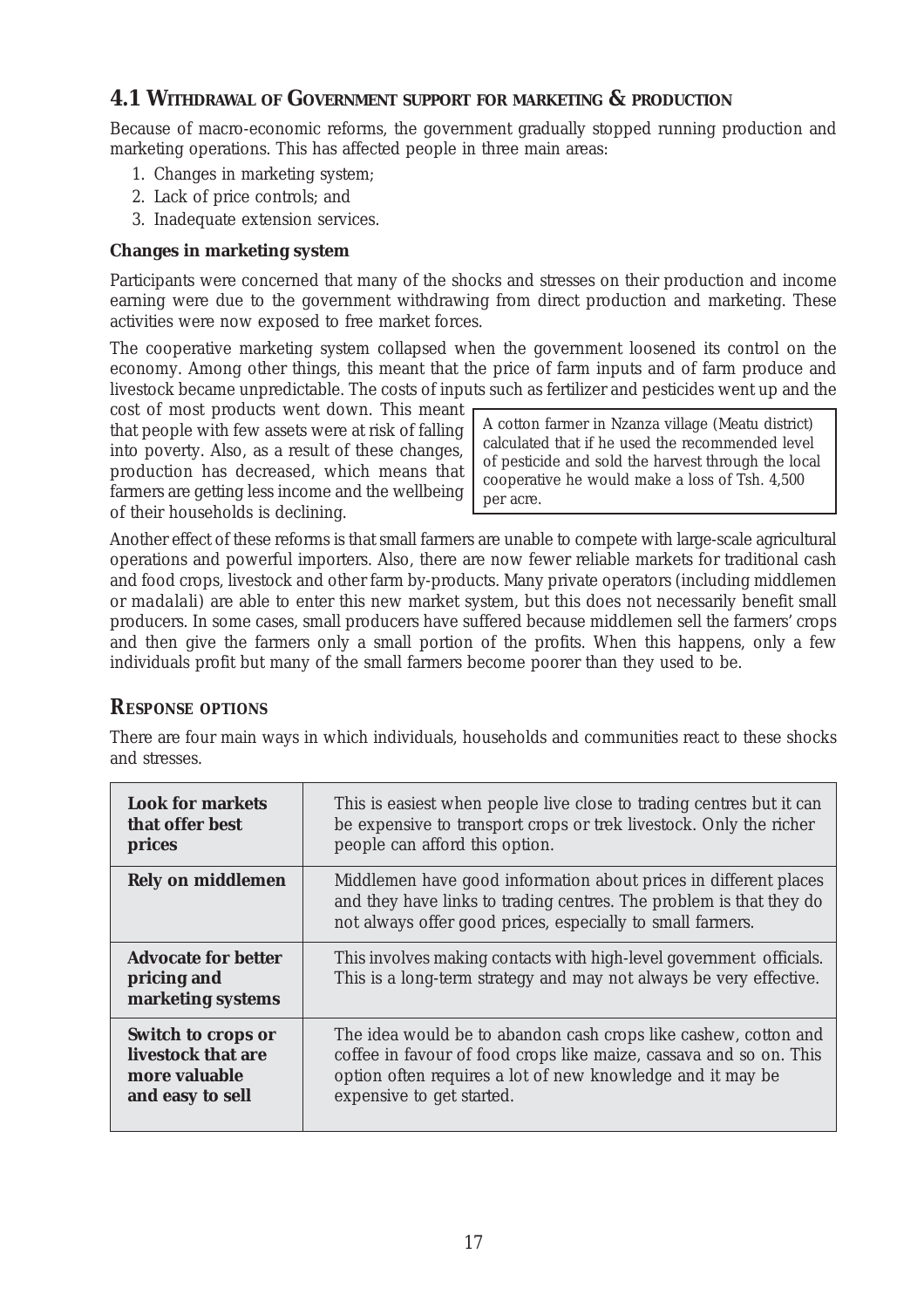#### **Lack of price controls**

Since official price controls were removed, prices have fallen and are very unpredictable. These days, even with many different buyers, private traders still manage to fix prices at a level which is below the government's minimum recommended price.

During the cashew nut marketing season in 2000/01 prices fell from Tsh. 800 per kg to only Tsh. 250. This was despite the Cashewnut Board of Tanzania setting the price at Tsh. 540.

Most participants would like to see a system which can help to alleviate these shocks and stresses on farmers – otherwise they will be forced out of farming and they will suffer from poverty.



#### *RESPONSE OPTIONS*

There are three main ways in which individuals, households and communities react to these shocks and stresses.

| <b>Dilute the inputs</b>                              | The fertilizer or pesticide can be made to go further by diluting it<br>with water. But this means that the effects will be weaker, production<br>will remain at a low level and pests and diseases will develop<br>resistance. This is a short-term response that makes the situation<br>worse in the long term.                |
|-------------------------------------------------------|----------------------------------------------------------------------------------------------------------------------------------------------------------------------------------------------------------------------------------------------------------------------------------------------------------------------------------|
| <b>Switch to cheaper</b><br>substitutes               | Various communities have switched from dipping livestock to<br>spraying them. This is a cheaper form of pest control in the short<br>term but it has not yet been proved to be more effective.                                                                                                                                   |
| <b>Make better use</b><br>of traditional<br>practices | Farmers can overcome problems with soil fertility by going<br>back<br>to traditional practices such as using cow dung, intercropping,<br>rotating crops or practicing shifting cultivation. But the problem of<br>expanding populations and new patterns of land tenure make it<br>difficult to use these traditional practices. |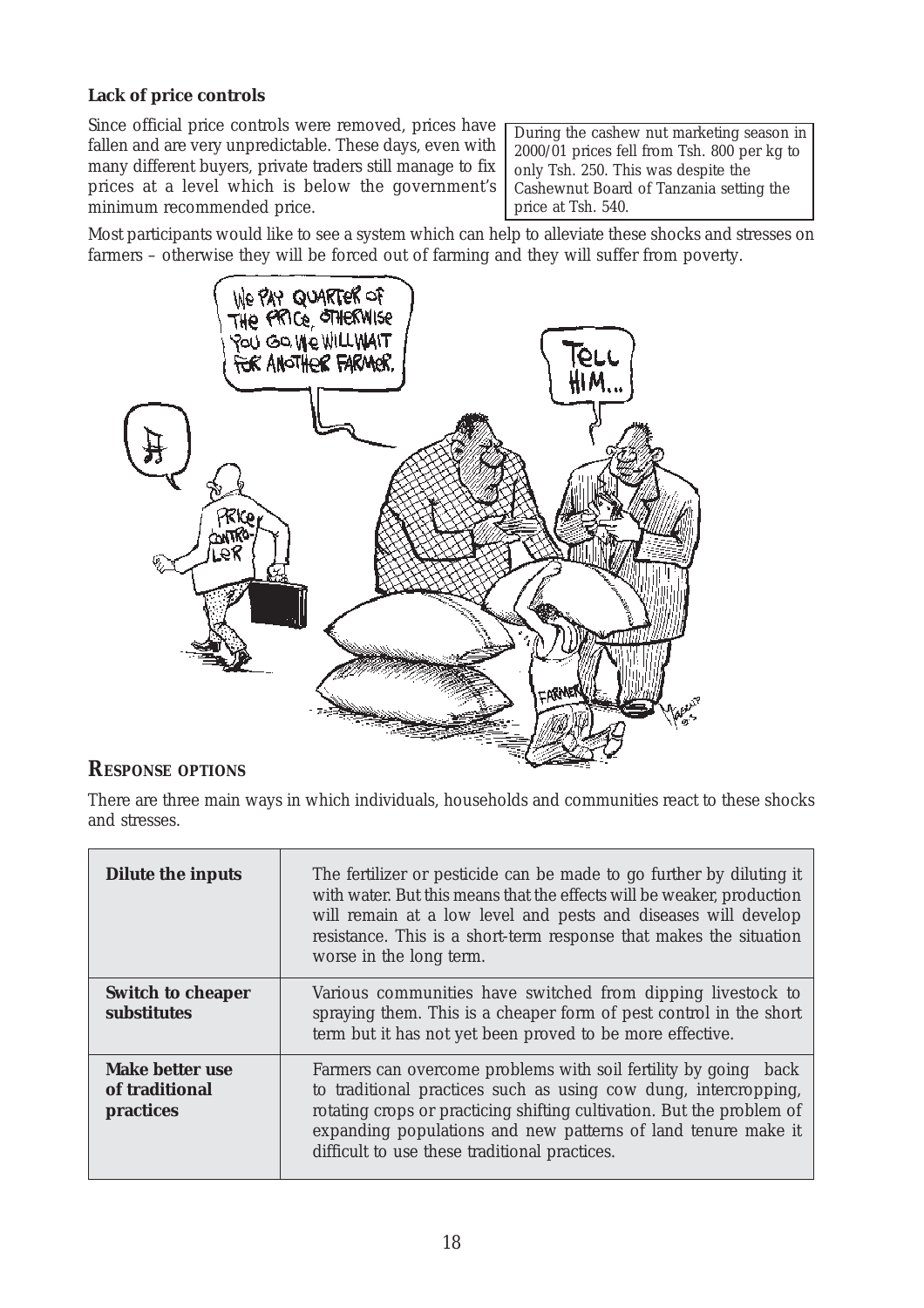#### **Inadequate extension services**

Macroeconomic policies called for tightening of government spending and a freezing of government employment. This has led to fewer agricultural extension services. Among other things this means that many producers have not benefited from new techniques and they are stuck doing things the old way. It also means that farming and livestock systems cannot cope with outbreaks of disease.

#### *RESPONSE OPTIONS*

There are four main ways in which individuals, households and communities react to these shocks and stresses.

| People make do on<br>their own                               | Farmers and livestock keepers try different pesticides and drugs<br>till they eventually find ones that work. This is a slow, expensive<br>and often dangerous option.                           |
|--------------------------------------------------------------|--------------------------------------------------------------------------------------------------------------------------------------------------------------------------------------------------|
| Get advice from far away                                     | This involves travelling to the ward, district or regional centres to<br>get the advice they need. This takes time and money and people<br>may not be able to get the advice they need.          |
| <b>Advocate to strengthen</b><br>extension services          | Convince officials and politicians to make sure that good quality<br>staff are recruited at the local level. Only really well organised<br>communities are likely to succeed with this approach. |
| <b>Get assistance from</b><br>civil society<br>organisations | Some communities have benefited from having strong NGO/CSO<br>organisations which helped to find suitable extension people. But<br>this does not happen everywhere.                              |

#### **4.2 POORLY DESIGNED CREDIT SCHEMES**

Macroeconomic policies for the financial sector aim to make credit services available in both rural and urban areas. However, the policies have led to privatisation of credit and lending institutions (such as the National Bank of Commerce and CRDB Bank). This, as explained by research participants, has resulted in limited access and high interest rates, which in turn has limited people's ability to borrow money and invest.

The government has, however, established a credit facility under the **Ministry of Community Development, Gender and Children (MCDGC).** This gives Tshs 1 to 1.5 million to each district and municipality for making low cost credit available to women. District Councils are also asked to allocate 10 per cent of their revenues to credit for women and youth. However, the following concerns have been raised about these facilities:

- most of them are badly managed, cost a lot to administer, and do not reach a large number of the targeted people;
- lending rates are high
- few Local Authorities have been able to set aside 10 per cent of their revenues for this purpose; and
- there are problems with loan repayment because the procedures are difficult to follow.

#### *RESPONSE OPTIONS*

There are three main ways in which individuals, households and communities fight against these shocks and stresses.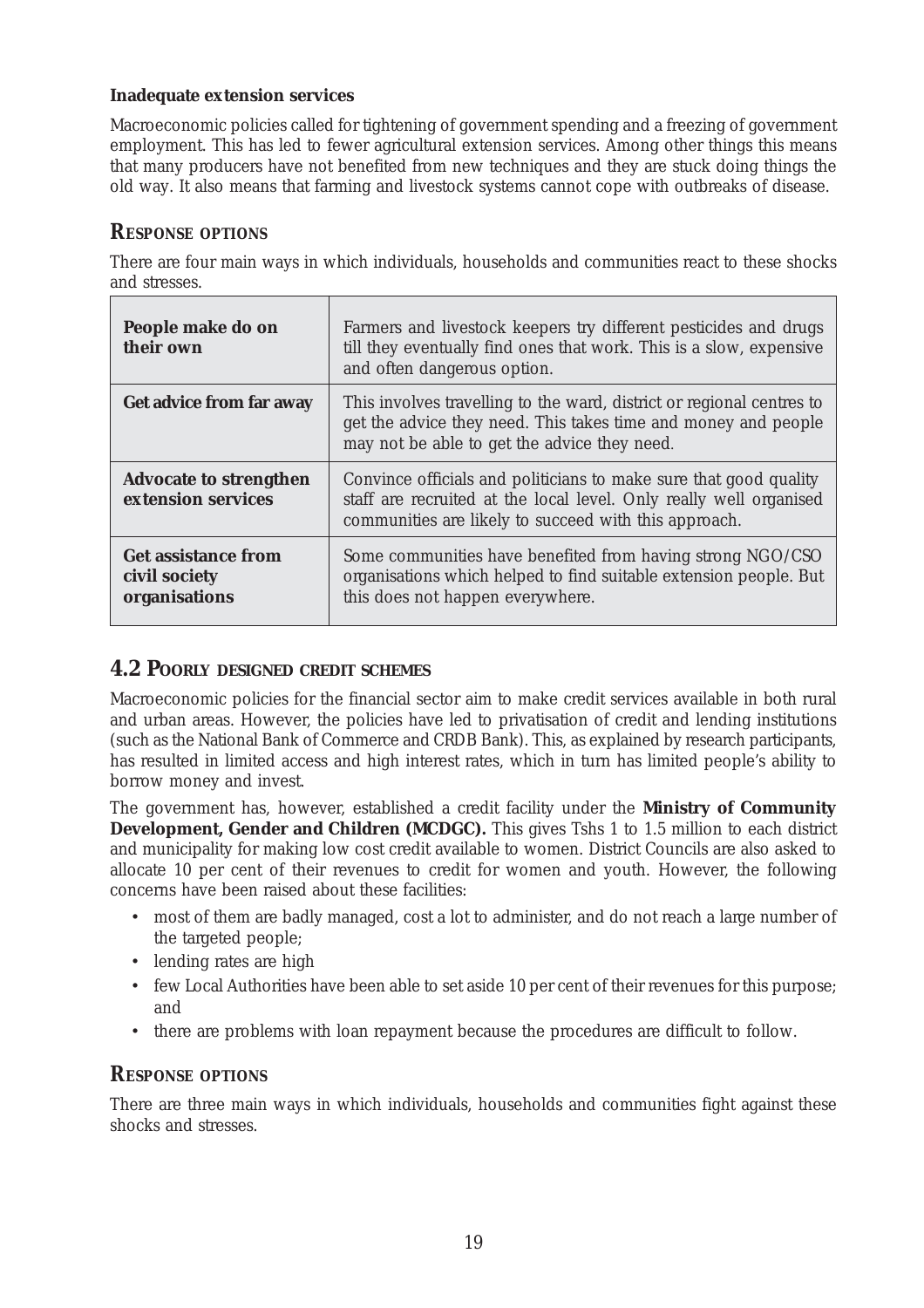| <b>Draw from savings</b>                                         | Instead of borrowing, people draw from their savings from the<br>sale of livestock, previous harvests or fish catches. But these savings<br>can be quite small because of low productivity.                                                             |
|------------------------------------------------------------------|---------------------------------------------------------------------------------------------------------------------------------------------------------------------------------------------------------------------------------------------------------|
| <b>Draw from group</b><br>savings                                | Women in particular often use local group savings schemes (known<br>as <i>mchezo</i> ). But the amount available in these local and informal<br>schemes is usually quite small and loans may not be available<br>when particular individuals need them. |
| <b>Borrow from relatives</b><br>and friends and<br>repay in kind | This is a common system. It deals with soft loans and affordable<br>repayment conditions. But it depends on people having relatives<br>or friends who are willing to make loans when they are needed.                                                   |

#### **4.3 INADEQUATE EMPLOYMENT OPPORTUNITIES**

Employment opportunities in the public sector have declined due to what was listed by research participants as retrenchment, a freeze on hiring employees and the sale of government-owned companies to the private sector. This a result of macro-economic reforms. However, employment opportunities are being created in the informal and private sectors. But there are still not enough jobs for the number of people seeking employment. This is because the demand for employment has increased significantly.

This increased demand is a result of many people migrating from rural areas to urban areas to look for jobs, because they can no longer make a living from traditional livelihoods. This is especially true for young people. Many of them have moved to urban areas and this has led to overcrowding and an increase in urban unemployment. Many youths are pushed into crime, alcoholism, prostitution and free lifestyles and this leads to difficult living conditions. Traditional support systems between urban and rural areas have nearly collapsed as a result.

As an alternative to seeking employment, people have set up businesses in the informal sector in urban areas. However, they do not feel secure because there are by-laws which make such activities illegal in certain areas. Petty traders also complained about harassment by officials which forced them to run away, leaving their goods to be stolen by street thieves.

#### *RESPONSE OPTIONS*

There are three main ways in which individuals, households and communities fight against react to these shocks and stresses.

| <b>Start your own</b><br><b>business</b> | People who cannot find a job working for others can start up in<br>business for themselves for example in the areas of carpentry,<br>tailoring, urban vegetable growing and selling food. These options,<br>however, all require skills and capital to get started. |
|------------------------------------------|---------------------------------------------------------------------------------------------------------------------------------------------------------------------------------------------------------------------------------------------------------------------|
| <b>Enrol in training</b>                 | In these fast changing times people need special training                                                                                                                                                                                                           |
| courses & business                       | programmes to prepare them to earn a living in the modern labour                                                                                                                                                                                                    |
| start up programmes                      | market. There is a need for more of these kinds of programmes.                                                                                                                                                                                                      |
| <b>Engage in illegal</b>                 | Some desperate people take up illegal activities such as stealing                                                                                                                                                                                                   |
| <b>activities</b>                        | and commercial sex.                                                                                                                                                                                                                                                 |

#### **4.4 DECREASING ACCESS TO ASSETS INCLUDING LAND**

People's livelihoods depend on the assets they can use. Some important assets include land, livestock, tools, equipment and access to technology. When people lack assets to use for earning a living, they have an increased risk of falling into poverty.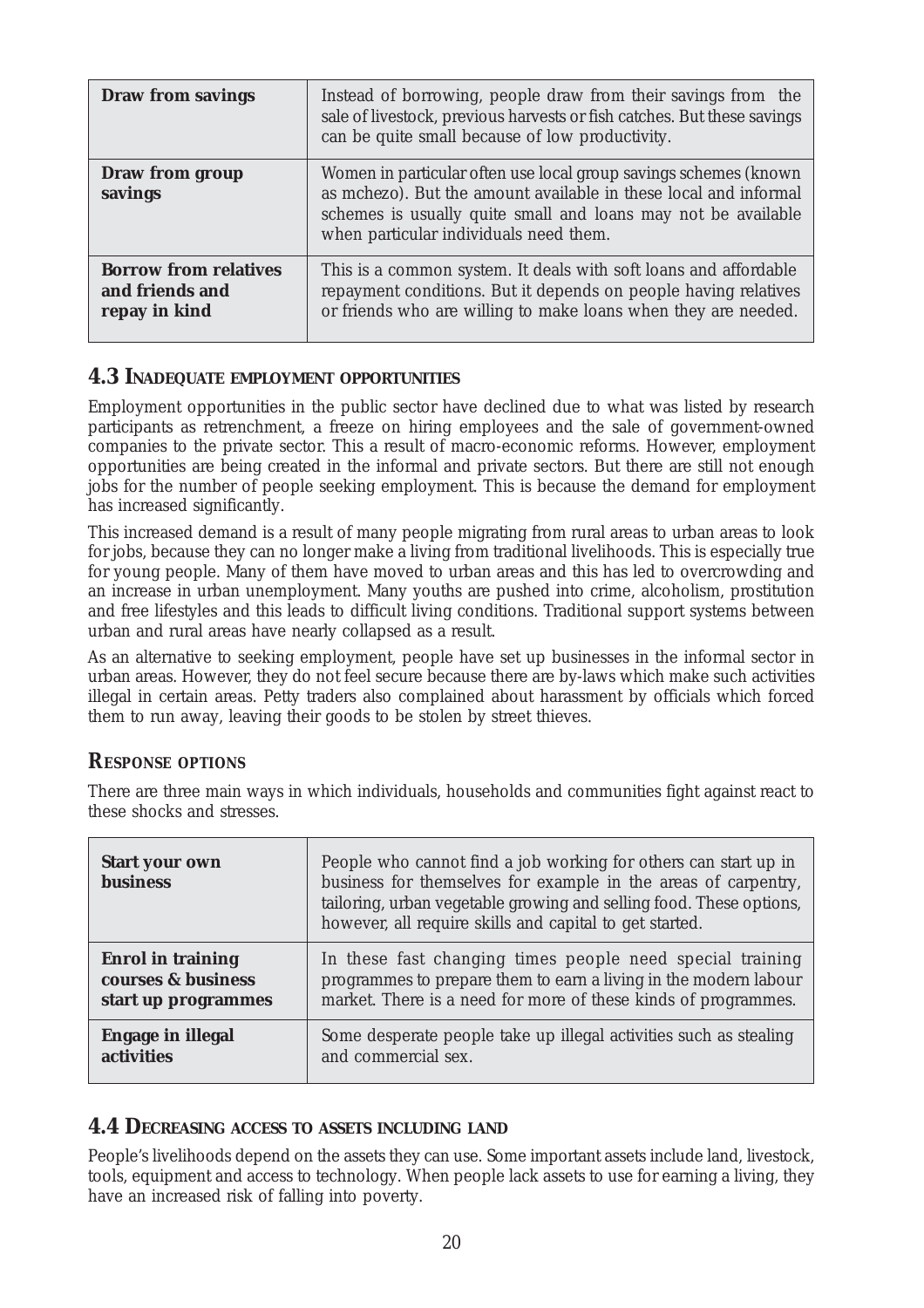The government no longer controls prices of technology and modern tools and equipment, so they are now too expensive for most people to afford. People are forced to rely on simple tools like small hand hoes and traditional canoes, and therefore they cannot produce much for their households. Because of limited access to new assets, many people can only manage small farms.

Land is one of the most important assets. Due to macroeconomic reforms, ways of acquiring and owning land have changed a lot since the 1990s. As a result, even rural land has become commercial, which means it is bought and sold as a product in the market. Commercial land is too expensive for small farmers and poor people to buy. The traditional system of land inheritance no longer works well, so people need a lot of money to buy land. Also, there is growing pressure on land as the population gets bigger.

Landlessness makes you live like you are displaced. If you fail to buy land then you are forced to rent rooms rather than build your own house.

> Labourer in Misufini village (Same district)

Participants noted that power relations between people have an impact on how assets are controlled and used. Age and gender in particular influence access to and distribution of assets.

#### *RESPONSE OPTIONS*

There are three main ways in which individuals, households and communities react to these shocks and stresses.

| <b>Rent or hire</b><br>equipment or land            | This is a good option but not everyone can afford it.                                                                                                                                                          |
|-----------------------------------------------------|----------------------------------------------------------------------------------------------------------------------------------------------------------------------------------------------------------------|
| <b>Buy second hand</b>                              | This is fine as a short-term measure but second hand equipment                                                                                                                                                 |
| equipment                                           | does not last long and has to be replaced.                                                                                                                                                                     |
| <b>Sell your labour to</b>                          | Healthy people always have their labour as an asset. In rural areas                                                                                                                                            |
| get money to                                        | young people sometimes work as labourers on farms to get money                                                                                                                                                 |
| buy equipment                                       | to buy equipment.                                                                                                                                                                                              |
| <b>Reallocate land to</b><br>those who need it most | A few village governments have used this option. It is a good idea<br>but it requires political will that is not always there. Communities<br>have to be well organised to make changes in existing practices. |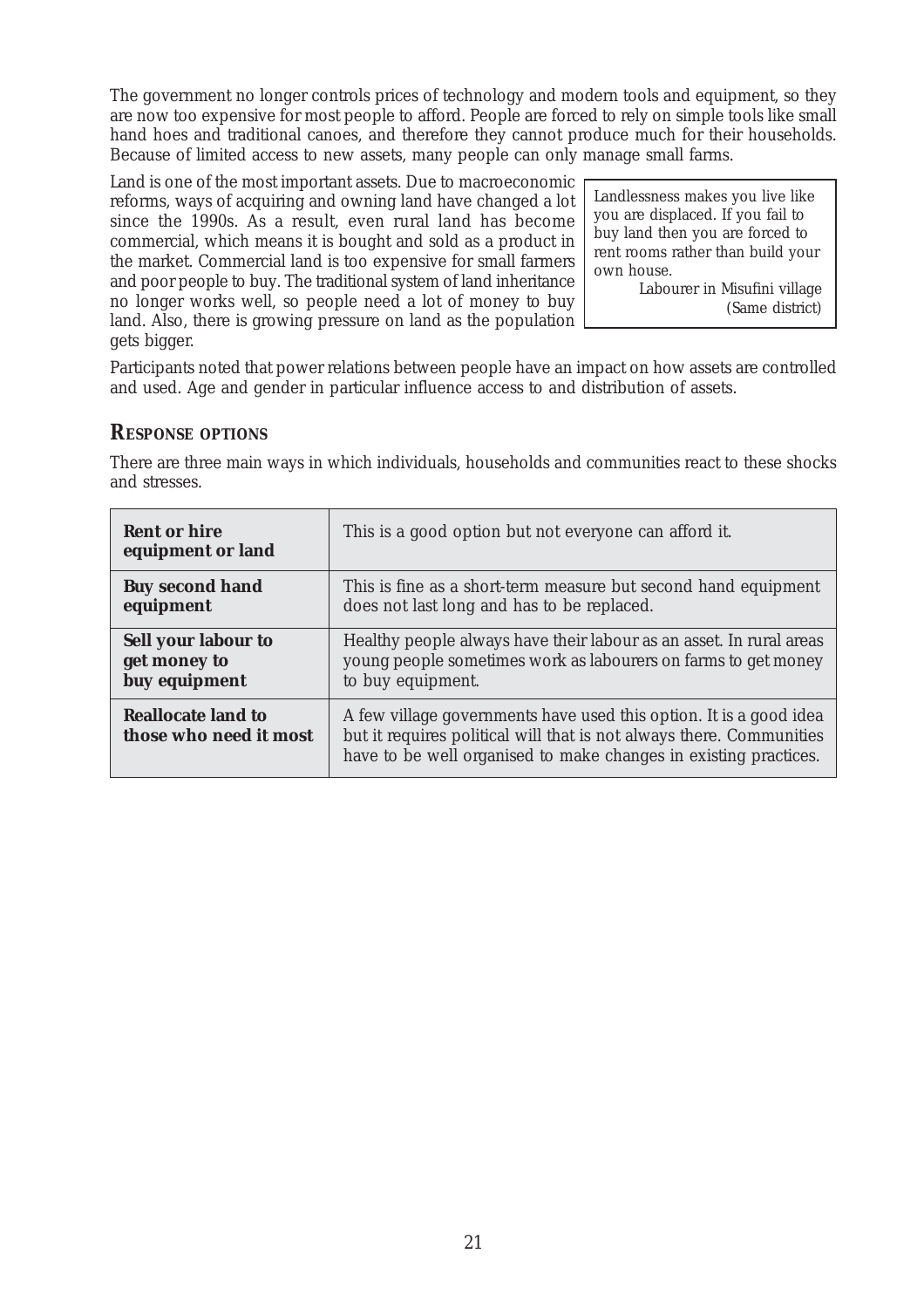#### **5. GOVERNANCE AND VULNERABILITY**

Some community members contributing to the TzPPA were of the opinion that Government was, somehow, trying to improve and extend its operations. However, during the research, they expressed that substantial improvement was still needed – especially in terms of:

- Taxation;
- Corruption control;
- Adequate, good quality social services; and



#### **5.1 TAXATION**

The Government collects money through service fees, levies and taxes. With these *revenues*, Government pays for different things – such as improving the country's infrastructure and providing social services.

A substantial part of people participating in the TzPPA thought the work Government was performing at a satisfactory level and somehow understood its need for revenues. However, they were very critical about *the number of* taxes collected, *when* they were collected and *how* they were collected.

#### **Pro-poor tax measures:**

- Abolition of taxes on agricultural inputs
- Abolition of taxes on life saving drugs and supplies
- Abolition of various other taxes in the agricultural sector
- Abolition of VAT on investments relating to education

According to community members, the number of fees, levies and taxes collected by Government have proved to be overwhelming. They directly impoverish people and act as obstacles to entering the market economy. While the individual taxes do not seem to be very high, the problem comes when they are added up and amount to so much that the poor really find it too much to pay.

It is especially difficult to pay when the timing of revenue collection does not correspond to the times people have money. For example, many households almost run out of cash a few months before the new harvests; and many people lack money to pay for business fees/licenses and tax before starting small stores, etc. In both cases, research participants expressed the feeling that authorities need to change the timing of revenue collection so that people are less likely to be forced into selling food stocks or other assets.

When people do not have money to pay for their taxes, some collectors opt into using force. The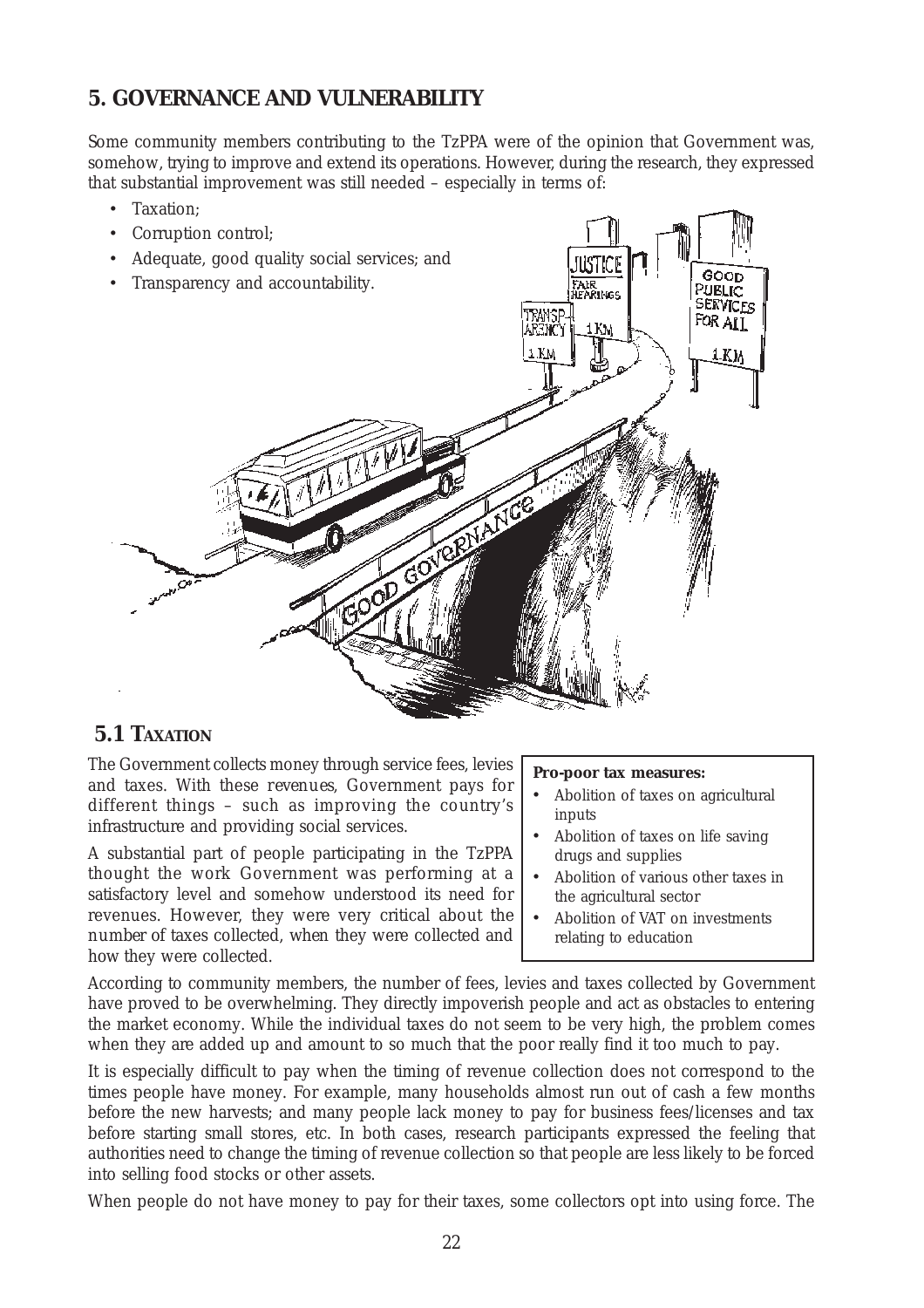following testimony gives a real life example of how bad the results can be:

*"I paid my development levy and requested to pay that of my wife after selling my goat at the local livestock market. That same night, the local militia came to our house and broke our door while our two daughters and ourselves were asleep. They started beating us and demanded that I show my levy receipt. After seeing it they demanded to see that of my wife. I explained that I had already discussed the matter with village officials. However, they kept on insisting to see her receipt and later demanded that she follows them outside (it was midnight). She agreed and went to cover our two children with a blanket, urging them not to cry. One of the men came back, held her by force and tied her hands on her back and beat her. Some of her clothes fell off and she remained with just a piece of cloth around her waist. I followed the militia at a distance as they took my wife and rounded up several other people from other houses. This went on until around 4 o'clock in the morning when they began the journey to the Ward offices.*

*Since I had no alternative, I went back home and took all of my 4 goats to friends, who on realizing that I had a serious problem offered me very little money i.e. Tsh.5,000 per goat. At 10.45 am the next day I arrived at the Ward offices and was told that I had to pay for the local militia's tasks, the lock-up room where my wife was kept, her development levy and a fine. I paid a total of Tsh.15,000. After that they released my wife… I was so afraid and worried about what might have happened to her. I became even more worried when I thought of HIV/AIDS. I am very worried now, since I sold all my goats last year, I do not have money to buy fertilizers for my shamba. I do not know what to do this year."*

Experiences like these can have terrible consequences for people's material, bodily and psychological wellbeing. They also create fear and mistrust against local authorities. It was from people's cries like this one that the Government recently decided to reduce the large number of taxes people pay and to reform the revenue collection system. This is an encouraging start, and it is likely to make a positive difference in people's lives. Now, it is necessary to ensure that these changes are implemented and appropriate actions taken when they are not. In particular, it remains to be seen whether or not:

- Directives forbidding the practice of coercive/violent collection will be adhered to; and
- New taxes (both formal and informal) will crop up to replace those which have been abolished.

These very real possibilities need to be monitored and prevented. Perhaps one of the most important ways, one can deduce from arguments given by research participants, to make sure that beneficial changes stick is to inform the public – as well as authorities – about what people are responsible for paying and how the collection system is supposed to operate.

#### *RESPONSE OPTIONS*

There are three main ways in which individuals, households and communities react to impoverishing fees, levies, and taxes. These are:

| <b>Running away</b>          | This response option reduces local production and makes life hard                                                                                                                                                                                                                                                                                                                                 |
|------------------------------|---------------------------------------------------------------------------------------------------------------------------------------------------------------------------------------------------------------------------------------------------------------------------------------------------------------------------------------------------------------------------------------------------|
| from the problem             | for less able-bodied members of the household who are left behind.                                                                                                                                                                                                                                                                                                                                |
| <b>Working around</b>        | This response makes people accomplices to an illegal act and it                                                                                                                                                                                                                                                                                                                                   |
| the problem by               | ties them to particular tax collectors who return for further payments.                                                                                                                                                                                                                                                                                                                           |
| bribing officials            | In such cases, people often end up paying more than the original tax.                                                                                                                                                                                                                                                                                                                             |
| <b>Advocating for change</b> | This involves openly complaining to public officials and sometimes<br>closing business premises and protesting in the streets. This depends<br>on whether local people are well organised and on public officials<br>feeling the effects of such acts. Yet it can help to hold officials to<br>account, and in certain circumstances it has led to positive changes<br>in tax collection systems. |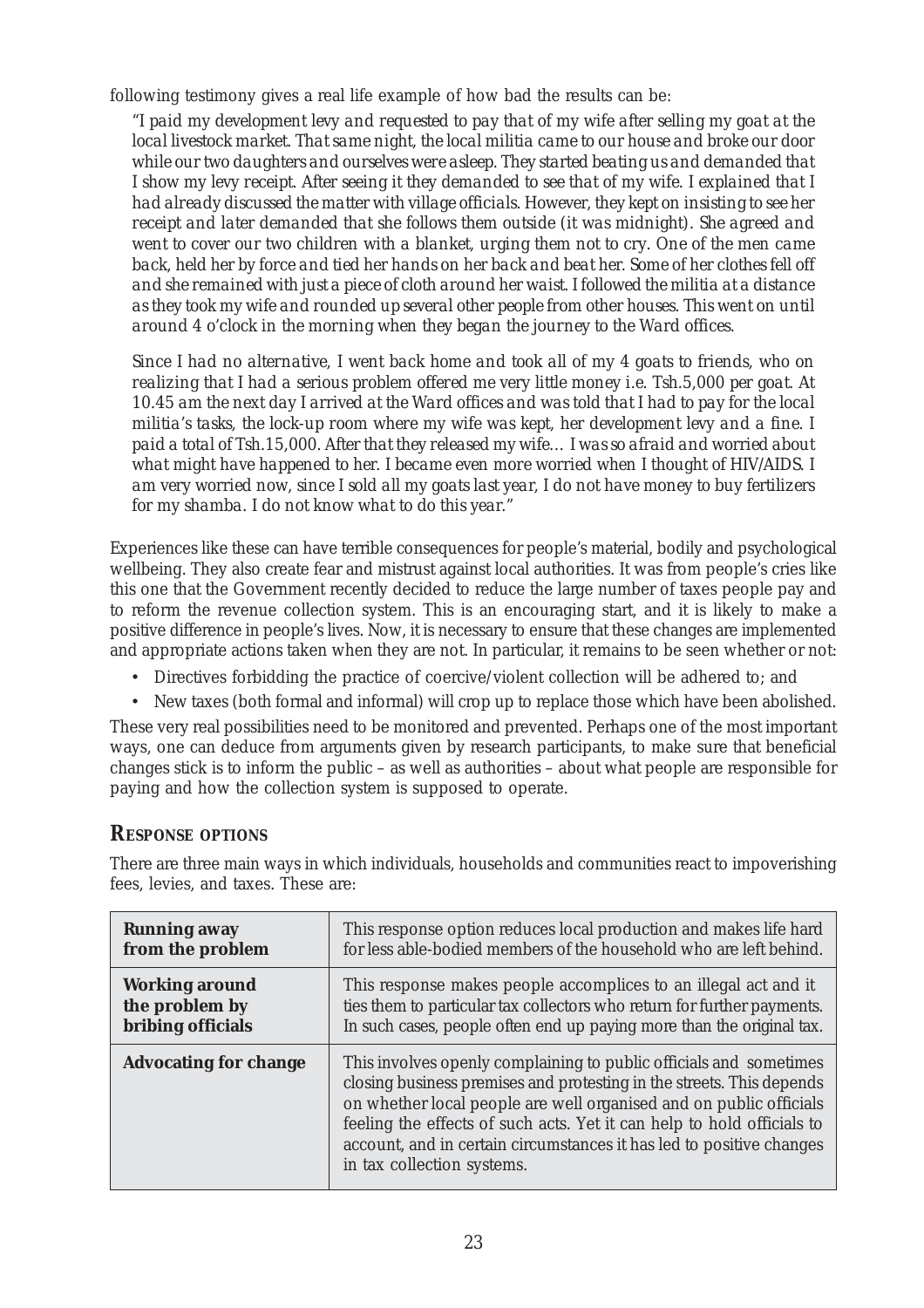#### **5.2 LOW QUALITY SERVICES AND LEADERSHIP**

Research participants acknowledged that the absence or poor quality of basic services (such as water, electricity, roads, schoolteachers and police) at the grassroots level contributes significantly to impoverishment. This situation has implications on people's wellbeing, affecting their ability to maintain good health, get good/relevant education and access markets.

The inability of local leadership to handle people's affairs or complaints has an equally devastating impact. For example, the lack of accountability and/or failure of taking to task such people as arrogant village authorities, absentee teachers, irresponsible medical staff and policemen have often placed people's lives at risk (e.g. the sick) or led them to suffer from abuse (e.g. schoolchildren). Research participants contended that there was a high degree of laxity, probably due to the erosion of work ethics or standards. Hence often, officials were not taken to task even if complaints were tabled to higher authorities. In some communities children complained of teachers who came to school drunk but no action was taken against them. These problems, when compounded by corruption, make access to social services especially difficult for the poor.

Situations such as these have sometimes led to devastating consequences. Most participants were of the concern that something should be done urgently to improve systems of checking accountability and therefore increase service provision.

#### *RESPONSE OPTIONS*

There are three main ways in which individuals, households and communities react to these shocks and stresses.

| <b>Use alternative</b><br>service providers   | When the government health services are not good enough people<br>do either seek the services of traditional healers or go to private<br>hospitals. Using traditional healers is the cheaper option and they<br>are available in plenty in most communities.<br>The problem is that the effectiveness of their treatments is often<br>uncertain. Private services are often too expensive for poor people<br>to afford.                    |
|-----------------------------------------------|--------------------------------------------------------------------------------------------------------------------------------------------------------------------------------------------------------------------------------------------------------------------------------------------------------------------------------------------------------------------------------------------------------------------------------------------|
| <b>Hold local leaders</b><br>to account       | Local leaders can be held to account for their misconduct either<br>formally through public forums or informally through name calling<br>to degrade their public credibility. The problem with this response<br>is that the village authorities may stop calling public meetings so<br>as to distance themselves from public opinion. In some cases the<br>authorities use the local militia to intimidate those who dare to<br>speak out. |
| <b>Appeal to higher</b><br><b>authorities</b> | Communities have to be well organised to manage this response<br>but it can be effective. For example it was because of pressure<br>from Twatwata villagers in 1995 that the Regional Commissioner<br>introduced "Operation Makamba". This led to improvements in<br>basic service provision in Kilosa district.                                                                                                                           |

#### **5.3 SECURITY, LAW AND ORDER**

People see maintenance of law and order as government's responsibility. This is why they see increasing rates of crime and violence as a governance issue rather than a social issue. Participants in the TzPPA concluded that acts of crime and violence have contributed a lot to loss of material, bodily and social wellbeing. The problem is especially severe in urban areas and for women, children, elderly people and people with mental or other disabilities.

Crime also undermines the viability of the economies of local communities. For example, it was reported by Fisheries officials in Kigoma Rural district that the impact of thefts in Mwakizega Village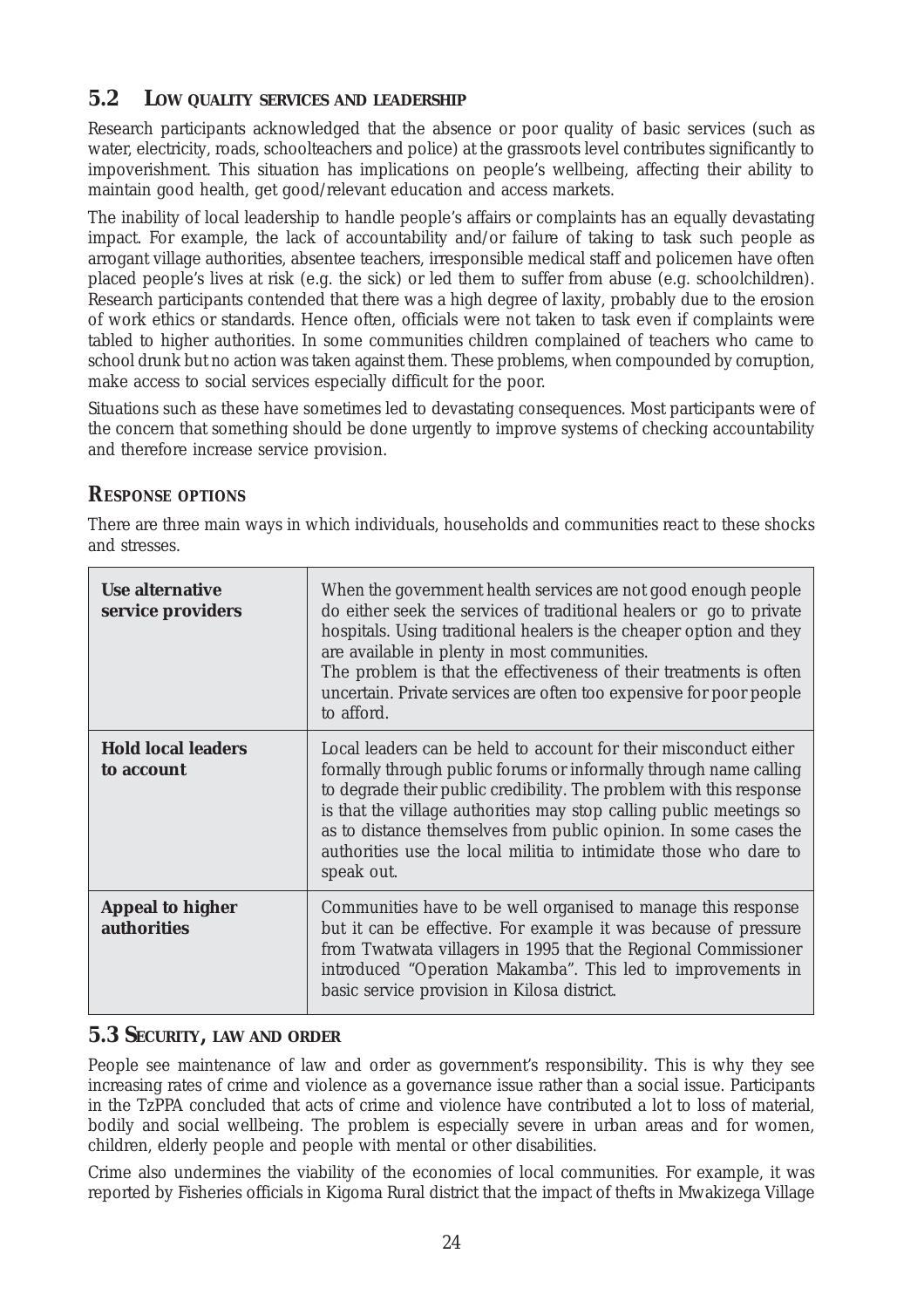has been so severe that by May 2002, it had devastated the local fishing industry, reducing it to almost 20 per cent of what it was in 2001. The Ward Fisheries Officer provided the following report:

*Between 1998 and 2002, 46 lift-nets were stolen from the village area; some of the thefts entailing kidnapping and physical harm to local fishermen. This spate of armed robberies led 38 lift-net fishermen to shift their assets to Lake Victoria whose fisheries are more secure. By May 2002, only 13 lift-net groups operated in the Mwakizega waters* [about 30 per cent of the fishing population before the increase in robbery]*.*

Crime has made people feel insecure, and has constrained people's freedom of movement, as communities are wary of doing production activities that may expose them to theft or turn them into victims of certain crimes.

#### *RESPONSE OPTIONS*

Responses to the break down of law and order, as seen in research participant's discussions, vary from place to place. They depend on the nature of the crime, the individual's power of self-defence, the level of social organisation at community level, and the kind of support that is available from the local authorities. There are three main types of responses:

| <b>Self defence</b>                          | The more vulnerable people (old, disabled etc) can call on 'family<br>guards' to protect them. These are the more able-bodied friends<br>and family members who happen to be around. This is part of<br>people's social capital. In some places there are traditional defence<br>groups that are set up on a temporary or a more or less permanent<br>basis. Examples include the local guards (sungusungu) in Nchenje<br>village or the Ilmuran to prevent cattle theft among the livestock<br>keeping communities. But there can be problems with these local<br>'vigilante' groups. They can go beyond their official tasks of<br>protecting people and allow selfish interests to dominate. This can<br>cause harm, and the abuse of human rights. |
|----------------------------------------------|--------------------------------------------------------------------------------------------------------------------------------------------------------------------------------------------------------------------------------------------------------------------------------------------------------------------------------------------------------------------------------------------------------------------------------------------------------------------------------------------------------------------------------------------------------------------------------------------------------------------------------------------------------------------------------------------------------------------------------------------------------|
| <b>Relocate</b>                              | When faced with crime or violence people can move away either<br>temporarily or permanently. This is an extreme and usually very<br>expensive option as it takes time and effort to set yourself up and<br>make contacts in a new place.                                                                                                                                                                                                                                                                                                                                                                                                                                                                                                               |
| <b>Collaborate with</b><br>local authorities | People can work with local government officials and structures to<br>help build more fair and effective institutions such as police stations<br>at key locations and courts that can handle more cases.                                                                                                                                                                                                                                                                                                                                                                                                                                                                                                                                                |

These and other steps – preferably developed through dialogue between police, local authorities and the populations they are supposed to serve – can improve people's safety. This may be inadequate, though, to counter the special threats experienced by children (particularly girls), women, people with disabilities and the elderly. The needs of these social groups have to be better understood and answered in appropriate ways.

#### **5.4 INAPPROPRIATE POLICIES**

Participants in the TzPPA felt that ordinary people were not being appropriately consulted during the design of key policies and regulations affecting their lives. People believed this was a major reason why many "top down" policies were not well suited to realities on the ground and why they typically seemed to benefit better off people versus the poor.

Community members were *most* concerned about top-down policies and regulations governing the management of (including access to) natural resources. The 1970 Fisheries Policy, for instance, instituted a blanket ban on certain types of equipment. According to fishermen, this fails to reflect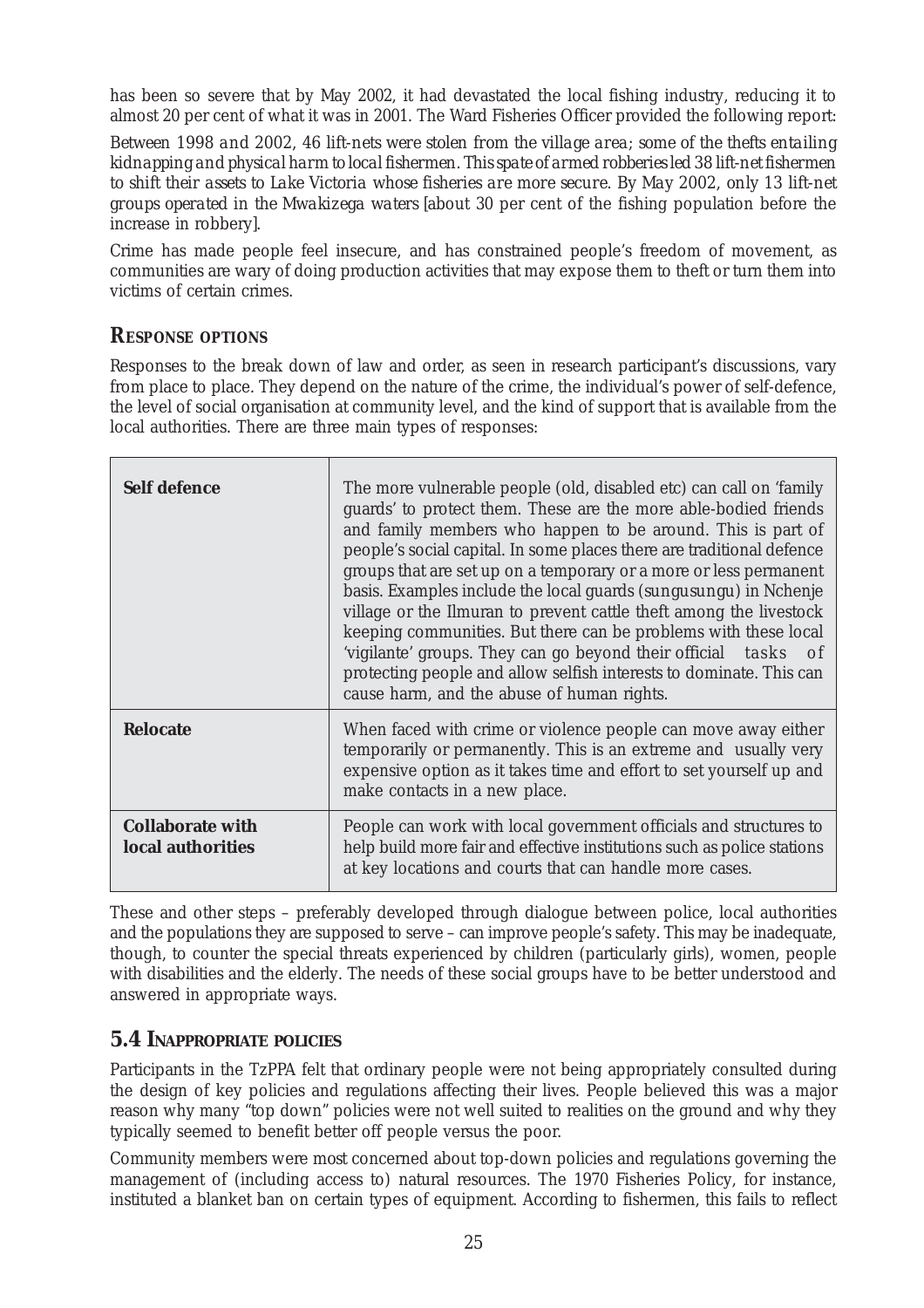the realties of different lake environments. Participatory approaches to natural resource management – and policy formulation in general – are much more likely to capture different circumstances and incorporate them into policies that people will accept rather than try to go around.

#### *RESPONSE OPTIONS*

There are four main ways in which individuals, households and communities try to deal with policies they see as contributing to their impoverishment, namely:

| <b>Move away from</b><br>the area (migrate)          | This is an extreme response and a very expensive one to implement.                                                                                                                                                                                                                                                                                                                                                                                                                                                                                                                                                                                                                 |
|------------------------------------------------------|------------------------------------------------------------------------------------------------------------------------------------------------------------------------------------------------------------------------------------------------------------------------------------------------------------------------------------------------------------------------------------------------------------------------------------------------------------------------------------------------------------------------------------------------------------------------------------------------------------------------------------------------------------------------------------|
| Ignore the policy                                    | There are many cases of community members trying to ignore or<br>sabotage decisions made at village, ward and even district levels.<br>These decisions are usually about allocation of resources when<br>the members feel that they will lose out. The authorities may<br>respond by enforcing their decisions. This gives rise to tensions<br>and, sometimes, even lead to violence.                                                                                                                                                                                                                                                                                              |
| <b>Work through alternative</b><br><b>structures</b> | When people are unhappy about the decisions from one structure<br>or organisation, they can work through others that are sympathetic<br>to their point of view:<br>At community level there will be traditional structures that can<br>$\bullet$<br>make decisions about social issues although these may not be<br>so good at dealing with complex political issues;<br>People can also approach political leaders or administrators at<br>$\bullet$<br>the various levels of local government as appropriate; and<br>NGOs and CSOs working in the area may also be able to help<br>$\bullet$<br>local people get their voices heard.                                             |
| <b>Raise local voices</b>                            | Ordinary people need to be involved at the early stages of policy<br>formulation so that policies are designed in a way that does not<br>cause them harm. This means that ordinary people need to have<br>power and a voice. This matters not only at national level but also<br>at the local level especially when they are dealing with bankers,<br>moneylenders, landlords, employers and the market authorities.<br>Note that recent government policy papers suggest that partnerships<br>should be formed at all levels of society. These partnerships would<br>be made up of representatives of government, the private sector,<br>development partners, and civil society. |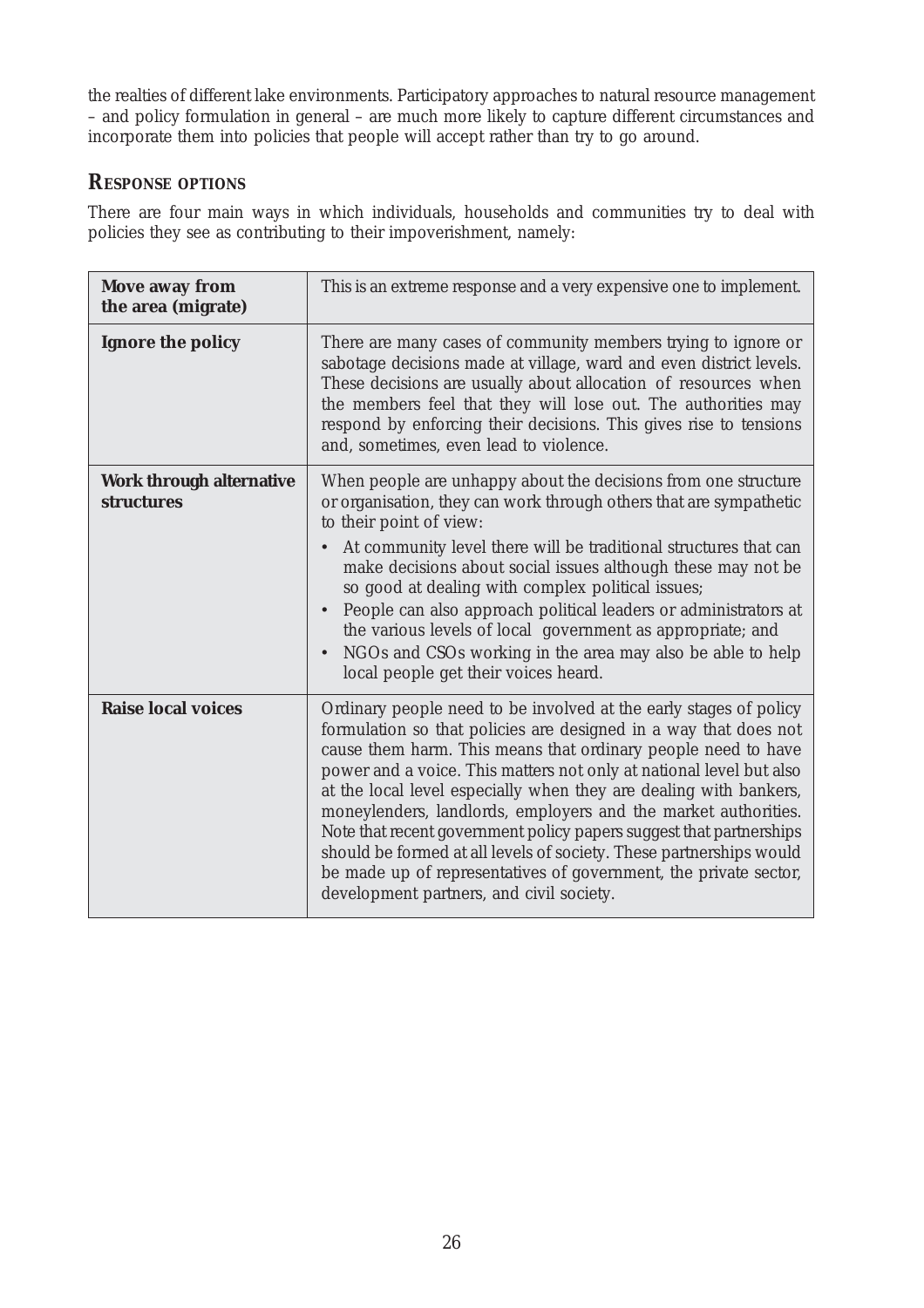

#### **5.5 CORRUPTION**

Tanzania's current Poverty Reduction Strategy acknowledges and prioritises the need for good governance. The efforts made focus on:

- Reducing practices that tend to produce or promote corruption;
- Improving public financial management and accountability; and
- Strengthening the judicial system.

These things are important, however, they are not the priorities of people at the grassroots level. Most research participants believe that a lot of embezzlement and trading of political favours takes place. They are angry with this because they see it as undermining their future and that of the country as a whole. Yet they are even more bitter about, and desperate to end, those forms of petty

corruption that directly affect their wellbeing. In particular, people demand an end to bribery as a pre-condition to:

- Accessing critical services, most notably health;
- Accessing productive resources, especially land ;
- Securing justice in Tanzania's civil courts;
- Securing freedom when caught by the police; and
- Conducting business.

Giving bribes is very often expensive. It is a financial burden that often undermines people's material and bodily wellbeing as well as denying them their basic rights. Harassment by corrupt officials also makes many people feel powerless, insecure and hopeless. Community members participating in the TzPPA were especially concerned about corruption among police and public primary health care providers – two groups of people that have extraordinary power over the lives of others. As summarised in Mkongo Kaskazini village (Rufiji district):

"In hospitals, at the courts, at the police station, they all demand bribes before serving you." Man from Kwabada village (Muheza District)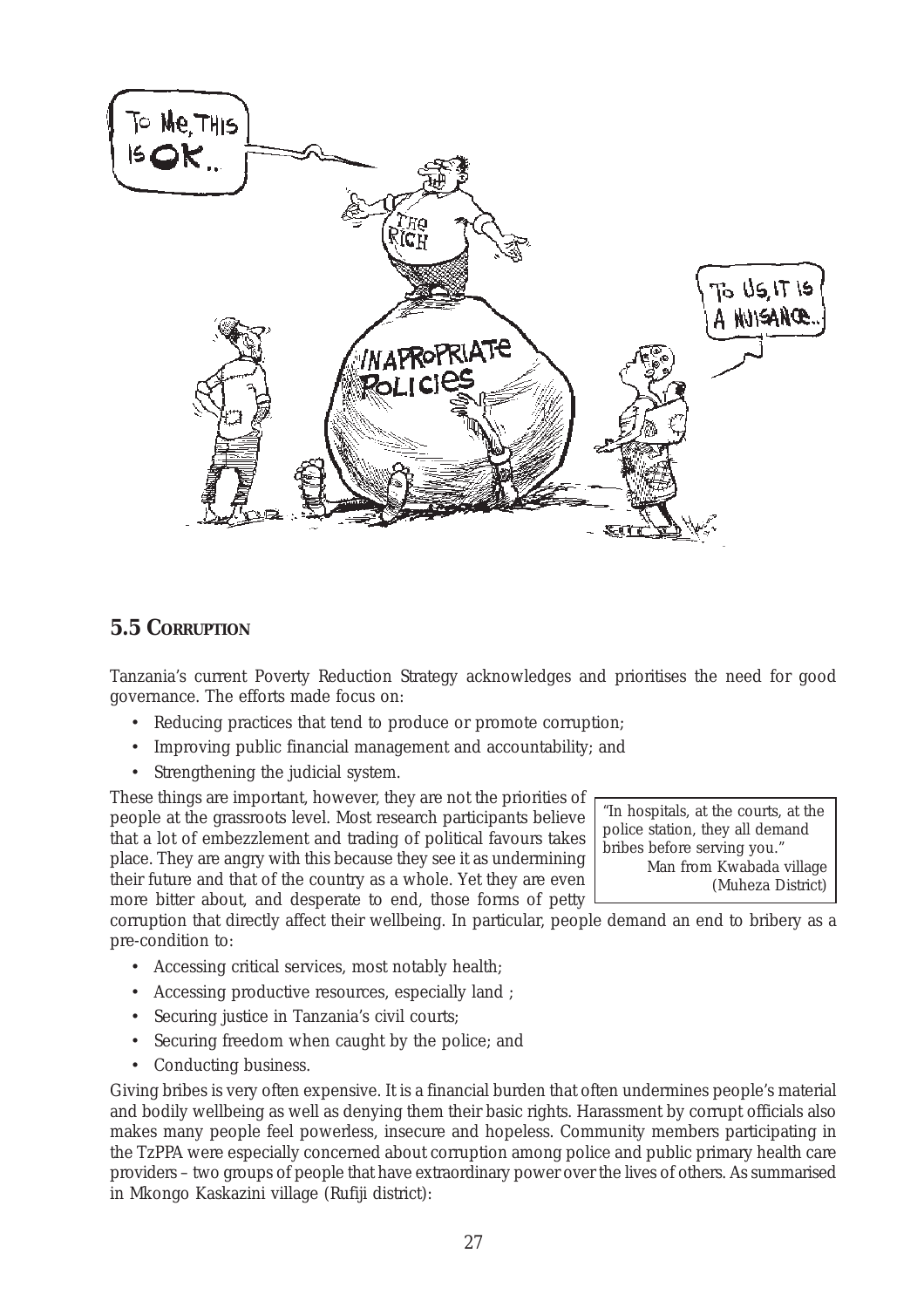*The police offer no assistance! If you report a case of theft, they will only assist you if you have money to pay them.*

Similar stories are told about health care providers. In Twatwatwa village (Kilosa district), for example, women explained that it costs Tsh. 2,000 to visit the closest health care facility 18km away in Kimamba. After transport costs, they pay Tsh. 1,500 to register at the clinic and are routinely expected to pay additional bribes before being served. When one research participant refused to pay the bribe, she was bluntly told, "If you don't want to pay, go home."

Therefore, participants said, "If you have Tsh. 10,000, you go for services but don't expect to eat. If you have less than Tsh. 10,000 it's better that you don't waste your time by going." Alternatively, women travel to the district hospital in Kilosa or Morogoro. These facilities are less corrupt but require substantially more time and money to reach.

#### *RESPONSE OPTIONS*

Given the apparent prevalence of these problems, current anti-corruption measures were deemed ineffective by research participants. Exploring why and seeking solutions should be done through participatory research so that the results reflect realities at the grassroots. In the meantime, there are three main ways in which individuals, households and communities react to corruption:

| <b>Report to the authorities</b>                   | Many participants condemned the misuse of public funds as being<br>almost as bad as bribery but often it is difficult to gather the hard<br>evidence that is needed to make an effective complaint. People<br>are not always clear as to who they should complain to. There is<br>also the danger that individuals who make complaints will be<br>victimised. |
|----------------------------------------------------|---------------------------------------------------------------------------------------------------------------------------------------------------------------------------------------------------------------------------------------------------------------------------------------------------------------------------------------------------------------|
| <b>Take collective action</b>                      | When corrupt practices are severe people can get together to<br>denounce the official concerned. This might be during a public<br>meeting or it could be during elections.                                                                                                                                                                                    |
| <b>Find out how to</b><br>make official complaints | People need to find out what the regulations are so that they<br>know when corruption is taking place and how to gather evidence<br>so that they can prove it. They also need to educate themselves<br>about how to make official complaints.                                                                                                                 |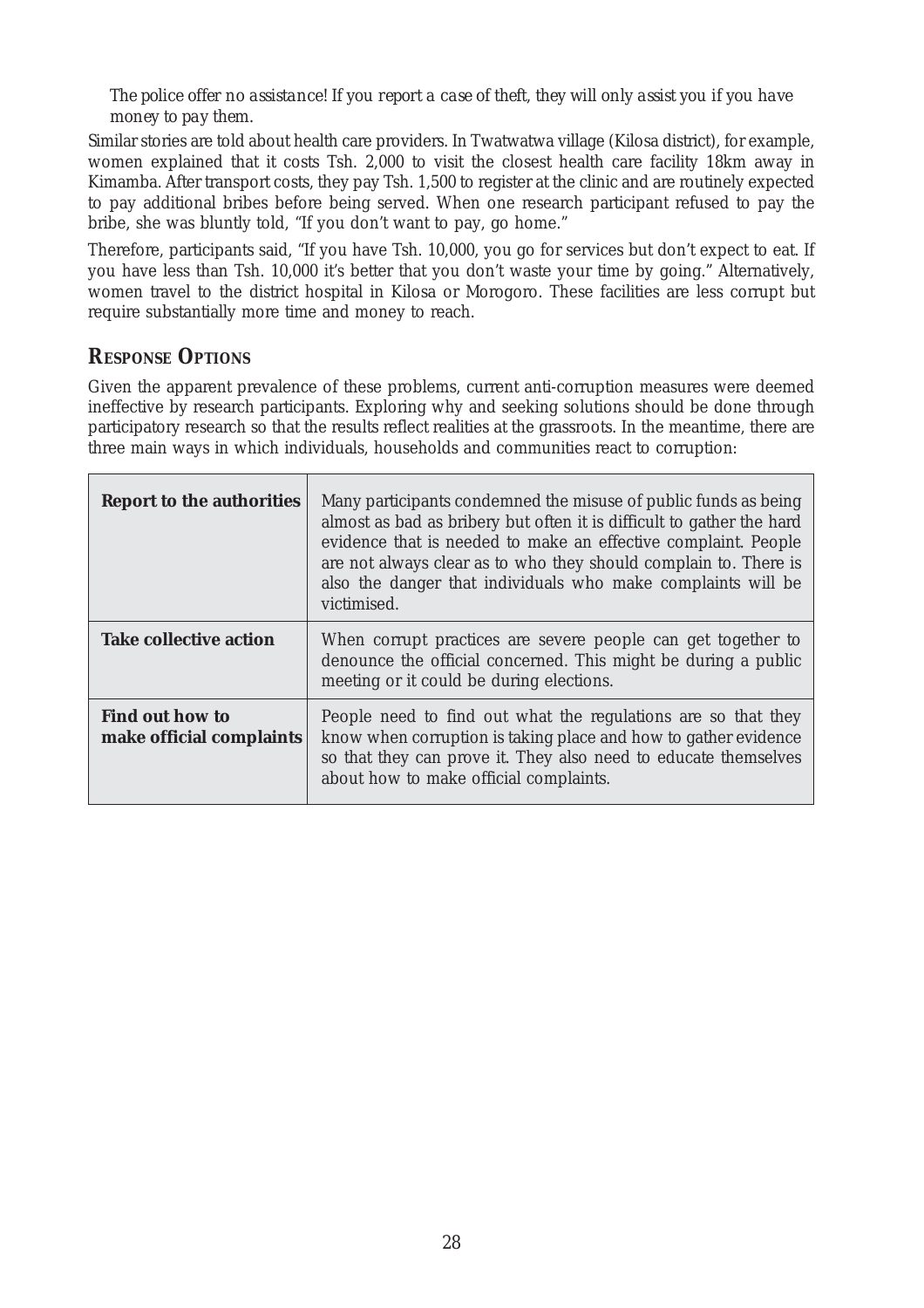## **6. HEALTH, HIV/AIDS AND VULNERABILITY**

This chapter begins by considering the link between ill-health and vulnerability. The term ill-health is used to cover disease, disability, malnutrition and injury. There is then a review of three factors that contribute to the main health related shocks and stresses: bodily ill-being, stigmatisation and exclusion, and HIV/AIDS.



The term 'ill health' covers disease, disability, malnutrition and injury. These various forms of ill health can have primary and secondary consequences. The primary consequences follow directly from ill health and affect the unhealthy individual (i.e. bodily ill-being and sometimes stigmatisation). The secondary consequences are the result of how individuals, households and communities respond to the ill health of their members (i.e. in terms of the time and cost needed to provide care and treatment). These consequences give rise to three main observations:

| People's experience<br>of ill health is a<br>result of social as well<br>as physical conditions         | This implies that while some consequences are inevitable (such as<br>loss of bodily wellbeing) others are not (such as stigmatisation)                                                                  |
|---------------------------------------------------------------------------------------------------------|---------------------------------------------------------------------------------------------------------------------------------------------------------------------------------------------------------|
| Disease, disability,<br>malnutrition and<br>injury affect more<br>people than just<br>the main sufferer | Illness can have serious consequences for caretakers and<br>dependants. Ill health can undermine the wellbeing of communities<br>and even the nation.                                                   |
| Ill health often has<br>long term as well as<br>short term impacts                                      | Individuals, households or communities may recover from ill health<br>but not from its consequences. For example when they used up<br>their assets to pay for recovery and have entered a poverty trap. |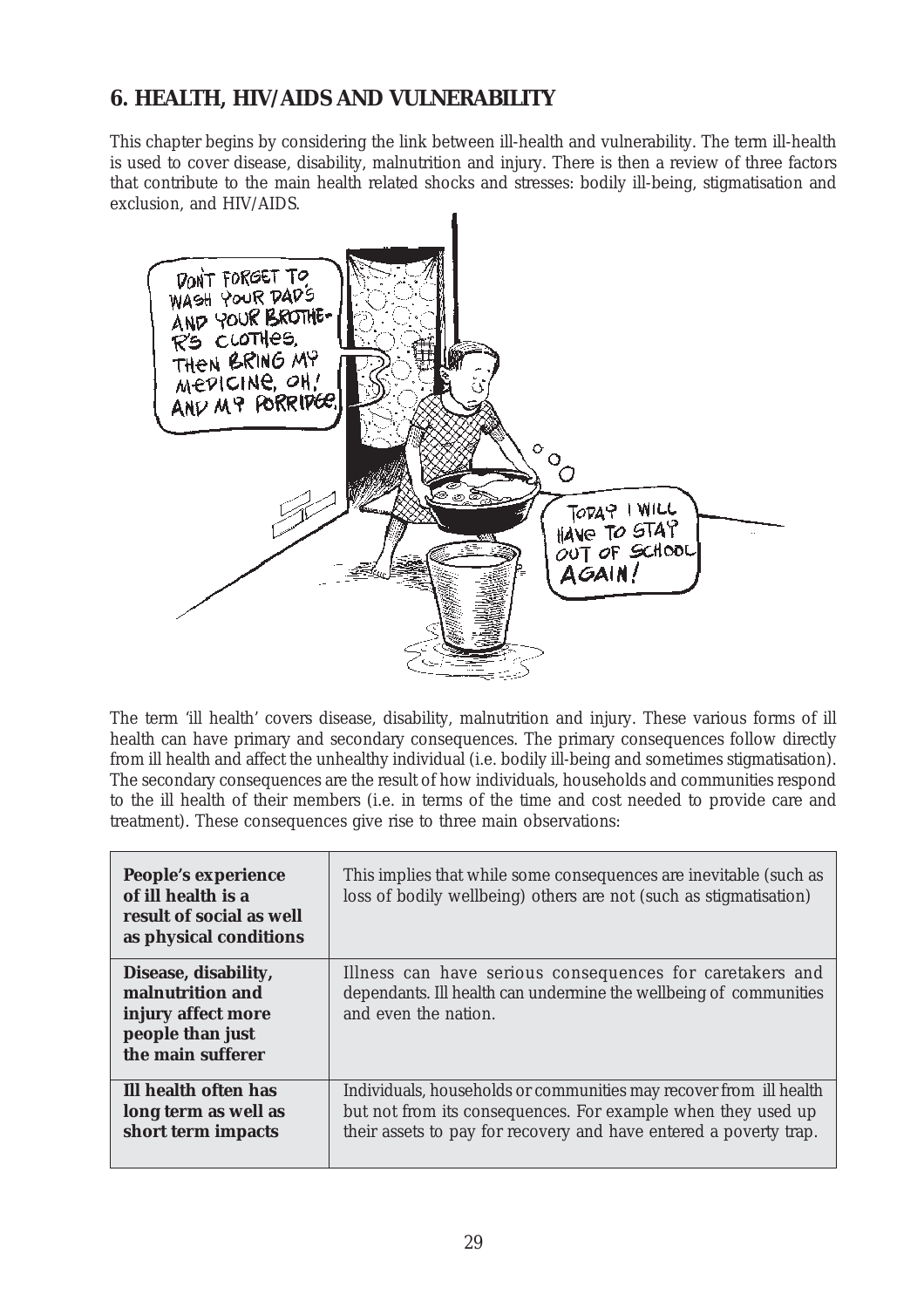## **6.1 BODILY ILL BEING**

There are three main things that cause people to have bodily ill being:

- disease, disability and malnutrition;
- alcohol and drug abuse; and
- accidental and occupational injury.

The aches, pains and other symptoms associated with these various forms of ill health are unpleasant. But they are also linked with emotional stress in the ill person and in those who care for them and live with them. This is because ill health affects the well-being of the ill person and their family, friends and possibly their community.

The timing of ill health makes a difference. If disease strikes at a key time in the agricultural calendar then it might mean that planting or harvesting has to suffer. The consequences of ill health falling on able bodied people who are primary providers are more serious than when they fall on the very young or the elderly.

The same principal applies to extended social networks. If ill health strikes down a key politician, official or market person, then it can negatively affect an entire large community. It can destroy the community's capacity to get itself organised and can seriously reduce political effectiveness.

#### **Disability**

About 3,456,000 people (10 per cent of the population) are disabled.

Of these, roughly 28 per cent are physically impaired; 27 per cent are visually impaired; 20 per cent are deaf; 8 per cent are mentally impaired; 4 per cent have multiple impairments and 13 per cent are living with other impairments.

These impairments may be the results of congenital diseases and defects, non-communicable organic diseases, communicable diseases, malunutrition, injuries and accidents, mental disorders or alcohol or drug abuse.

From a health perspective, life-threatening medical conditions are thought to be more important than malnutrition, chronic diseases like asthma and high blood pressure or disabilities. And, certainly, the effects of cholera are far more striking than those of diabetes. Yet, from a poverty perspective, long-term, low-intensity illnesses can be even more destructive. These illnesses may not be treated for a long time because there are no outward signs that the person is ill. However, as the person gets older, they start to develop physical symptoms. At this point, the illness is severe, and the person's health is often permanently affected. The person then has to spend a lot of money on expensive treatment, which means they have to sell assets which they use for making a living. They also become too ill to work.

### *RESPONSE OPTIONS*

Shocks and stresses caused by ill health do not have easy solutions. We have to think not only of the ill person in the short term but also the complex circumstances in which they live in the long term. The sections which follow look at response options in terms of prevention, mitigation and coping.

### **Prevention**

- 1. Preventive measures usually cost money so the poor are the least likely to use them and the most likely to be exposed to health risks.
- 2. Information Education and Communication (IEC) campaigns are useful but they have to be linked to ways that let people turn their knowledge into action. Among other things, this means making sure that drugs are both affordable and accessible.
- 3. Solutions have to be practical at the local level. For example in the fishing village of Mchinga II (Lindi Rural district), pit latrines cave in because the soil is too sandy to support walls. The best local authority response is this case is not to fine people for not building latrines but rather to help them design latrines suited to the local conditions.
- 4. Many traditional solutions to problems are quite cheap to use but they are not all effective and some are harmful.

### **Mitigation**

When people become ill they need treatment and care. Both of these can be expensive in terms of using up money and other assets. This section looks first at some of the response options linked to treatment and then at those that are linked to care.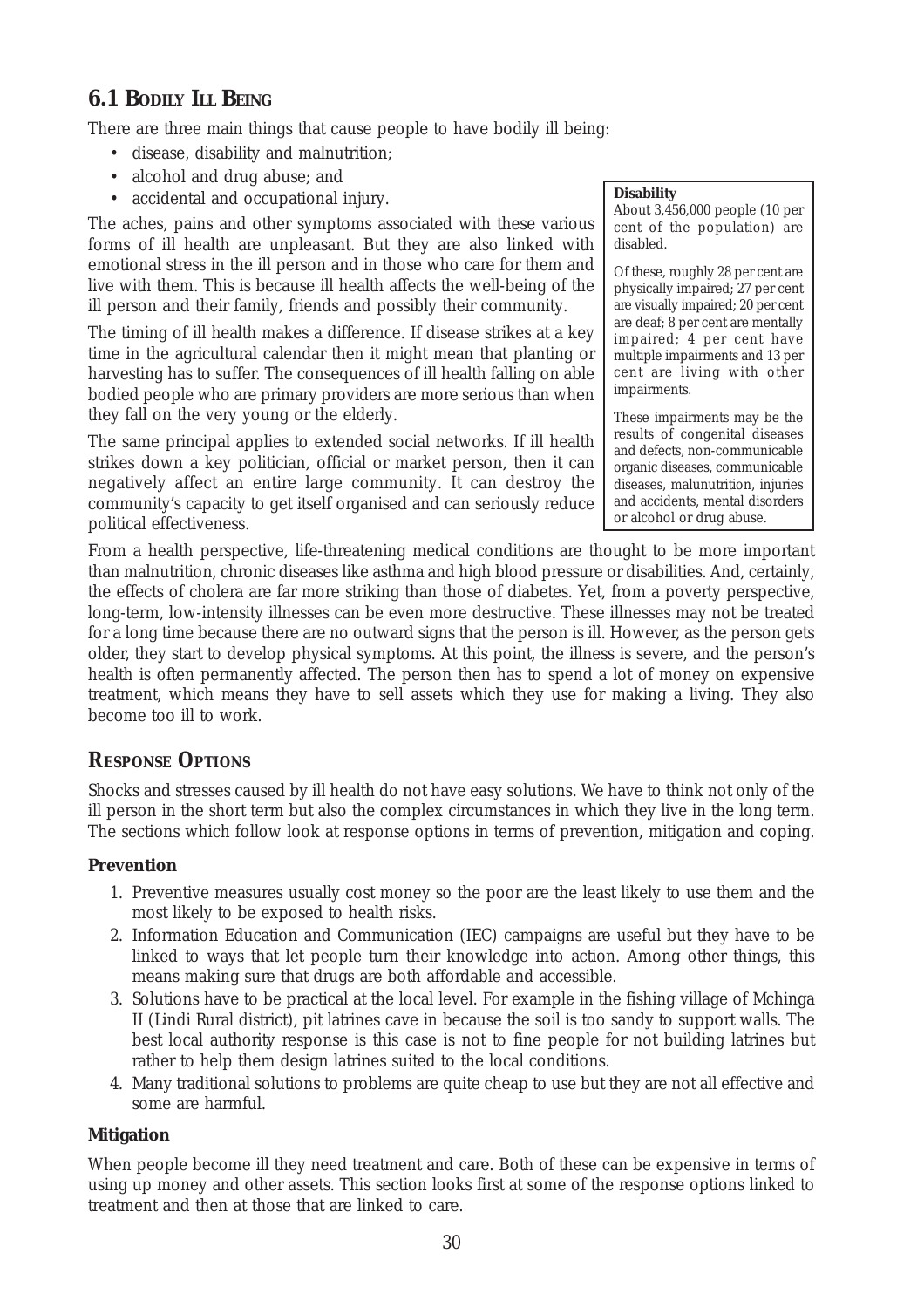**Treatment**

| <b>Use self medication</b><br>or traditional or<br>modern doctors | People can treat themselves using either traditional or commercial<br>medicines. If they have enough knowledge and money this can<br>be successful.                                                                                                                                                                                                                                                                                                                                                                                                                                     |
|-------------------------------------------------------------------|-----------------------------------------------------------------------------------------------------------------------------------------------------------------------------------------------------------------------------------------------------------------------------------------------------------------------------------------------------------------------------------------------------------------------------------------------------------------------------------------------------------------------------------------------------------------------------------------|
| <b>Take advantage of</b><br>cost sharing                          | In 1993/94 the Government introduced cost sharing into the public<br>health care system. The result in many cases, as explained by<br>research participants, has been to put health care services beyond<br>the reach of the poorest people. The recent Household Budget<br>Survey (HBS 2002) records that 58.7 per cent of people who were<br>asked said that they did not consult a health care provider when<br>they should have because it was too expensive to do so.                                                                                                              |
| <b>Cut back on other</b><br>expenses                              | In cases of ill health people cut back on other expenses to pay for<br>treatment. For example a woman from Semtema A sub-ward (Iringa<br>Municipality) looked after an HIV+ niece until she died. She<br>explained that "We could not provide exercise books and tuition<br>fees to our children. We used up the small money we had to take<br>care of the sick. Now, we are left with nothing"                                                                                                                                                                                         |
| <b>Take out a loan</b>                                            | People can take out a loan to pay for treatment. The problem is<br>that interest rates are very high, sometimes 100 per cent or more.                                                                                                                                                                                                                                                                                                                                                                                                                                                   |
| Sell assets to raise cash                                         | Rather than taking a loan people can sell their assets to raise the<br>cash they need to pay for treatment. Although this might solve the<br>problem in the short term, it forces them into the poverty trap in<br>the long term because they have sold the tools which they used to<br>earn a living.                                                                                                                                                                                                                                                                                  |
| <b>Seek exemption</b><br>from charges                             | The government has officially exempted some groups of people<br>from cost sharing. This includes children under five, the extremely<br>poor, and people suffering from continuous illnesses like TB,<br>leprosy, cancer, HIV/AIDS and mental disability. Participants noted,<br>however, that many people in these groups still have to pay. This<br>is because:<br>many people do not know their rights<br>health care officials sometimes refuse to acknowledge the rights;<br>and<br>the procedures for claiming exempt status can be expensive,<br>time-consuming and intimidating. |
| <b>Turn to social networks</b>                                    | People often turn to family and friends for help in meeting the<br>costs of medical treatment. Help is usually given - especially if the<br>patient's immediate family is seen as doing everything they can.<br>Assistance is less likely if the patient is stigmatised by their condition<br>(such as drug addiction) or style of earning a livelihood (such as<br>prostitution). But in all these cases help usually decreases over<br>time. Patients with continuous illnesses, therefore, find it almost<br>impossible to continue their treatment.                                 |
| <b>Seek services of</b><br><b>Government and CSOs</b>             | Disabled people can get support from several Government and<br>Civil Society Organisations. For example, they provide wheelchairs<br>to free people from isolation and let them look for work. The<br>Federation of Disabled People's Organisation notes, however, that<br>these kinds of support are much less than needed and that much<br>of the good they might do is lessened by stigmatisation and social<br>exclusion.                                                                                                                                                           |
| <b>Travel to find</b><br>suitable treatment                       | Nearly half a million households remain more than 20 km from<br>their nearest health clinic. Sometimes the local clinic is not much<br>use because of poorly trained staff and a lack of medicines and<br>equipment. People therefore, have to travel to get the services<br>they need.                                                                                                                                                                                                                                                                                                 |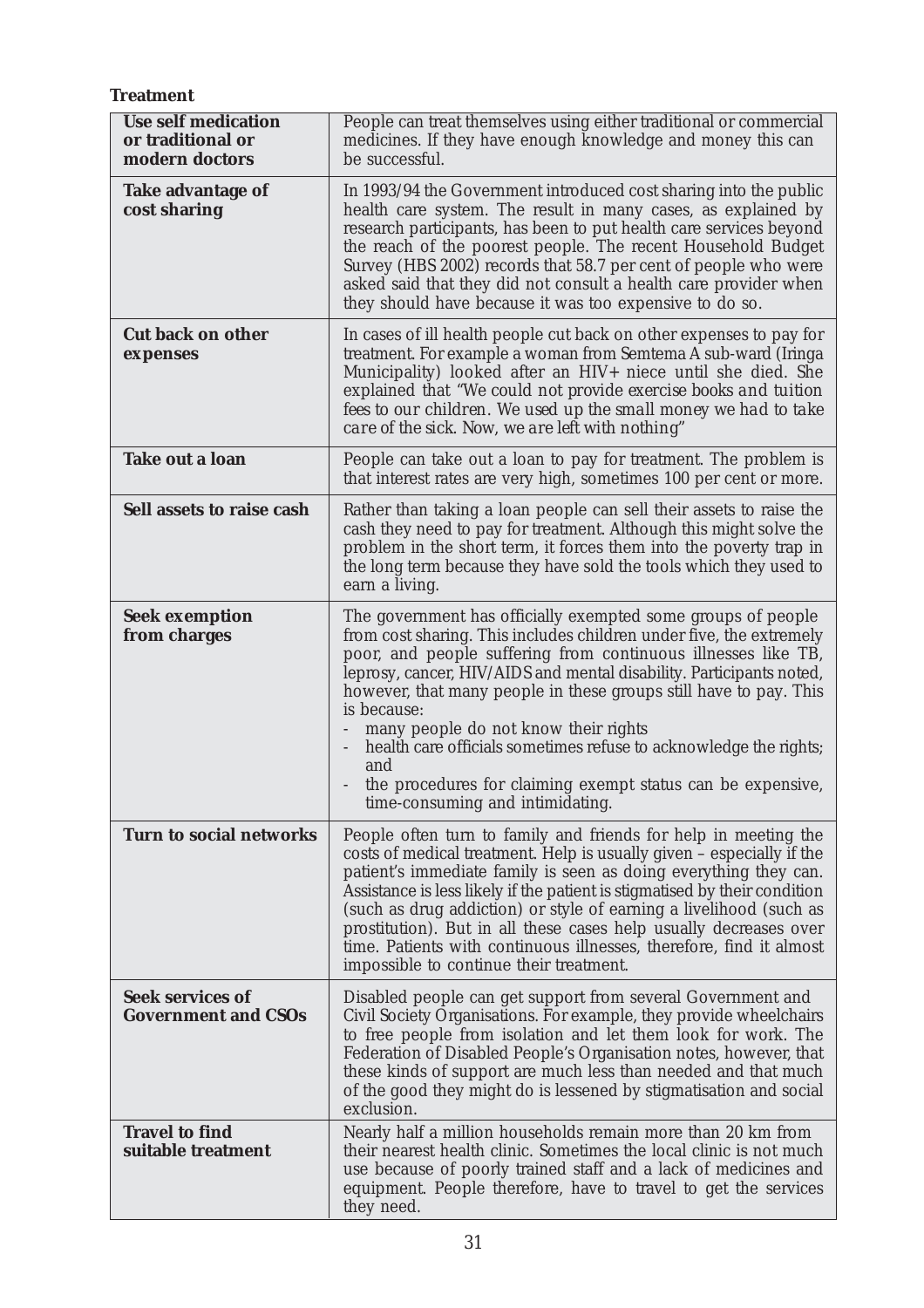The poorest people, as indicated in research participants' explanations, have little access to proper treatment, which means that a normally short illness can become long-term or continuous. When this happens, an ill person's ability to work and earn a living is limited over a long period of time, and therefore contributes to poverty.

### **Care**

People who are ill often need to be cared for by other people. Caring can range from looking in on someone once a day to having to be with them almost all the time. When caring for a sick person is a full time job, then the caretaker does not have the time or the energy to work and earn a living.

If the caretaker is the main provider for a household, then the household will suffer from loss of income and a decline in wellbeing. If the caretaker is a school age child, then that child will be unable to attend school. This limits the child's access to a good education and therefore more opportunities to make a good living in the future.

### **Coping**

When treatment is too expensive or is otherwise out of people's reach, they have to cope as best they can. Most often this means learning to cut back and live on less. As was frequently reported by research participants, people can also rely on their social networks for support. However, this is not a good solution for people with long-term illnesses, because people in their social networks are not rich enough to help over a long period of time.

More creative and less dependent responses are possible but rare. For example, a person who is a caretaker can start a small business from their home so that they can care for the ill person and earn an income at the same time. However, this requires knowledge and money that most people do not have. Other people are forced into more humble options like selling buns or chapattis, and this is not usually enough to earn a living.

### **6.2 STIGMATISATION AND EXCLUSION**

When someone is stigmatised, they are viewed by other people as being unacceptable and shameful. They are treated with disapproval and often humiliated, abused, neglected and/or socially excluded. Stigmatised groups in Tanzania include people with sexually transmitted diseases, fistulae and incontinence. Other groups include people who abuse drugs and most types of people with disabilities.

There are three main consequences of stigmatization.

- **1. Worsening the problem:** When people feel ashamed they keep quiet about their problems rather than seek treatment. For example, women with sexually transmitted infections feel ashamed to admit the source of their infection so they do not seek treatment until the symptoms are very severe and expensive to treat.
- **2. Putting people in danger:** Many people associate HIV/AIDS infection with death. They are, therefore, afraid of people who are suffering from the disease. This often leads to cruel and unkind treatment of people with HIV/AIDS. Elderly people with disabilities are also at risk. Thieves see them as easy targets. There are also reports of family members murdering old people whose dementia is interpreted as witchcraft.
- **3. It often leads to shunning and shaming:** Participants living with HIV/AIDS report that they are often shunned when people find out about their health status. This can lead to their losing their jobs although they are still capable of working. In some cases even healthy members of a family with an infected member are teased, shamed and forced into hiding.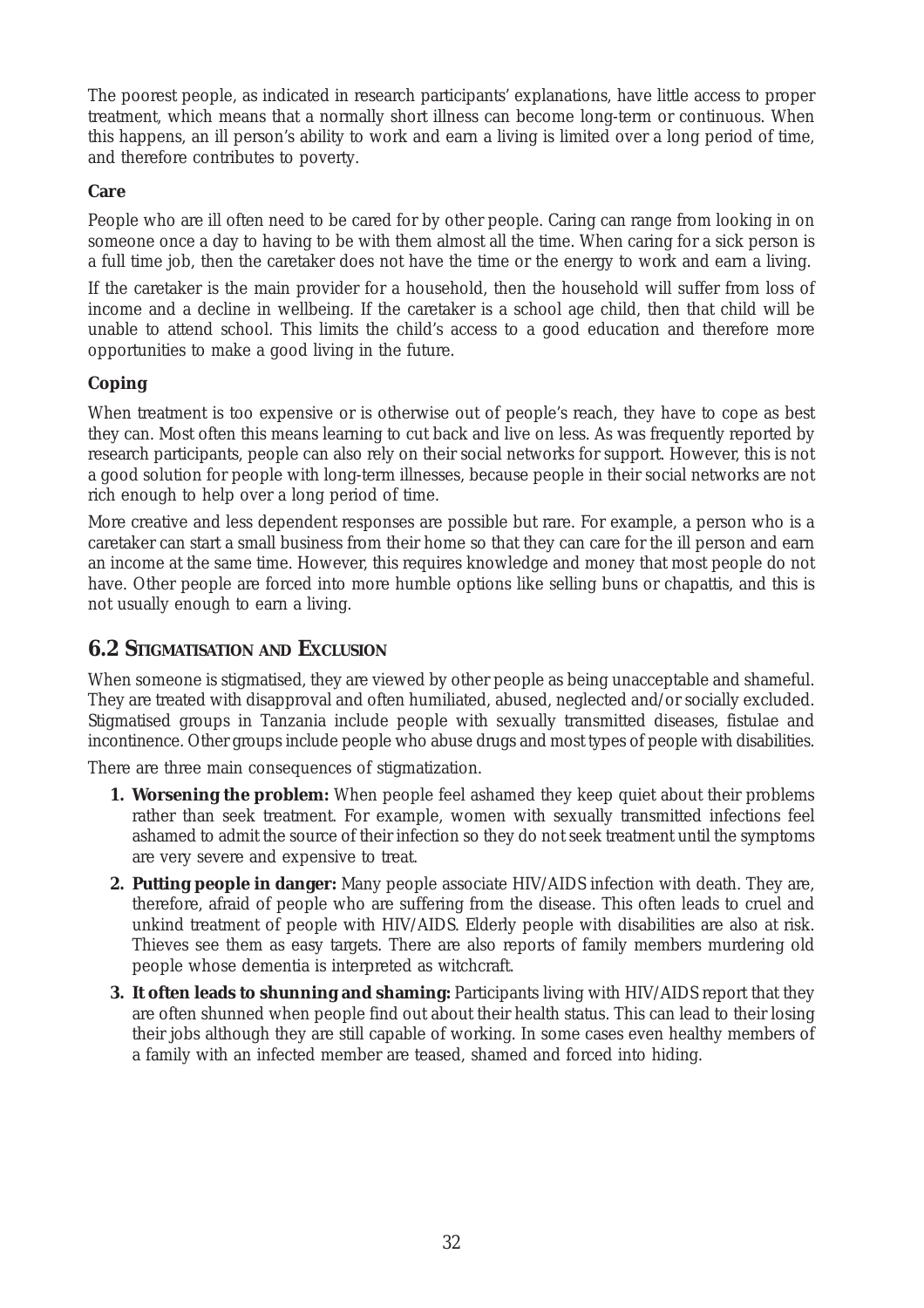### *RESPONSE OPTIONS*

| <b>Change the attitudes</b><br>of other people                      | This response calls for people who are ill to raise their voice and<br>to advocate and take part in campaigns to improve their conditions.<br>The problem with this approach is that many of the people who<br>are stigmatized lack the skills, self-confidence and resources to<br>mount an effective campaign.                                                                                                           |
|---------------------------------------------------------------------|----------------------------------------------------------------------------------------------------------------------------------------------------------------------------------------------------------------------------------------------------------------------------------------------------------------------------------------------------------------------------------------------------------------------------|
| <b>Form CSOs to tackle</b><br>the problems of<br>stigmatized groups | In recent years CSOs have been formed to tackle the problems of<br>specific stigmatized groups. The early ones focused mainly on<br>providing for physical needs and appropriate medical services,<br>but this is changing. More recently, CSOs, together with government<br>departments, are committed to ensuring people's right to lead<br>healthy and meaningful lives. Stigmatization itself is coming under<br>fire. |

## **6.3 HIV/AIDS**

The first cases of HIV/AIDS in Tanzania were reported in 1983. Recent estimates suggest that more than 2 million people are living with it today.

Some traditional practices, such as sharing of sexual partners, polygamy and too much use of alcohol, have contributed to the rapid spread of the disease. But poverty is also involved because poor people often do not have access to information on how the disease is spread and how to prevent it. Also, poverty forces some people to engage in commercial sex in order to make a living.

The negative effects of HIV/AIDS at the individual and household levels show how much damage is done when physical illness is combined with stigmatization.

## **CONSEQUENCES OF HIV/AIDS**

This section looks at the different ways in which HIV/AIDS affects people's well-being, their security and their freedom of choice and action and then considers the response options which are available.

| <b>Bodily well-being</b>   | At first, the damage caused by HIV is not noticeable from outside.<br>This period can last for years. Eventually, the damage becomes<br>severe and infections or tumors may develop. In the end, people's<br>immune systems are so weak that they die from a combination of<br>infections that take advantage of the weakened immune system<br>and easily enter the body.                                                                                                                                      |
|----------------------------|----------------------------------------------------------------------------------------------------------------------------------------------------------------------------------------------------------------------------------------------------------------------------------------------------------------------------------------------------------------------------------------------------------------------------------------------------------------------------------------------------------------|
| <b>Material well-being</b> | When prime age men and women get HIV/AIDS, then household<br>productivity and opportunities for earning other kinds of income<br>drop very quickly because they become weak and ill. When prime<br>age people die they leave widows and orphans behind. The burden<br>on supporting households falls on fewer and fewer adult shoulders.<br>Many of these are widowed women and the elderly. Many people<br>are having great difficulty coping because households have lost all<br>of their primary providers. |
| <b>Social well-being</b>   | HIV/AIDS robs people of their family and friends. It also creates<br>fear and distrust among people. Due to stigmatization, people are<br>prevented from advocating on behalf of themselves and their<br>dependents in order to improve their situation.                                                                                                                                                                                                                                                       |
| <b>Security</b>            | HIV/AIDS patients, caretakers and others report feeling a<br>tremendous degree of fear and anxiety. Adult patients worry about<br>what lies in store for them, and who will take care of their families.                                                                                                                                                                                                                                                                                                       |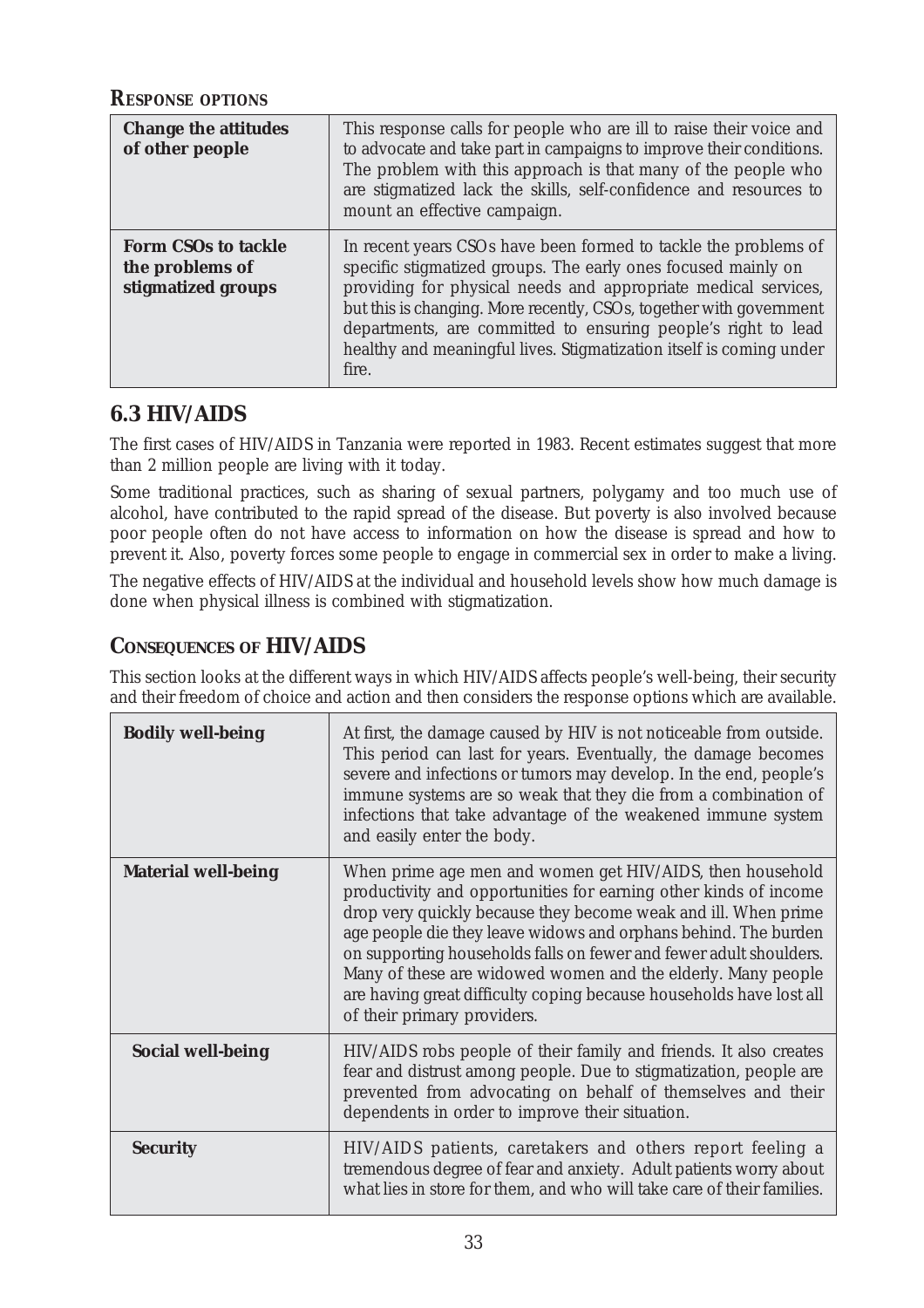|                                        | Caretakers worry about the patient and what life will be like without<br>them. They also worry about whether they are infected - or soon<br>could be.                                                                                                                                                                                                         |
|----------------------------------------|---------------------------------------------------------------------------------------------------------------------------------------------------------------------------------------------------------------------------------------------------------------------------------------------------------------------------------------------------------------|
|                                        | Even uninfected households are affected. People worry about<br>whether or not they and their children will become infected And<br>fear now runs through the relationship between many wives and<br>their husbands.                                                                                                                                            |
| <b>Freedom of choice</b><br>and action | Once people become obviously sick, they avoid going into public<br>places where they may be ridiculed or told to go away. In some<br>situations, families encourage this for fear of being shamed and<br>branded a contaminated household. Even before someone is<br>obviously sick, their ill health limits what kind of activities and<br>work they can do. |

### *RESPONSE OPTIONS*

Some individuals, households and communities are actively trying to prevent the spread of the disease as well as helping people to live with it and cope with its effects. The amount of these activities is higher in places where the number of cases of the disease is higher. But often there are problems with these responses because there is not enough knowledge, skills and resources to make them effective.

### **Prevention**

Important response options to prevent the spread of HIV/AIDS are:

- **Educating as many people as possible about the disease and how to prevent it.** Government and CSOs, often working in collaboration, have run a wide range of Information, Education and Communication (IEC) campaigns. These have been successful in increasing people's knowledge about HIV/AIDS. But information alone is not enough – it has to be linked to accessible and affordable socio-economic and cultural solutions.
- **Identifying and addressing social, cultural and economic conditions which contribute to the spread of HIV/AIDS.** Many of these conditions make women more vulnerable to HIV/ AIDS. For example, men often have the authority to determine whether their wives or partners can use condoms. Some community organisations are using innovative approaches, such as community theatre, to raise awareness and to change these conditions.
- **Fighting silence and stigmatisation (Psychological approach).** Most people do not want to talk about HIV/AIDS. This means that people do not fully understand what is going on, and they cannot make informed plans to respond to their situations. Reducing the stigma and the silence is, therefore, a key step in freeing people to use their resources in the fight against HIV/AIDS.

### **Mitigation**

People suffering from HIV/AIDS need treatment and care.

### **Treatment**

- There is no cure for HIV/AIDS. But it is possible to minimise the damage through the use of expensive medicines over a long time. The cost of the medicines has driven many households to use up their assets and slide into the poverty trap.
- Participants report that in rural areas, health care staff often do not tell people that they are suspected of having HIV/AIDS and frequently prescribe no more than paracetemol tablets for aches and pains associated with the "wasting syndrome."
- The silence about HIV/AIDS prevents counselling that one of the best treatments is proper nutrition based on a high-fruit, high-protein diet. However, even when people receive this advice, it is difficult to follow since they cannot afford these foods on a regular basis.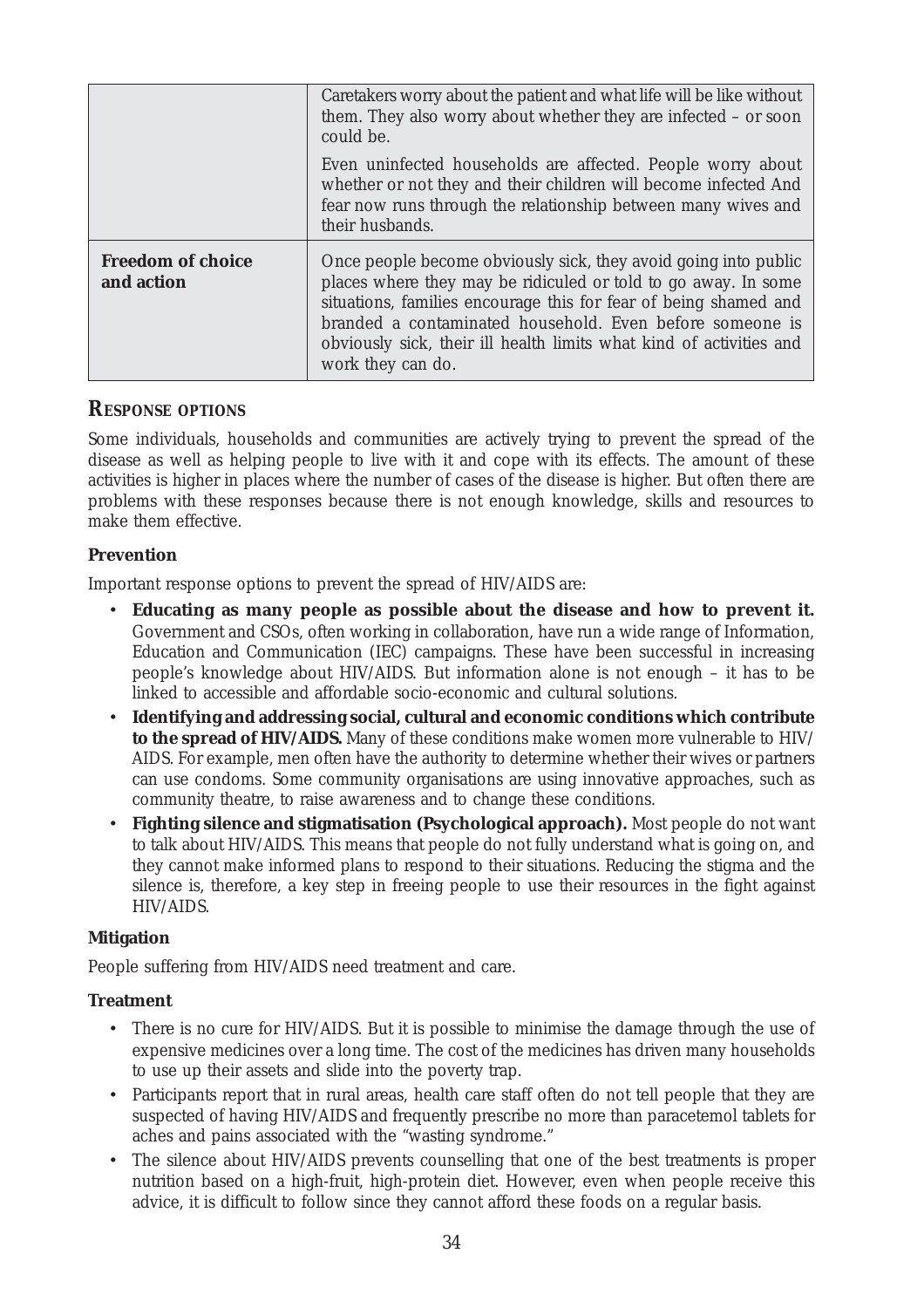#### **Care**

• People can live with HIV/AIDS for years. Caretaking therefore continues for longer and can be much more intensive than is needed for other diseases. Such extreme caretaking is physically and emotionally draining and can lead to changes in household responsibilities. Often children are taken out of school. This affects girls more than boys because girls are usually the ones required to stay home from school to assist with caretaking.

### **Coping**

The main ways of coping with HIV/AIDS at the household level are much the same as for other diseases.

The difference is that HIV/AIDS lasts longer and the medicines are more expensive than for other diseases so it uses a lot more household resources.

Community-level coping strategies are being developed in some sites where HIV/AIDS related deaths are particularly widespread. For example, Maliwa village (Makete district) has established an orphanage to spread out the stress of caring for its 35 parentless children. Yet this and similar initiatives are uncertain because they depend on donations from households in an area of widespread crisis.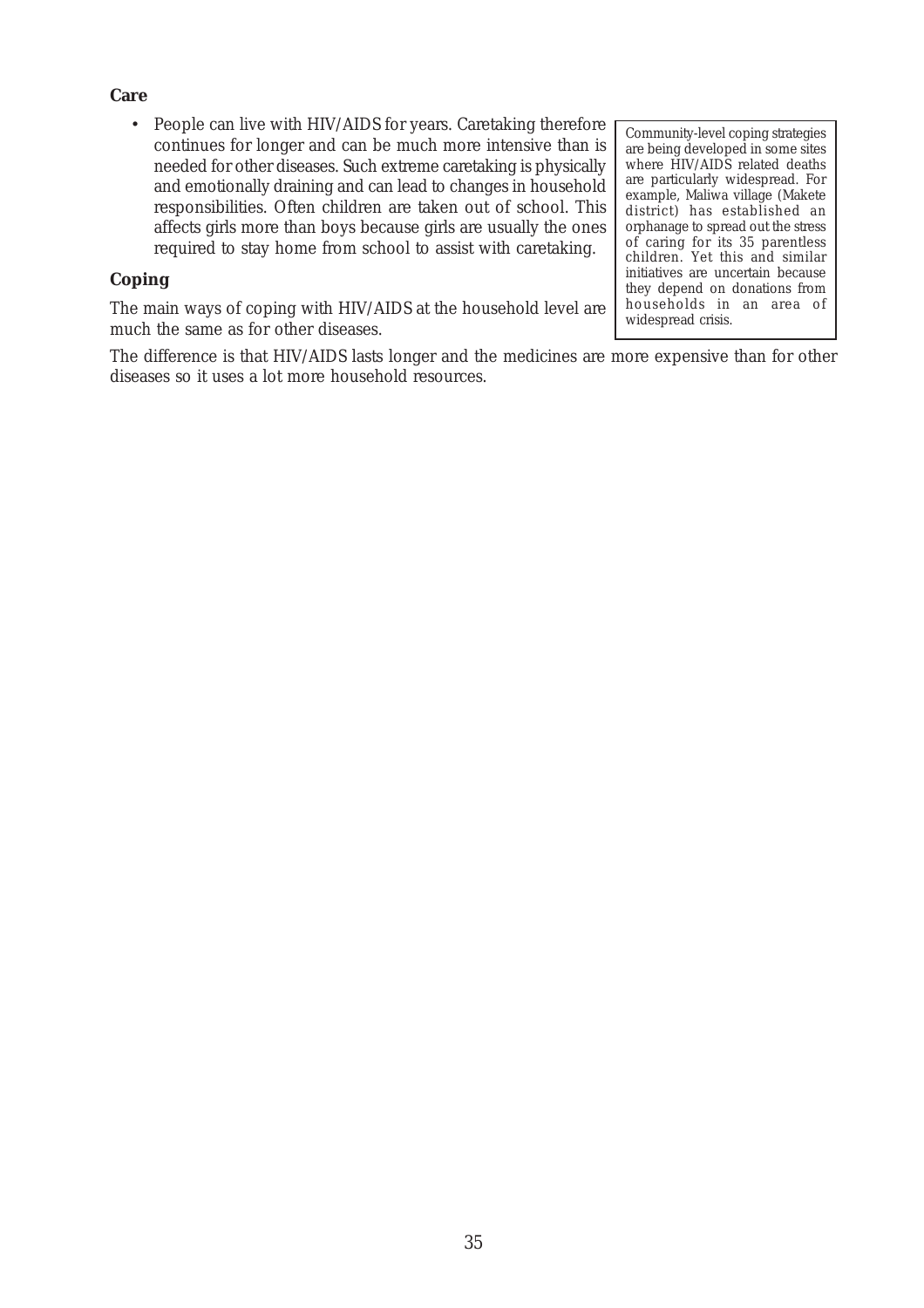# **7. THE LIFECYLE AND VULNERABILITY**

This chapter looks at the wide range of shocks and stresses that individuals have to face because of their age and where they are in the life cycle. The life cycle is made up of the different periods of a person's life, such as childhood, youth, adulthood and old age. This chapter covers the experiences of people in early childhood, women in their childbearing years and old people, as well as the effects of death on households.

Early childhood, women's childbearing years and old age are periods of life in which people experience particular threats to their well-being. People are especially vulnerable to poverty at these periods of life because *they are very dependent on other people* to prevent, mitigate and cope with forces that push people into poverty, yet research participants noted that little was being done by the government to support people at this age.



## **7.1 EARLY CHILDHOOD**

Early childhood refers to the first five years of a person's life. Good mental and physical development is important during this time. Also children develop key learning and social skills when they are very young.

Disease, malnutrition and inadequate care due to household poverty and cultural beliefs are threats to young children's well-being, in addition to that research participants added that the health services were poor and the exemption policy was not being effectively implemented. These things can damage children's development and learning processes. Children that do not get the right start in life are never able to live up to their full potential, which hurts their personal well-being and that of the larger community.

### **Disease**

Under-fives are vulnerable to a number of "childhood diseases" such as measles and diphtheria. They are also more likely to catch, and be harmed or killed by, diseases that also strike older children and adults. Even when children are not killed by these diseases they can suffer brain damage or their growth can be stunted.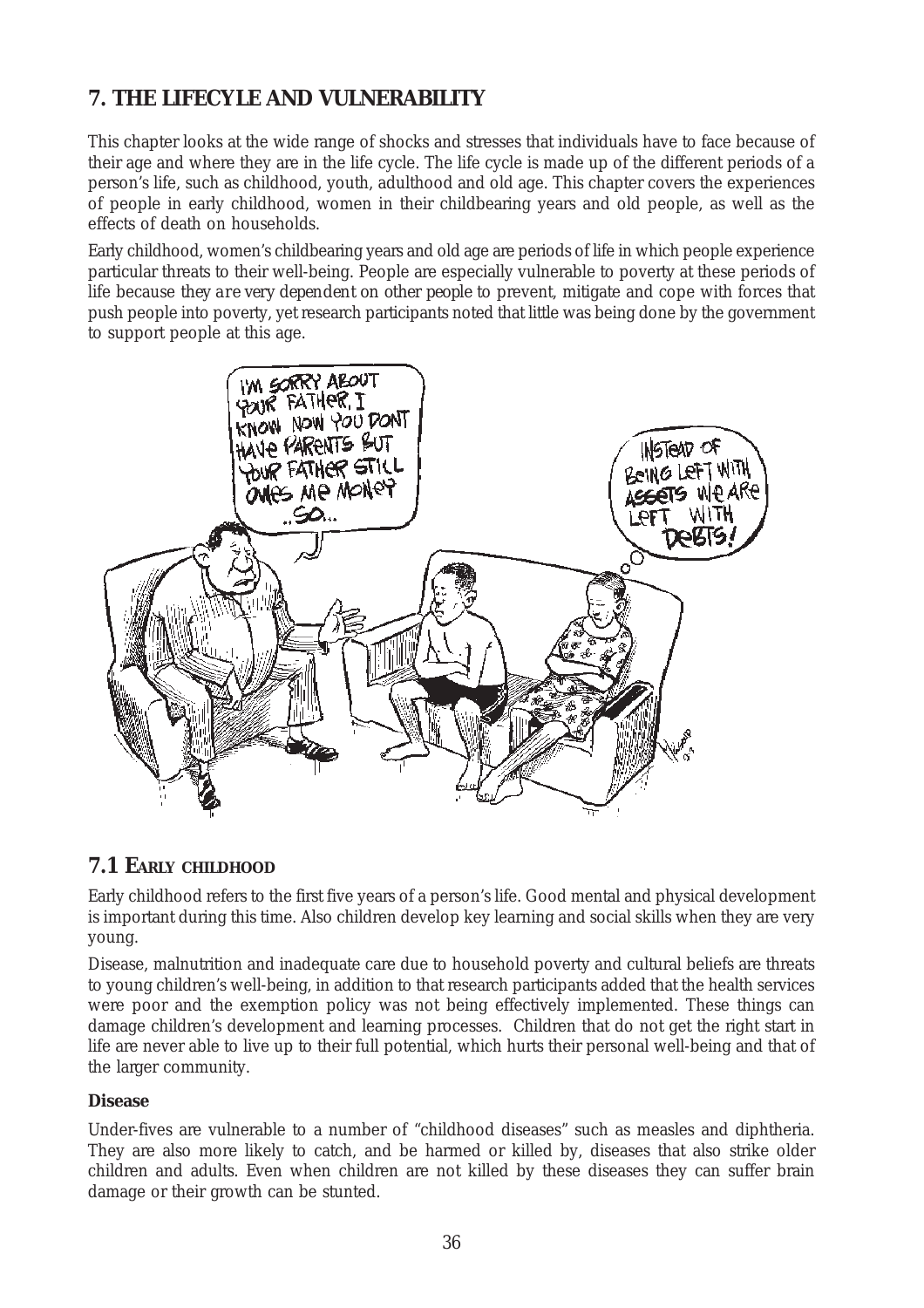### **Malnutrition**

Children need good food to be healthy, to lead enjoyable lives, and to become capable and productive adults. But malnutrition is common in many parts of the country because of household poverty. This affects children's ability to concentrate in school, to feel energetic and to fight off sickness. Malnutrition is usually caused by lack of proper food and clean water, cultural weaning and feeding practices, and inadequate childcare.

In the poorest 20 per cent of families, 11.6 per cent of young children are underweight.

In the richest 20 per cent of families only 2.8 per cent of young children are underweight.

#### **Inadequate care**

Some traditional practices mean that young children get less attention and affection than they need. The belief that men are not responsible for participating in early childcare was a common complaint of many women. Because women have many responsibilities and they receive no help from their husbands, it is often difficult for them to give children adequate supervision. Also men sometimes refuse to provide money to help raise children.

### *RESPONSE OPTIONS*

Under fives are completely dependent on other people to meet their needs for food, shelter, affection and sometimes medical attention. The following responses are designed to support and assist people who are responsible for children's well-being.

| <b>Exempt young</b><br>children from<br>medical costs       | Programmes are being implemented to provide young children<br>with free medical care, despite complaints by research participants<br>that the programme was not effectively being implemented as<br>people were not aware of their rights. |
|-------------------------------------------------------------|--------------------------------------------------------------------------------------------------------------------------------------------------------------------------------------------------------------------------------------------|
| <b>Make micro-nutrient</b><br>supplements<br>accessible     | The Government already provides for people to receive routine<br>supplements for children. However, these efforts need to be more<br>widespread.                                                                                           |
| <b>Strengthen</b><br>programmes to help<br>poorest children | Various CSOs and government departments have - programmes<br>to help the poorest families to raise healthy children. These efforts<br>need to be strengthened and harmonised so that they reach more<br>poor children in Tanzania.         |
| <b>Monitor</b><br>malnutrition among<br>children            | More than 4000 villages are taking part in a UNICEF programme to<br>monitor the growth of their children because they are concerned<br>about malnutrition. This programme supports traditional ways of<br>monitoring children's growth.    |

### **7.2 THE CHILD BEARING YEARS**

Many women experience their childbearing years as a particularly stressful and dangerous time. This is because of poor quality maternal health care, early pregnancy, high fertility and reduced mobility. More than 1 in 20 women of childbearing age die of maternal causes. The situation is worse in some regions than others, and in rural areas and poor households.

#### **Inadequate or poor quality maternal health care**

Inadequate and poor quality maternal health care significantly increases health risks for pregnant women and those giving birth. This is especially true for poor women and women in rural areas.

#### **Birth statistics**

Among the poorest 20 per cent of households only 4 per cent visit a doctor for antenatal care. For the richest 20 per cent the figure is 12.7 per cent.

Among the poorest 20 per cent of households, only 26.7 per cent of deliveries are attended by a trained medical person. For the richest 20 per cent, the figure is 80.9 per cent.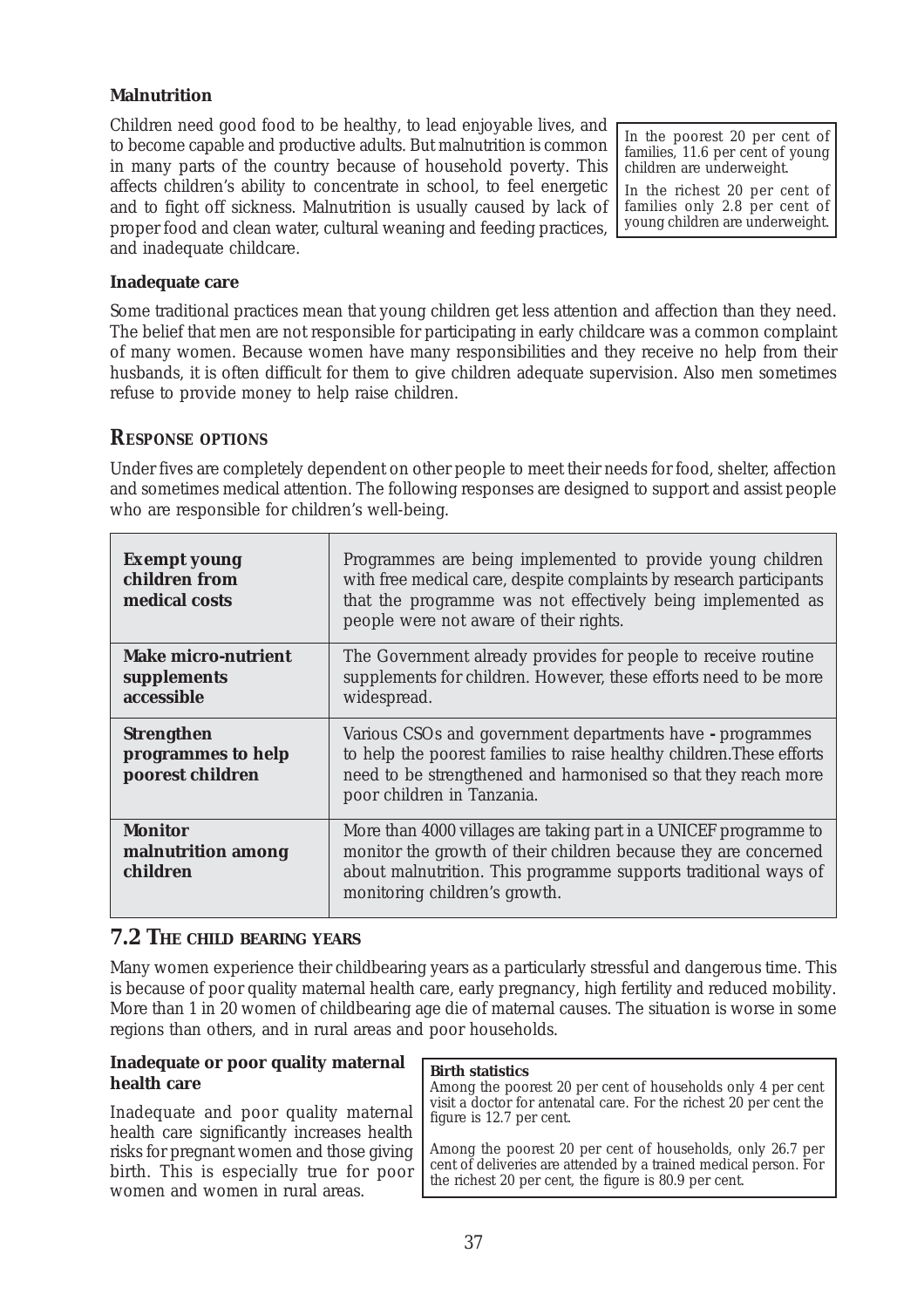Many women are afraid of dying during childbirth. This fear is particularly felt by women who (a) do not receive antenatal care, (b) do not have professional birth attendants during delivery and (c) live far from a properly equipped health facility where they could be taken in during an emergency. The number of women giving birth under these conditions is increasing.

The number of births in health facilities has dropped significantly. A recent study and explanations of research participants concluded this drop was possibly due to:

- the introduction of user fees;
- poor quality of care; and
- inadequate equipment and supplies.

Findings from the TzPPA suggest that other important reasons include:

- increasing distances to health facilities with proper equipment;
- income poverty; and
- the power that men have to decide when household assets should be spent on maternal health care needs.

Also malnutrition among pregnant women, particularly severe vitamin A deficiency and anaemia, leads to complications during childbirth and sometimes death.

### *RESPONSE OPTIONS*

Response options fall into two groups – improving antenatal care (before birth) and improving obstetric care (during birth).

### **Improving antenatal care (before birth)**

A large part of most women's coping strategies involves using traditional knowledge from sources that they trust (friends, mothers, grandmothers). Consulting relatives and friends is accessible and costs nothing. However, while some of this information is helpful, other parts can be harmful to the health of the woman and her baby. Also women can visit distant health care facilities early in their pregnancy to check on their health and the health of the baby.

Women sometimes work hard to save their own money in order to pay for antenatal care. In one community, local women collected money from each household to pay for periodic visits by a mobile maternal-child health care unit. Other communities have been able to get assistance from Local Government or NGOs to improve antenatal health care.

#### **Improving obstetric care (during birth)**

Traditional Birth Attendants (TBAs) can improve mother and child safety in normal births by using proper hygiene, treating the umbilical cord, etc. But when emergencies occur during a home delivery, then the pregnant women has to be moved quickly and immediately to a well equipped facility. This can be a very expensive process that most people cannot afford.

Observations revealed that government and NGOs have been making efforts to improve the skills of TBAs and to extend emergency referral services to distant communities. And there is the possibility of establishing subsidised "waiting houses" near properly staffed and equipped health facilities. Women from isolated communities could live there in their final days before delivery.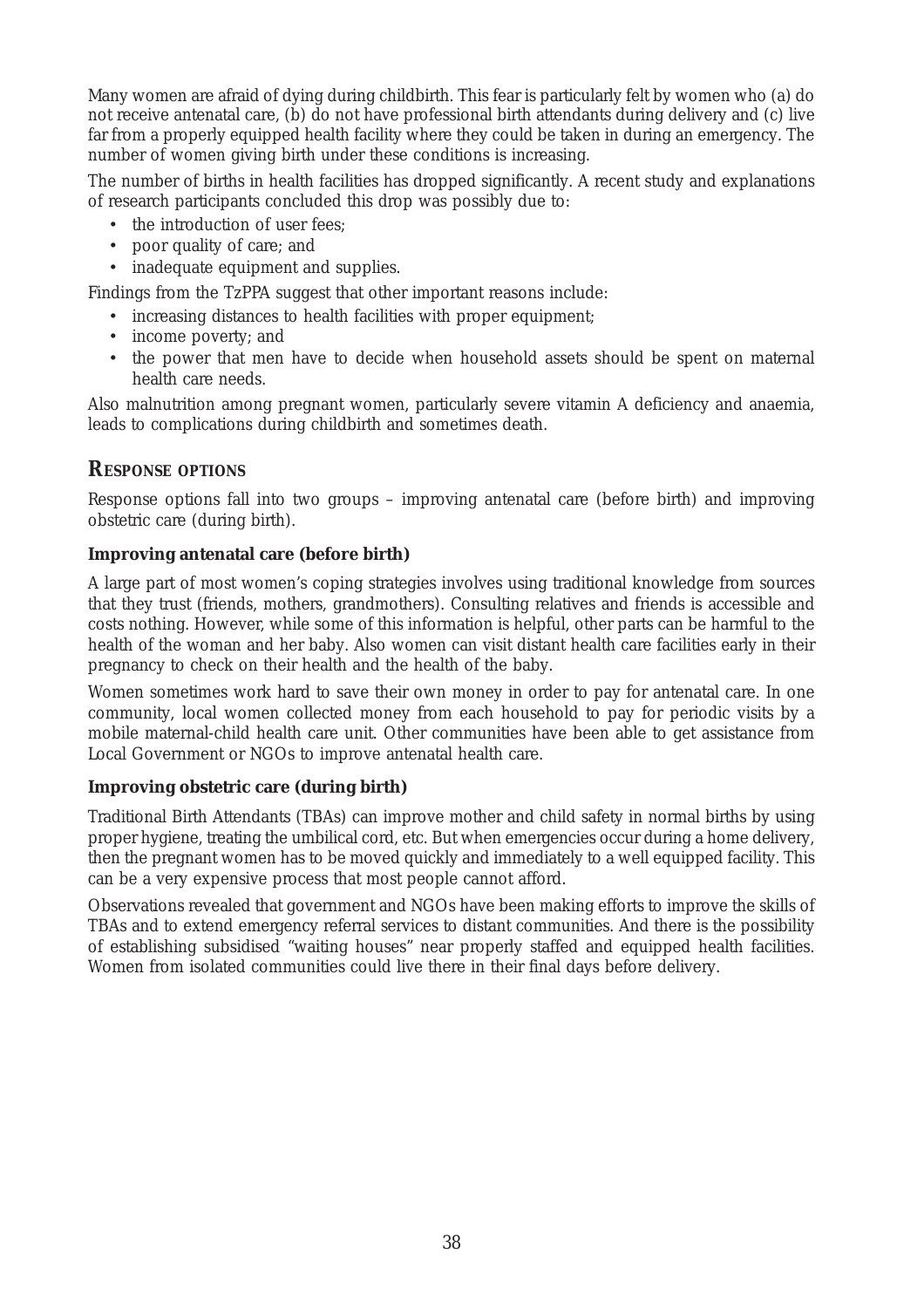

### **Early pregnancy**

Women who become pregnant at a young age often have problems during pregnancy and delivery because their bodies are still too immature. These problems include miscarriages, fistulae, and even death. But more women are having babies at a younger age than in the past. There are three main explanations for the trend:

- less physical security has led to an increase in rape incidences;
- less material security has led young girls to seek a rich older man to 'support' them; and
- poverty stricken parents sell their daughters to older men who can pay the bride price.

Cultural values can also cause problems for young pregnant women. In Maliwa village (Makete district), for example, parents are expected to chase away daughters who have children out of wedlock. In other communities, it is common for parents to beat, starve and neglect unmarried pregnant daughters – even when their pregnancy is a result of rape.

### *RESPONSE OPTIONS*

The measures used by parents and girl children to avoid pregnancy include:

- Taking post-pubescent girls out of school and restricting their movements. However, this makes the girl more vulnerable to poverty by preventing her from getting a good education and from forming good social networks;
- Young women staying in groups at night; and
- Using modern or traditional birth control methods.

When these preventive measures fail, traditional methods such as forced marriages are sometimes used when an unmarried woman gets pregnant. In some communities, having a child out of wedlock is not a problem, and men are forced to provide material support for their children. These measures do not always work.

But it is not enough to seclude young women or provide them with contraceptive devices. A better strategy would try to change the economic conditions and cultural practices that cause the problems.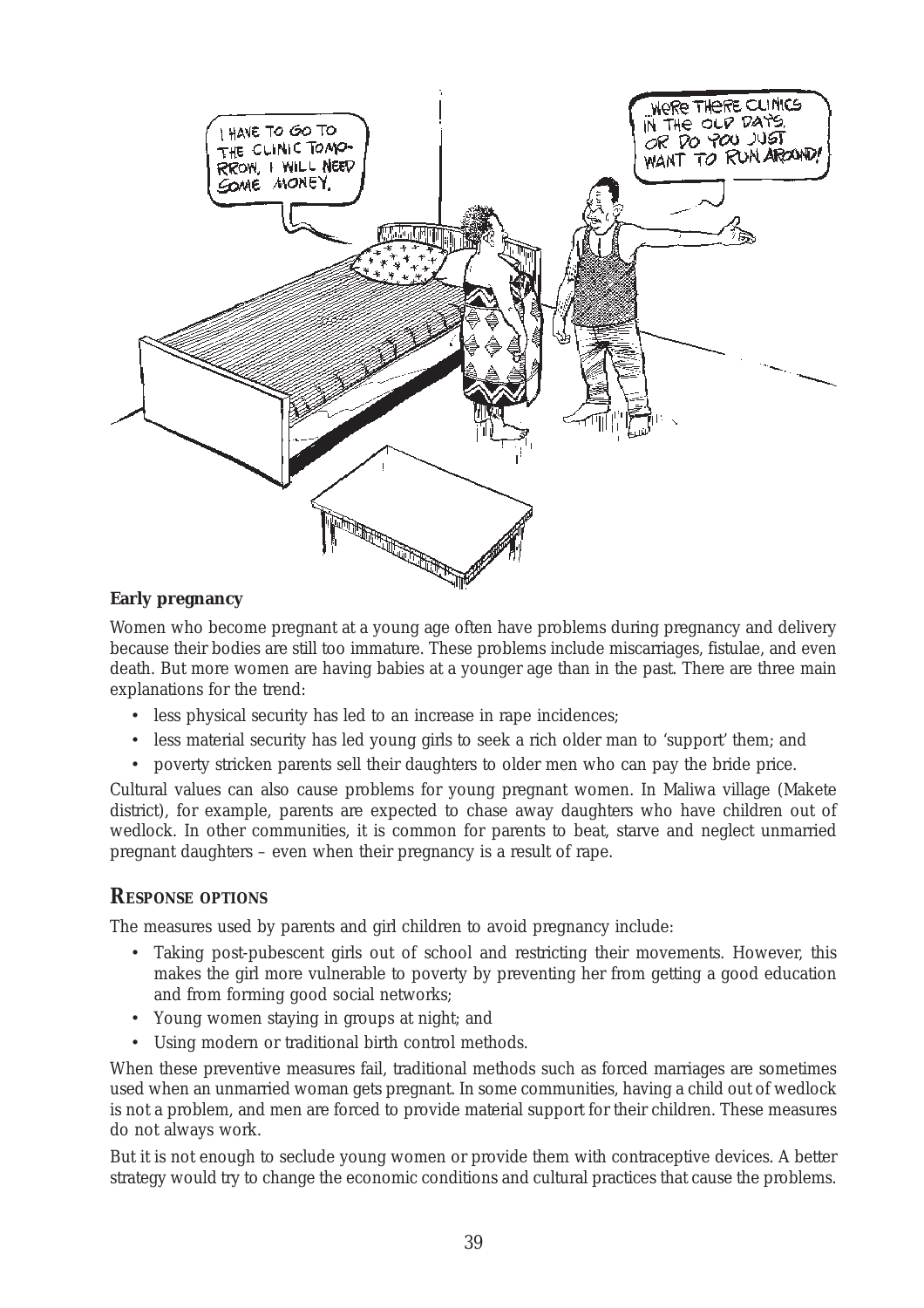### **High fertility rates**

The average Tanzanian woman will have three children by the time she is in her late 20s, five by her late 30s and seven by the end of her fertile years. There are two main reasons for this high fertility rate. Participants explained that "*Men here always want their wives to be pregnant or nursing*", so men are often not willing to use family planning methods. Another reason is that women can increase their status and security within the family or clan by having many children.

High fertility rates mean that a woman's bodily wellbeing suffers through poor nutrition, fistulae and tears in the uterus. Women participants explained how they are physically and emotionally exhausted because there is no time for rest between pregnancies and they have many young children to care for.

### *RESPONSE OPTIONS*

Family planning services are an important way to control the high birth rates and poor birth spacing. The provision of such services, in combination with traditional birth control methods, has led to a small decrease in fertility rates. Continuing information, education and communication (IEC) campaigns will also help to promote lower fertility rates and birth spacing.

However, the problem is that men often have the power to decide whether or not to use contraceptives. Women participants said their lack of formal education affected their decision-making power about using family planning. They said education would give them confidence and the ability to argue their own interests.

Therefore, family planning services need to be linked to measures such as empowering women through education and changing gender relations in the household so that women can make decisions about their own fertility.

### **Reduced Mobility**

Women who are pregnant and caring for young children find it difficult to move around. This causes social isolation and makes it difficult to earn a living. This in turn makes women dependent on men and other family members. As a result many women go hungry when their bodies most need food and they worry about where the next meal will come from to feed their family. Not being able to move around also means that markets, clinics and courts are more difficult to reach in times of need.

### *RESPONSE OPTIONS*

Women turn to their social networks for assistance. During pregnancy friends and family members can run errands and help meet basic needs. The same networks can help with childcare. Relatively rich women in urban areas might be able to afford private childcare.

Some women have better networks than others, especially those with many relatives nearby. How much help women receive is influenced by their livelihood (how near they are to other women), status and their ability to return favours.

### **7.3 GROWING OLD**

Elderly people experience physical and social changes in the process of growing old. Some of the physical changes are inevitable, but the social changes are based on cultural attitudes and values. Both of these types of changes cause a decline in *bodily, material and social wellbeing* for many elderly people.

### **Physical changes**

Elderly people experience the following things that affect their *bodily wellbeing:*

- Decrease in strength and energy;
- Health problems which affect elderly people, such as arthritis, rheumatism, osteoporosis, etc.
- Immune system becomes weaker, making them more vulnerable to common illnesses such as malaria and flu; and
- Accidental injuries are more common and take longer to heal.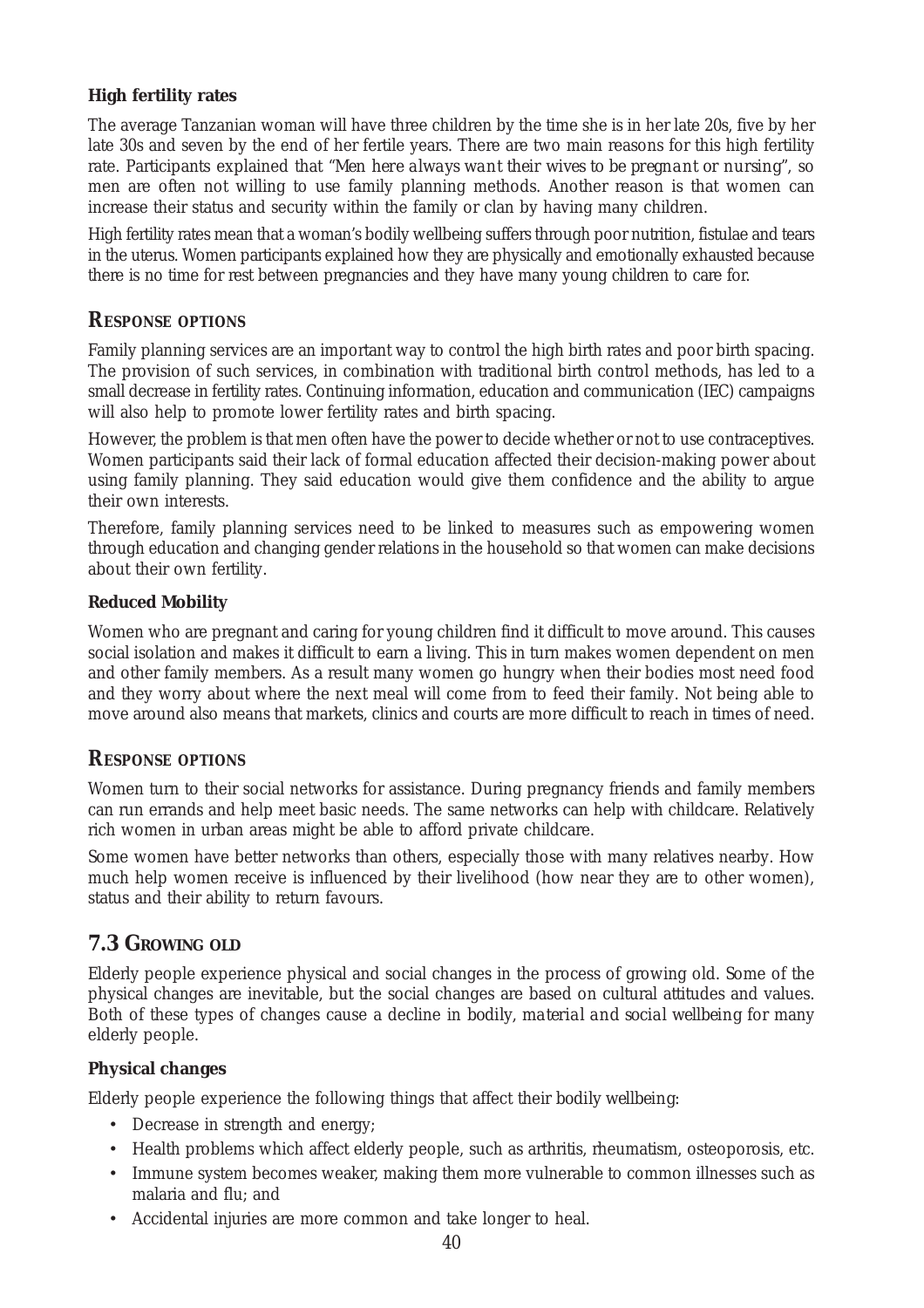As a result of these changes in bodily wellbeing, elderly people's *material wellbeing* declines because they are no longer able to work, earn a living and support themselves. Many of them fall into poverty.

Physical changes also have a negative effect on *social wellbeing*. Menopause, impotence and incontinence, for example, can damage people's status and self-respect. It can even make them stay away from community meetings where important decisions are being made. Weakness also makes elderly people easy targets for thieves. Some are afraid of being robbed by thugs at night or on their way to morning prayers.

### **Social changes**

The living conditions of elderly people depend on how they are seen and treated by other people. It is traditional in Tanzania to show respect to elderly people and to grant them special privileges. But this does not always happen. Elders (*Wazee*) are still shown respect but elderly people (*Vikongwe*) are often ridiculed and abused, especially if they have little formal education, suffer from dementia and are poorly cared for. The wisdom of elderly people is no longer valued the way it was in the past, and they are often judged in the same way as adults in the prime of life.

Because men are traditionally economic providers, when they become old and unable to work, they are unable to make important contributions to the household. Elderly women can sometimes help with childcare and other domestic tasks. However, these days old people who cannot make contributions are more likely to:

- Be neglected by their children;
- Cut off from other networks of mutual assistance; and
- Lose their social status and self-respect.

Migration and HIV/AIDS is also having a devastating effect on the lives of old people, especially in agricultural and fishing communities where a large number of middle-aged people are missing from the workforce. Old people have to carry the burden of production and of looking after orphans.

Participants felt that elderly men tended to do better than elderly women. This is because women tend to outlive their husbands and, therefore, have to manage without a partner in their later years. They are also at risk of being accused of witchcraft and having their assets taken. In Rukwa, Tanga and Shinyanga regions this is seen as a major threat to the wellbeing of old people and even as a threat to their lives.

### *RESPONSE OPTIONS*

The physical changes of growing old are unavoidable, however, the decline in social and material wellbeing experienced by elderly people can be changed. Some of the participants' response options are listed below.

| <b>Switch to less</b><br>strenuous ways of<br>making a living | Men in Mwakizega village (Kigoma Rural district) begin making<br>ropes and mending nets when they can no longer fish.<br>Unfortunately, this does not earn a lot of money and can become<br>difficult due to failing eyesight, arthritis, etc.                                                                                                 |
|---------------------------------------------------------------|------------------------------------------------------------------------------------------------------------------------------------------------------------------------------------------------------------------------------------------------------------------------------------------------------------------------------------------------|
| <b>Rely on investments</b><br>and assets                      | People can use investments they made and the assets they built<br>up when they were younger. For example, some people planted<br>coffee and cashew nut trees to be productive during their old age.<br>These 'savings from youth', however, are not always reliable, as<br>market prices can crash and assets can be lost if not well managed. |
| <b>Depend on support</b><br>from others                       | When assets have been used up, old people become dependent<br>on the support of family and neighbours. Traditionally the family<br>has been the most important source of support and it still is - but<br>these days the level of support may not be enough. And even if                                                                       |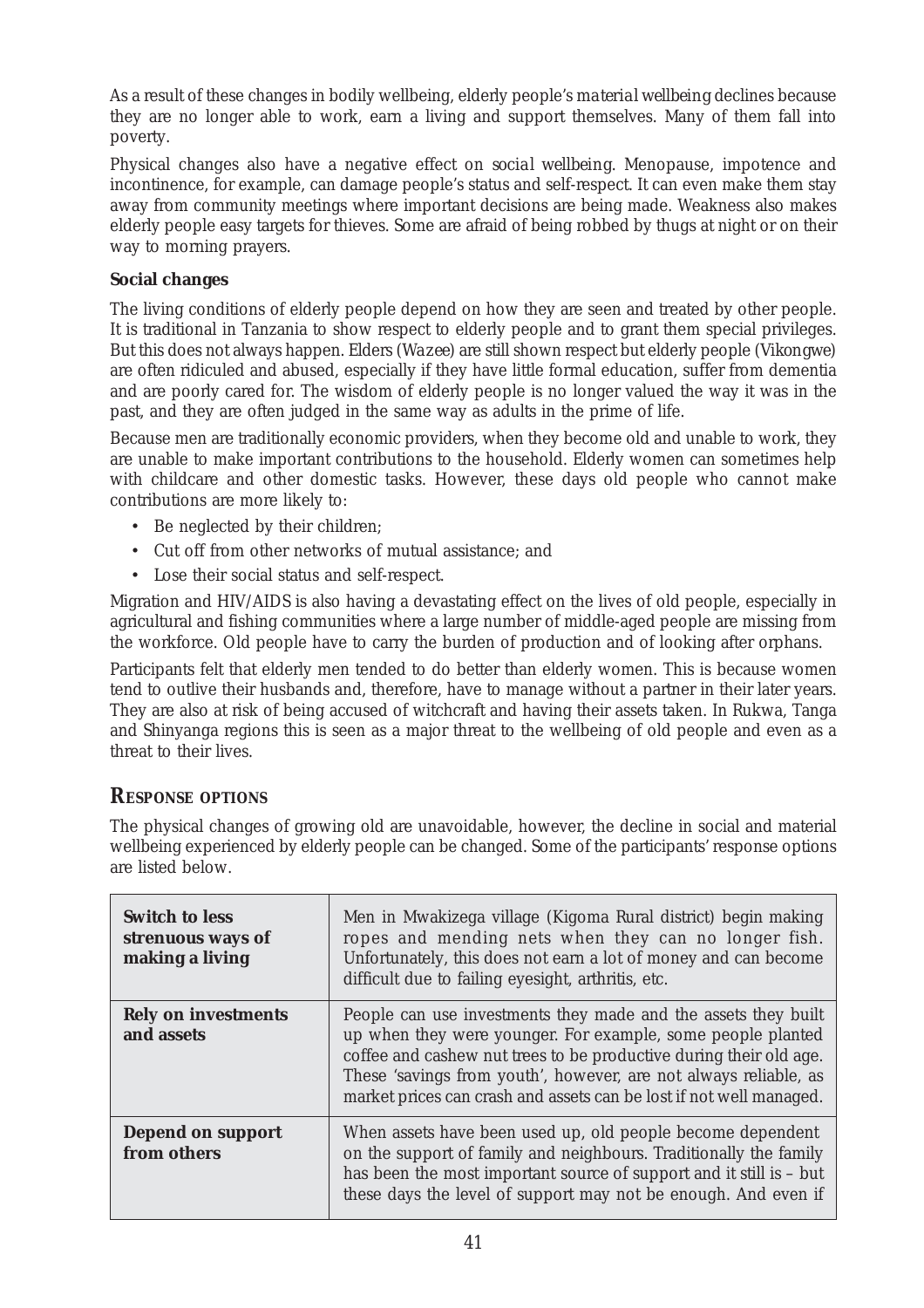|                                                        | financial support is adequate there are other needs. Old people<br>may need help to cook, bathe, access social services, etc. They<br>also have a need for conversation and companionship.                                                                                                                                                                                                 |
|--------------------------------------------------------|--------------------------------------------------------------------------------------------------------------------------------------------------------------------------------------------------------------------------------------------------------------------------------------------------------------------------------------------------------------------------------------------|
| <b>Provide safety nets</b>                             | Various CSOs and Government organisations provide safety nets.<br>For example, in many Muslim communities the mosques distribute<br>donations to the most desperate elderly people. However, there is<br>a need for more widespread and systematic public safety nets.                                                                                                                     |
| <b>Have effective</b><br>exemptions for<br>the elderly | Government officials are not supposed to charge elderly people<br>for medical aid or force them to pay development taxes. These are<br>useful policies when they are applied. But participants felt that<br>they would only benefit old people if:<br>• information about these programmes is actively publicised<br>procedures for getting exempt status are simplified and<br>publicised |
|                                                        | local officials respect and stick to the system                                                                                                                                                                                                                                                                                                                                            |

## **7.4 DEATH**

The death of a family member can be a great shock and source of stress to those who are left behind. It can undermine material wellbeing, but it can also affect social wellbeing and security, and limit people's freedom of choice and action. The consequences of death in a family fall into the following five groups.

| <b>Burial expenses</b>             | Traditional burial ceremonies last several days and involve providing<br>food and drink to a large number of guests. This is very expensive<br>and most people are now making these ceremonies shorter.                                                                                    |
|------------------------------------|--------------------------------------------------------------------------------------------------------------------------------------------------------------------------------------------------------------------------------------------------------------------------------------------|
| Lost labour power                  | Labour power is the most important asset of poor households.<br>Even when one productive member is lost the survivors suffer.<br>The effects are particularly serious when it is a primary provider<br>who dies.                                                                           |
| Assets are taken away              | When husbands, fathers and parents die, relatives often take away<br>the household assets from women and children, claiming that they<br>belong to the larger family. Some of these seizures, especially<br>when they involve land, can be brutal and severe.                              |
| A sense of grief<br>and insecurity | The death of a family member can sometimes destroy a survivor's<br>social world and take away their feeling of security and safety.<br>The death of a husband or parent can leave women and children<br>without someone to represent their interests when important<br>decisions are made. |
| Orphans are left behind            | When adults die they often leave orphans behind. Orphans are<br>often illiterate because their caretakers cannot afford to send them<br>to school. Those without caretakers have to support themselves<br>from a very early age.                                                           |

Many middle-aged adults are now dying because of HIV/AIDS. This is causing many problems which are devastating to the wellbeing of their children and the nation. Some of the major consequences are: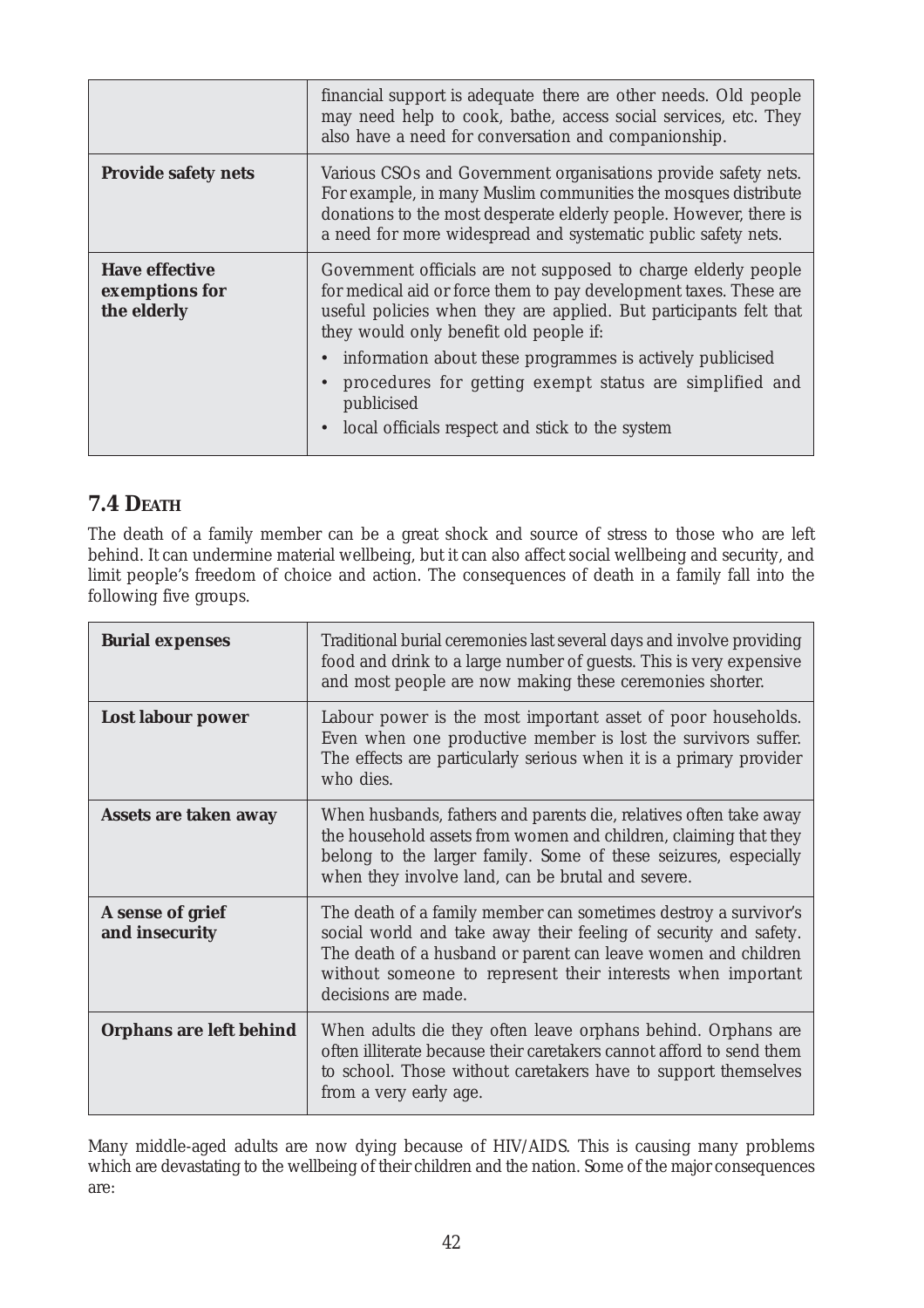- transfers of knowledge and skills from parents to children no longer take place;
- children inherit debts rather than assets from their parents; and
- because children are dropping out school to work for their basic needs, there will be fewer adults with formal education in the future.

### *RESPONSE OPTIONS*

Death is a natural part of life. People can prepare themselves for it and help others to cope with the consequences. Burial ceremonies are social events that allow survivors to release their grief. Social networks can help individual households cope with the expense of these ceremonies.

There are traditional ways of dealing with the death of husbands, wives and parents. For example, in some parts of Tanzania, the brother of the dead husband is expected to care for the widow and her children. Some participants said this can be helpful, however sometimes selfish relatives take the widow's assets and do not take care of her. When women die, their husbands can marry other women and sisters or co-wives will take care of the children. If both parents die, an aunt or uncle would usually be responsible for the orphaned children.

But all these systems are under severe stress because of HIV/AIDS, which continue to eat away Tanzania's middle-aged population and putting some clans or families to an end. This means that children have to be cared for by their elderly grandparents who are often not able to meet the many needs of young children. These households are extremely vulnerable to poverty.

With the current cultural and traditional changes, there seem to be no solution provided by the traditional ways to this new problem, so community organisations are trying to fill the gap. For example, in one community, people organised themselves to provide food and firewood to households of elderly grandparents caring for orphans.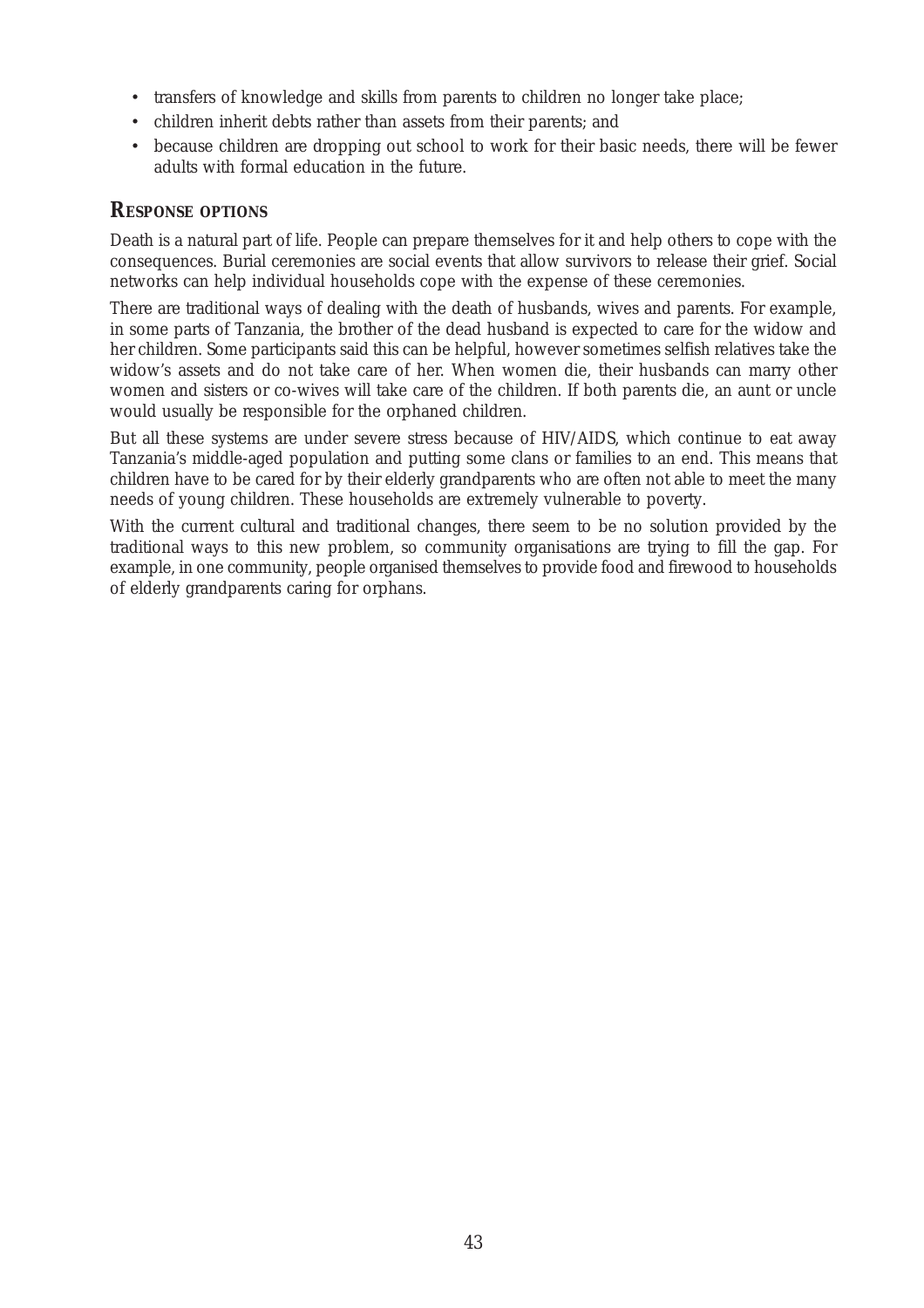## **8. CULTURAL PRACTICES AND VULNERABILITY**

Many traditional beliefs and practices are being used in ways that cause problems for certain people. The government has passed a number of policies and laws to improve the situation (see box), but these were said by research participants as not always being successful always been successful in changing negative practices. This is because these practices are deeply rooted in the power structures of many communities.

The cultural practices which cause the most concern are those which limit:

- people's mobility;
- their freedom of action; and
- their ability to make decisions about their own lives.

These practices place more limits on women than on men, which is why women as a group are more vulnerable to poverty than men. However, children, youth and people with disabilities are also limited by these practices.

This chapter considers the shocks and stresses caused by cultural beliefs and practices by dividing them into two main groups:



Government legislation to improve the situation includes such things as the:

- Child Labour Policy
- The establishment of targeted credit facilities to youth and women through Local Councils
- Land Law of 1999
- Law of Marriage Act No. 5 of 1971 and its amendments
- Sexual Offences Special Provision Act of 1998
- Youth Development Policy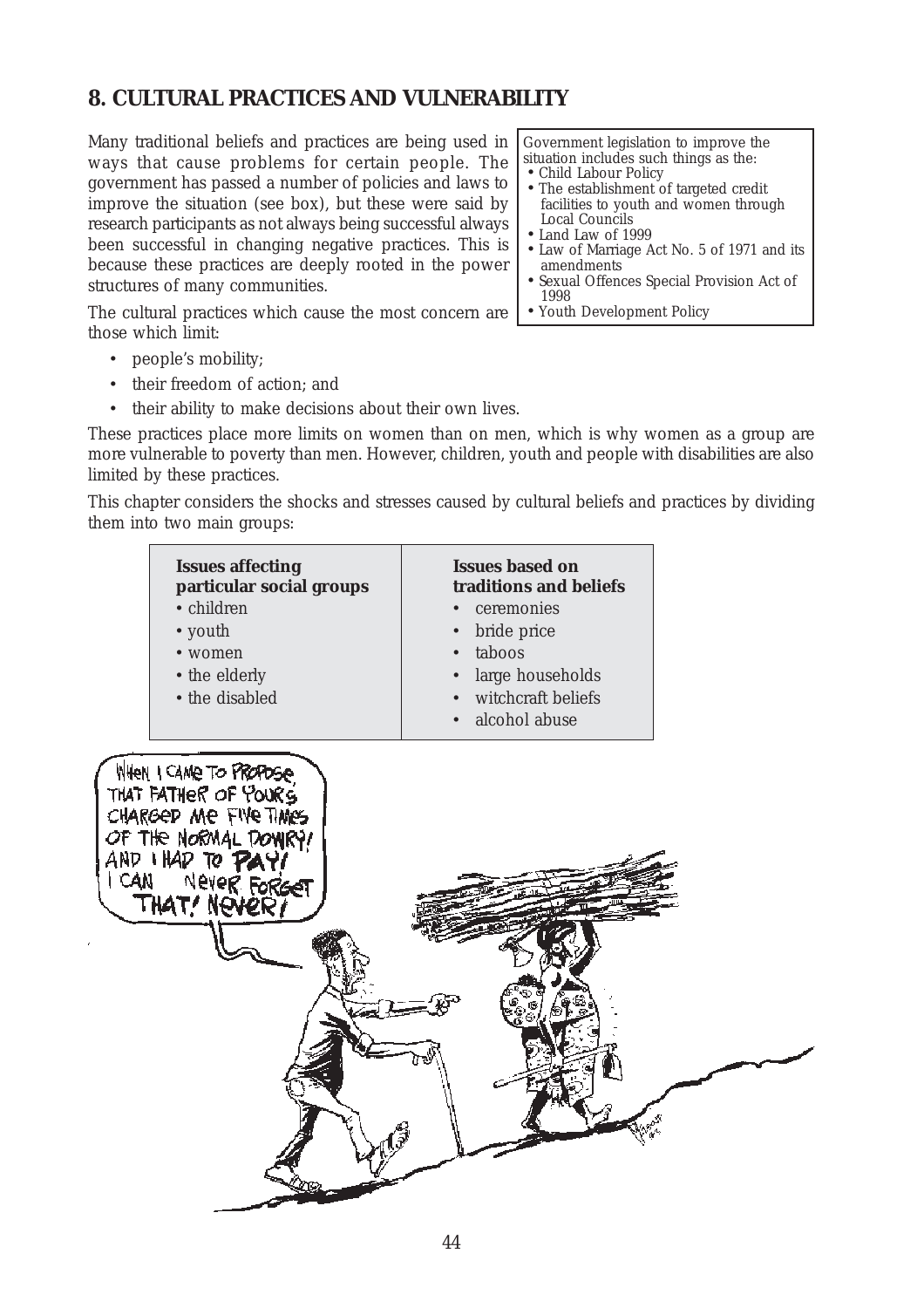## **8.1 ISSUES AFFECTING PARTICULAR SOCIAL GROUPS**

Some cultural practices decrease the wellbeing of children, youth, women, the elderly, and people with disabilities. This is because these groups are negatively affected by:

- restricted control over productive resources;
- unequal decision making power; and
- culturally approved abuse and violence.

### **Issues affecting children**

Children of school-going age said that they often experience mistreatment such as discrimination, bullying and neglect at home, at school and in the community. Sometimes children are also physically and sexually abused or abandoned. Such abuse exposes children to physical and psychological stress. Abuse is one of the reasons children leave home to live on the streets.

Girls face more risks than boys. They are less likely to attend school and study because of heavy domestic chores. They are more likely to be sexually abused or raped, which exposes them to STDs, HIV/AIDS, and early pregnancy. In some cases, they are 'encouraged' to have sex with men in order to get gifts or money. Because of these problems, they often drop out of school, and the lack of education damages their future wellbeing.

### *RESPONSE OPTIONS*

It is difficult for children to respond to abuse as individuals because they are small, they lack choices, and they lack a voice to speak out against abuse. Children felt that their abuses continue because they lack protectors and places where they can speak out against abuses.

These are the main responses which children use when they can no longer live with abuse:

- stop going to school;
- run away and stay with a relative;
- run away to towns and live as street children (or get forced into child labour); and
- become beggars or petty thieves.

In 1996 the Government created the Child Development Policy which emphasises the rights of children. The Government has also signed the ILO Convention Against the Worst Forms of Child Labour in 1999, which protects children working on large commercial farms, in mines and fishing industries. These policies are good, but they are often not effective because of poverty and low levels of education in households and the belief that "children are supposed to obey and not question older people". Also, there is a lack of appropriate measures to check child abuse.

Some CSOs are addressing these issues by providing a space for children to speak out against abuse. For example, they have organised a Children's Parliament to take place every year on  $16<sup>th</sup>$  June.

### **Issues affecting the youth**

The situation of youth is influenced by economic, environmental, and governance conditions.

In addition, youth are affected by discrimination from older people based on traditional practices. This discrimination has two main effects on youth:

- **1. Limits their control over productive resources.** Youth have limited access to and ownership of property and resources in the household and the community. This is because there are customs that prevent youth from owning and controlling resources, so most resources are owned and controlled by older people. As a result, they have a difficult time making a living on their own.
- **2. Prevents them from participating in decision-making.** Youth are often prevented from participating in decision-making about the use or management of community resources. For example, in one village in Bagamoyo district, youth are forced to travel long distances to search for seasonal labour because they cannot get a share of the family land until the father is dead.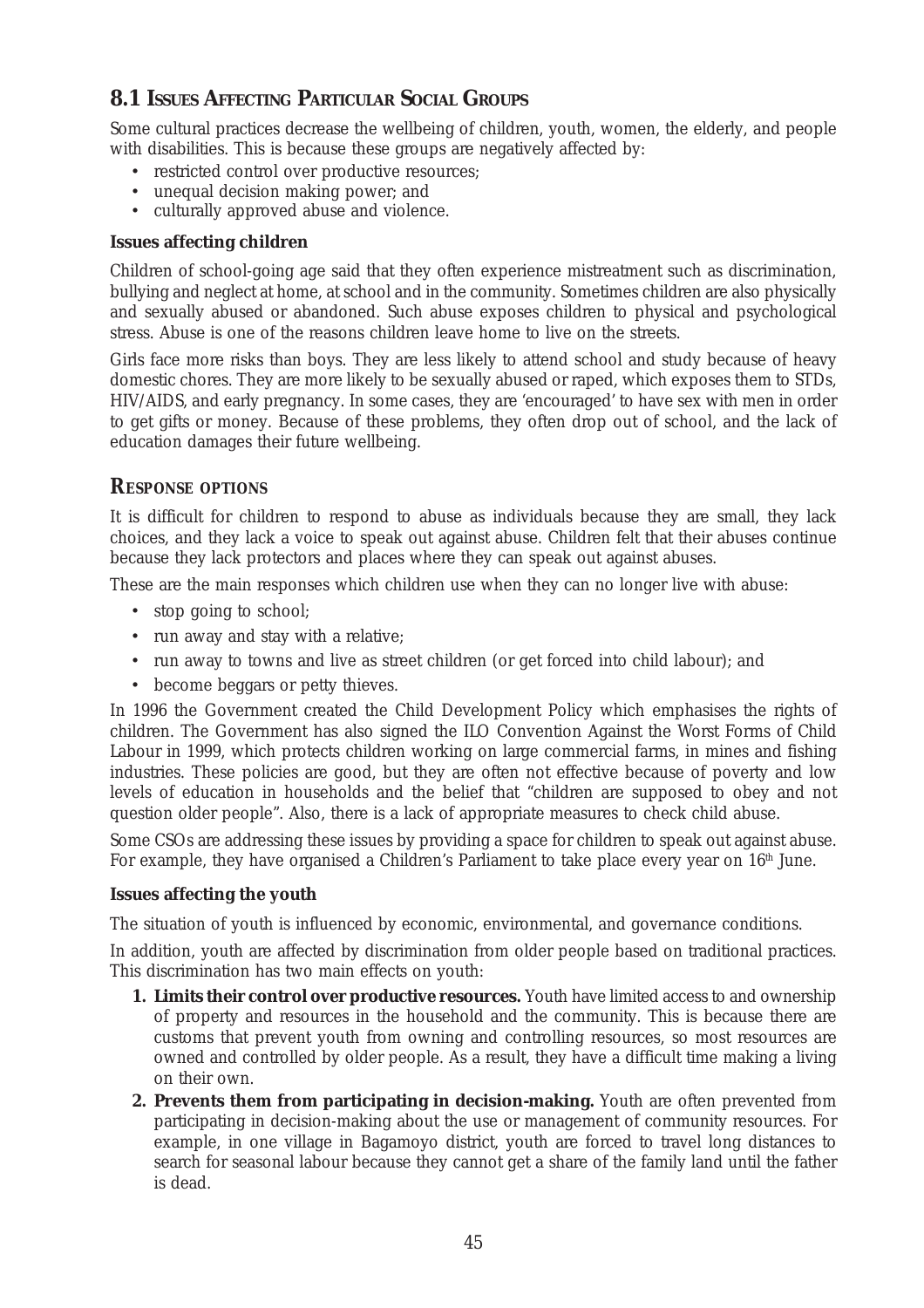### *RESPONSE OPTIONS*

| <b>Make use of</b><br>customary laws   | Sometimes these laws can help youth to get resources, but it does<br>not happen often. For example, in some communities, the oldest<br>or youngest child inherits assets and property from parents. But<br>this solution discriminates against female youth, because the<br>inheritance usually goes to men. |
|----------------------------------------|--------------------------------------------------------------------------------------------------------------------------------------------------------------------------------------------------------------------------------------------------------------------------------------------------------------|
| Try new ways of<br>making a living     | Youth sometimes borrow or rent property, expand their income-<br>generating activities or take up occupations that do not demand a<br>lot of resources. For example, instead of rice cultivation, youth<br>take up petty trading or fishing.                                                                 |
| Move to urban areas                    | Many rural youth move to towns in search of livelihood<br>opportunities. However, they usually get low-income, manual jobs<br>that involve hard labour. They are often paid by the day, so they<br>have no security.                                                                                         |
| <b>Stay unemployed</b>                 | Rural youth who cannot migrate to urban areas stay in villages<br>and end up idle with no secure employment. Youth in this situation<br>often cope by using drugs.                                                                                                                                           |
| <b>Challenge parents</b><br>and elders | Out of frustration, some youth rebel against their parents and<br>challenge community elders. This often destroys the social harmony<br>of communities. In certain cases, youth join political opposition<br>movements as a way to challenge community measures decided<br>upon by elders.                   |

#### **Issues affecting women**

The main cultural practices that discriminate against women are:

- unfair rules of inheritance;
- unequal decision-making power; and
- culturally-approved abuse and violence.

#### **Unfair rules of inheritance**

When it comes to owning property and controlling resources, customary laws favour men over women in most parts of Tanzania. There are two types of inheritance which affect women:

- **1. When property passes from one generation to the next:** In most cases, men are the ones who inherit. But these days there are few assets for even men to inherit, so the chances of women benefiting from inheritance is even less.
- **2. When property is passed to a widow after her husband dies:** There is a law that states that any property which is acquired during a couple's married life is owned equally by the husband and wife. However, the customs in many communities do not recognise this law, so many widows are left with nothing because their relatives take all of their assets. As a result, widows often have a hard time making a living and feeding their children.

Divorced women can also be very badly treated even though there are customary and official laws that protect their rights. They usually have a lot of difficulty getting divorce payments from exhusbands.

### *RESPONSE OPTIONS*

There are limits on what women can do because many of them

• have few assets to put into income-generating activities;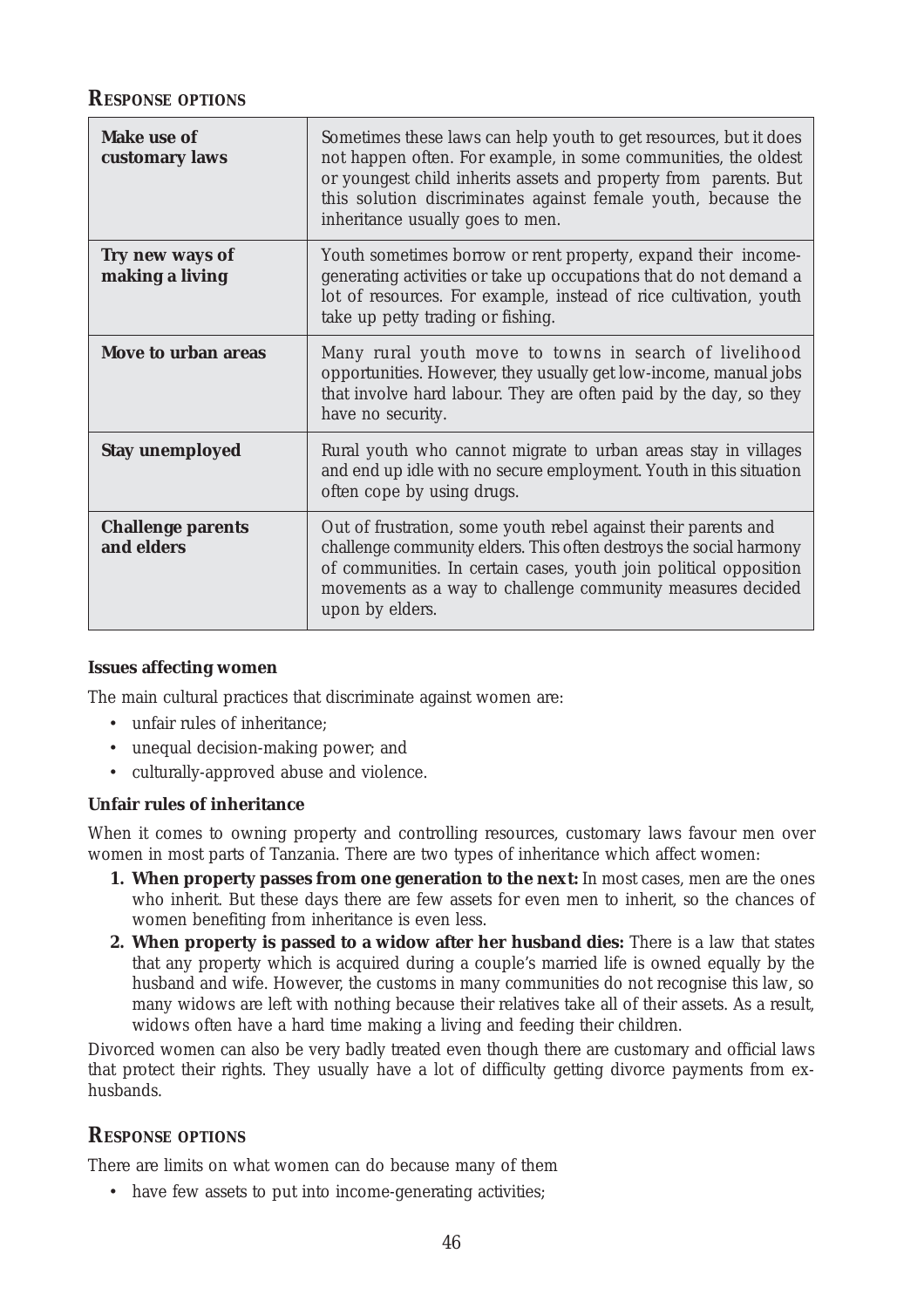- lack employable skills;
- have low levels of literacy; and
- have no capital to start their own businesses.

Some of their response options are:

| <b>Seek help of customary</b><br>or religious laws | These laws are not always beneficial to women, however customary<br>laws in certain communities protect the rights of widows to property.<br>Even in these communities, relatives may take property away from<br>widows who have no children from the deceased husband.                                                                                                   |
|----------------------------------------------------|---------------------------------------------------------------------------------------------------------------------------------------------------------------------------------------------------------------------------------------------------------------------------------------------------------------------------------------------------------------------------|
| <b>Use of official laws</b>                        | Official laws state that widows have a right to property. Some<br>women use these laws, but the legal system was observed as being<br>a very difficult one for poor people to use. They may not be aware<br>of their traditional and legal rights or how to get legal assistance.<br>Corruption in the court system is also an obstacle to women getting<br>their rights. |
| <b>Get support from CSOs</b>                       | Organisations such as Tanzania Gender Networking Programme<br>(TGNP), Tanzania Women's Legal Aid (TAWLA) and Tanzania<br>Women's Media Association (TAMWA) advocate on behalf of<br>women's rights. However, they are not accessible to most women<br>and cannot replace government institutions.                                                                         |

### **Unequal decision making power**

Many women find themselves denied the opportunity of making decisions about their own lives because of traditional attitudes about gender. As a result, women are affected in the following ways:

| <b>Lack of control over</b><br>household income | In most parts of Tanzania, household resources (including cash)<br>are controlled by men, even when the income is earned by women.<br>In households headed by women, women are better off because<br>they control the resources.                                                                                                                               |
|-------------------------------------------------|----------------------------------------------------------------------------------------------------------------------------------------------------------------------------------------------------------------------------------------------------------------------------------------------------------------------------------------------------------------|
| <b>Heavy workload</b>                           | There is unequal division of labour in most households. This means<br>that women carry a large share of household responsibilities. This<br>can lead to ill health and reduced productivity.                                                                                                                                                                   |
| <b>Lack of control</b><br>over family planning  | In many communities men still prevent women from using family<br>planning methods. This results in health problems from too many<br>pregnancies and increases the risk of contracting STDs or HIV/<br>AIDS. A woman from a village in Muheza district reported that if a<br>husband finds out his wife has used family planning, she is beaten<br>or divorced. |

### *RESPONSE OPTIONS*

Most women try to avoid challenging and confrontational responses that may cause conflict in the household. They make use of cultural practices that allow them some control over the incomegenerating process and income they get from it.

In order to cope, women start their own economic activities. For example, women sell milk, brew beer or participate in local credit schemes (*upatu* or *mchezo*). Women use their income to pay for basic household needs, food and medical treatment. It increases their freedom to make decisions about what to buy without asking their husbands. However, these options do not work for all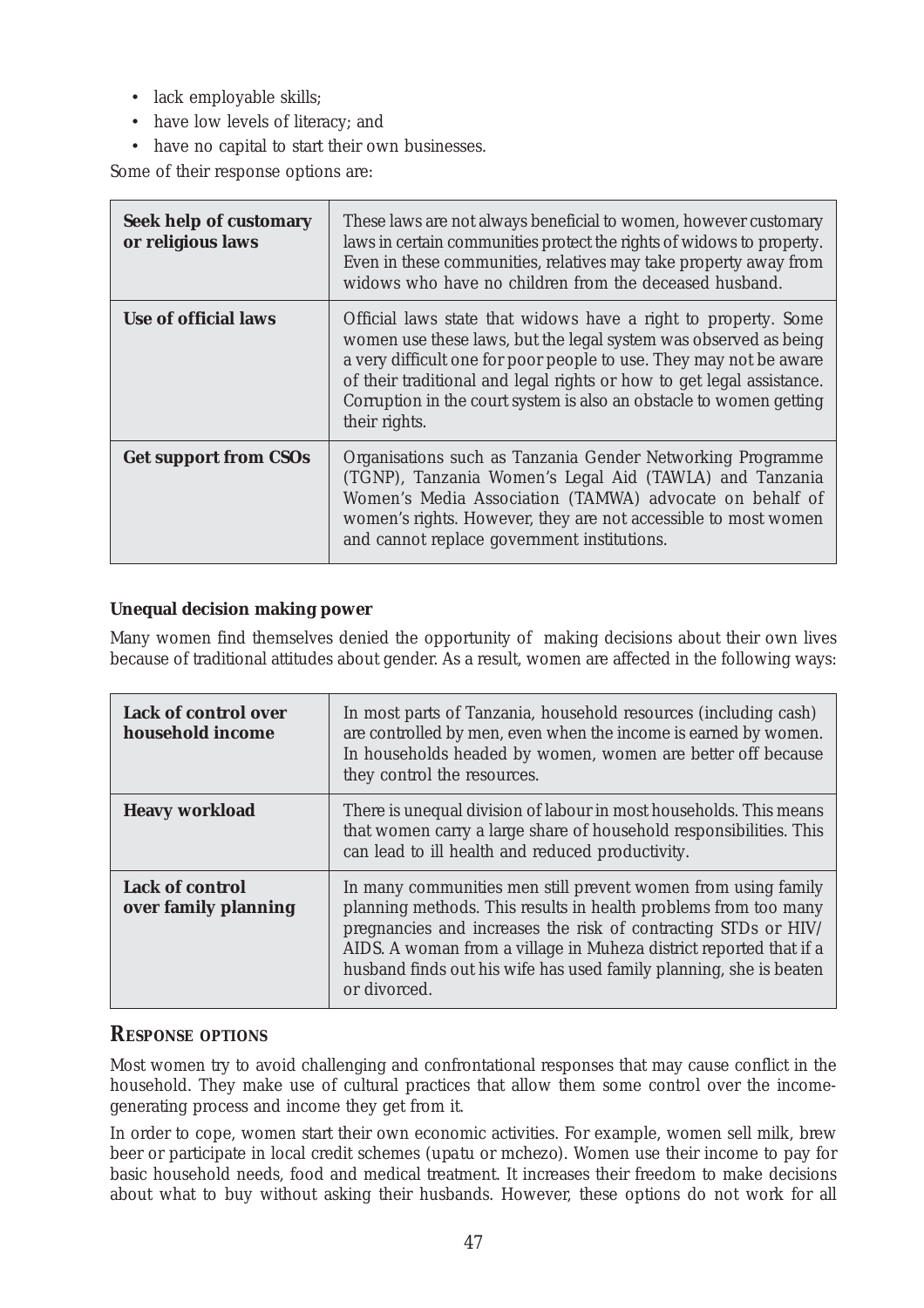women. Some women do not have enough money to participate in credit schemes and are unable to work because of illness, old age or disability.

The government has been trying to overcome problems of discrimination against women in decisionmaking. For example, the Local Government Act of 1982 requires a minimum of 25 per cent of women in governing bodies. Female participants welcomed these efforts. However, even when women are present in governing bodies, they are often not encouraged to participate. Courageous women leaders have been called 'troublemakers' and are sometimes ignored in future meetings.

Some women find it difficult to participate in decision-making processes because of low levels of education, lack of knowledge of their rights, and shyness when it comes to speaking in public meetings.

#### **Abuse and violence that stem from cultural practices**

Abuse and violence against women causes them to lose their bodily wellbeing and their freedom of choice and action. There are high rates of domestic violence, sexual abuse and rape in Tanzania. Female genital mutilation is also still common. Many women lose confidence in themselves because of abuse, which keeps them from participating in the community.

In Mwakizega village (Kigoma Rural district) women complained that most cases of wife beating are fuelled by alcohol abuse among their husbands. There are social pressures which force women to stay in marriages even when they are continuously abused by husbands.

Domestic violence, or wife beating, is one of the most common forms of abuse that women suffer (see Box). Some women participants also reported rape and other types of sexual abuse. Sexual harassment is a problem, too, in offices, schools and in the larger community.

Some participants talked about severe forms of female genital mutilation (FGM) as inhumane practices. Women are told that the practice is necessary for childbearing and getting married. It is sometimes performed on very young girls. Some women almost die during the process, and many suffer extreme pain and complications during childbirth.

### *RESPONSE OPTIONS*

Women have limited options for dealing with abusive husbands, so many of them end up staying in abusive marriages. However, women participants described several responses that they use to deal with abuse:

| <b>Complain to relatives</b><br>and community leaders | A woman who is abused at home can complain to her husband's<br>parents. If this does not work, she can complain to the Ten Cell<br>Leader (Balozi) and then to village and community leaders. But<br>making complaints to community leaders can be an embarrassing<br>public process, and sometimes they demand fees to listen to<br>women's complaints. |
|-------------------------------------------------------|----------------------------------------------------------------------------------------------------------------------------------------------------------------------------------------------------------------------------------------------------------------------------------------------------------------------------------------------------------|
| Leave an abusive husband                              | Younger women from better off households can go back to their<br>parents and get a refund for the bride price. Younger women have<br>a better chance of remarriage. Older women from poor households<br>do not have many options, and they often stay to ensure the survival<br>of their children.                                                       |
| Go to the police                                      | Women only go to the police in rare cases. They are usually reluctant<br>to file cases against their husbands because they depend on their<br>husbands for survival.                                                                                                                                                                                     |

The Sexual Offences Special Provisions Act of 1998 is intended to help protect women from sexual abuse and harassment and FGM. However, few women are aware of this law and do not know how to use the legal system to get their rights. Also, various institutions have not effectively enforced these laws.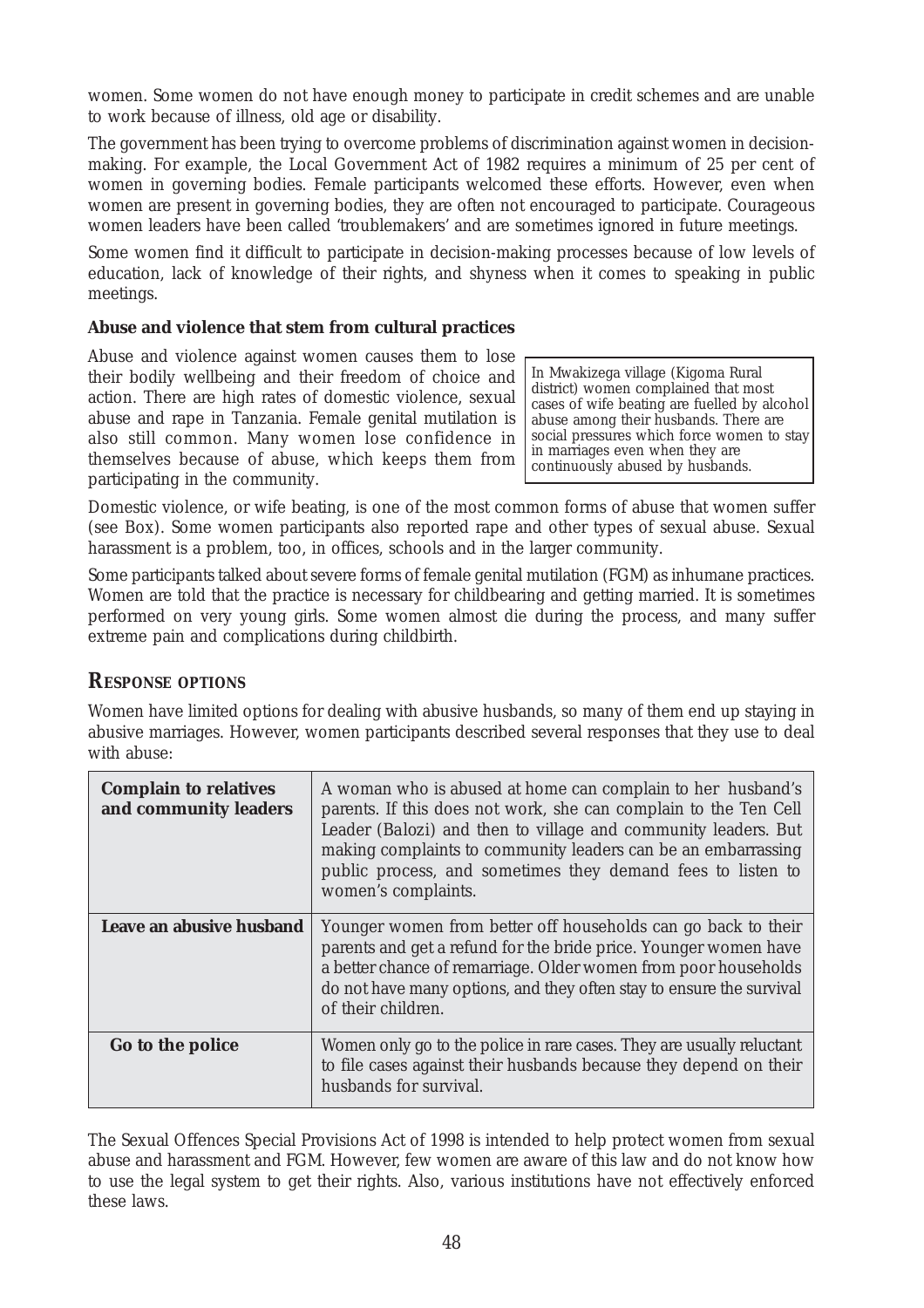### **Issues affecting disabled people**

Disabled people suffer abuse, discrimination and neglect, which negatively affect their wellbeing. While the cause of disability is a physical condition, the discrimination towards disabled people comes from society (see box).

Disabled people are often denied job opportunities. In Sokoni subward (Ilala municipality), for instance, a woman noted "*Employers do not even want us for jobs such as receptionists and telephone operators*." And it is difficult to work in the informal sector. One woman explained that in the market where she worked, people sometimes refused to pay, and they usually told her "*You lame person! What will you do to me*?"

People are disabled by their society, not by their impairment. They are incapacitated by society, not by things.

Disability is a form of social exclusion and oppression... When we speak about someone being 'disabled', it is not because of their impairment, it is because of what other people are doing to, or failing to do for them.

Tanzania Federation of Disabled People's Organisations

Disabled children are often teased, abused and excluded from play at school, which often makes them drop out. And teachers have been unable or unwilling to protect disabled children. Parents want to protect their children from mistreatment at school, so they allow them to drop out. However, this prevents the children from accessing education, which makes their lives more difficult in the future.

### **8.2 TRADITIONS AND BELIEF SYSTEMS**

Some traditions and beliefs have negative effects on people's wellbeing. This chapter looks at ceremonies, bride price, taboos, large households, witchcraft and alcohol abuse. These practices have happened to be deeply rooted in people's lives, so it is difficult for people to go against them. However, some people look for alternatives to harmful traditions and beliefs to protect their own wellbeing.

#### **Ceremonies**

Traditionally there are elaborate ceremonies to mark events such as puberty, weddings, harvests, and burials. These involve a lot of guests, are very expensive and take a lot of time. People in some communities use their savings and sell assets in order to pay for the costs. Then after the ceremony, they are unable to pay for basic household needs.

### *RESPONSE OPTIONS*

Some people cut down on the costs of ceremonies by having them less often or by making them shorter. This strategy is necessary in many poor households. However, some participants feel that changing these ceremonies means that customs are not being honoured. This shows how difficult it is to balance traditional practices and people's wellbeing.

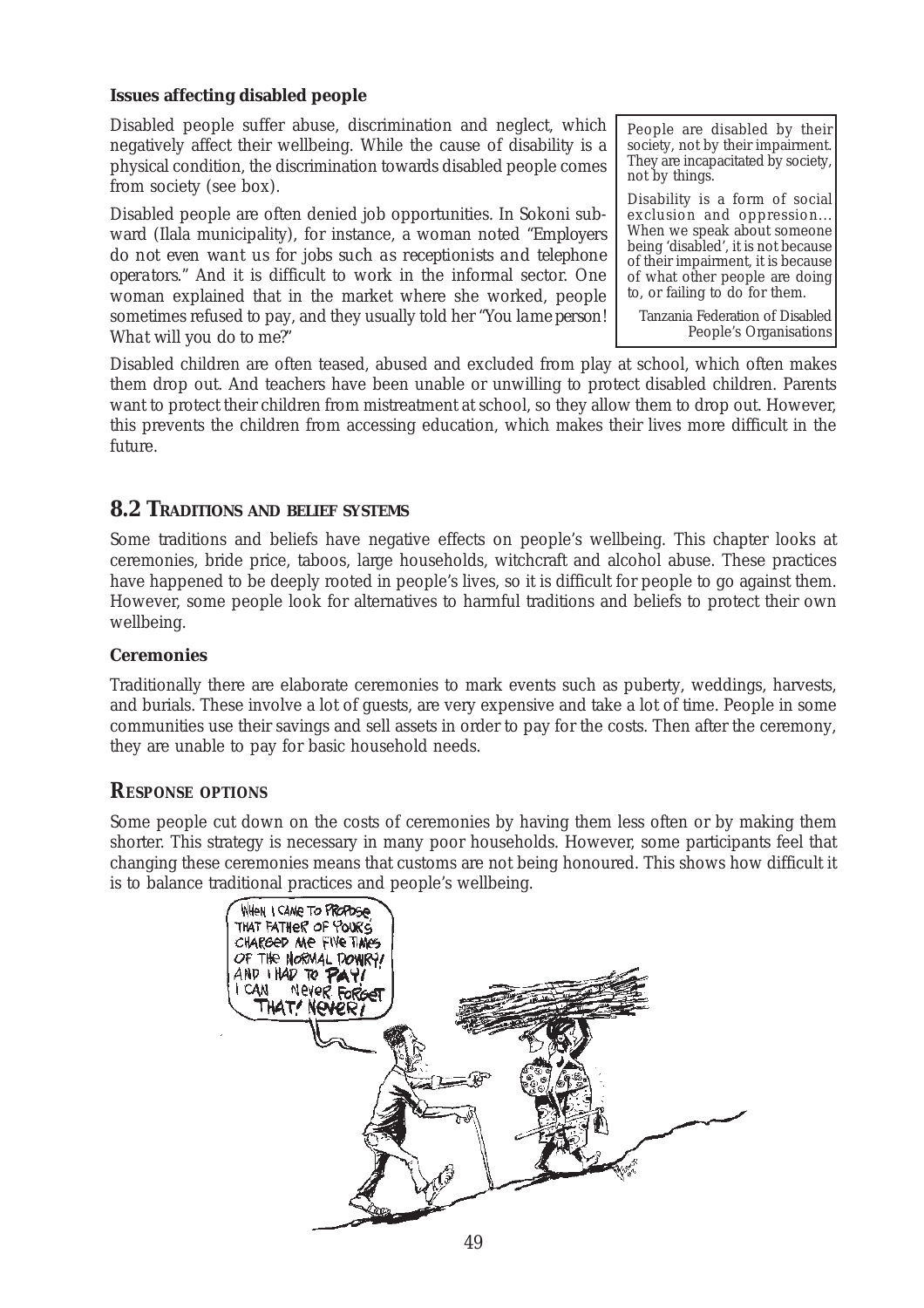### **Bride Price**

Bride price (especially when it is high) also causes households to lose valuable assets. For households with many male children, paying bride price many times can be an economic disaster. Also, high bride price sometimes contributes to domestic abuse. It was reported that some husbands feel that after paying bride price, they are free to control and abuse their wives.

### *RESPONSE OPTIONS*

Youth from poor households in communities that require high bride price usually marry women from different tribes that have lower bride prices. Another option is that a man and woman agree to live together and then get married at a later time. These options make marriage and family more accessible to more people.

#### **Taboos**

It was found that many of the negative, traditional taboos have been disappearing and that now people are being exposed to new ways of thinking. Taboos can cause a decline in bodily wellbeing, which makes people vulnerable to poverty. For example, pregnant women were traditionally not allowed to eat certain foods that sometimes resulted into poor nutrition in both mother and child. However, this practice has declined due to education campaigns by community development workers and maternal-child health clinics. But some of the old taboos are still active and causing damage.

### *RESPONSE OPTIONS*

Government and civil society organisations are working to challenge negative taboos through information and education campaigns. However, these efforts need more support in order to be effective.

### **Large Households**

The large size of a household can contribute to poverty, especially when there is only one main provider with many people depending on them. Large households were found in many communities. Participants said that large households are a result of:

- women having many children;
- polygamy;
- informal households of multiple families *(nyumba ndogo* or Block 'B'*);* and
- extended families.

There are some advantages to having large households, such as having more household members in the labour force and the ability to provide support for the sick, disabled, and old. However, large households with many young children are very vulnerable to poverty.

Problems faced by large households include:

- Decrease in food security, especially for households with one primary provider;
- Stress on family resources because of meeting daily needs of many people; and
- Children's development and future wellbeing can be damaged parents with many children often fail to provide them with proper education, food or clothing while the children are young.

### *RESPONSE OPTIONS*

Response options depend on the number of primary providers and the number of dependents. But usually responses include:

- reducing the number of meals per day;
- using child labour; and
- creating new ways of making a living.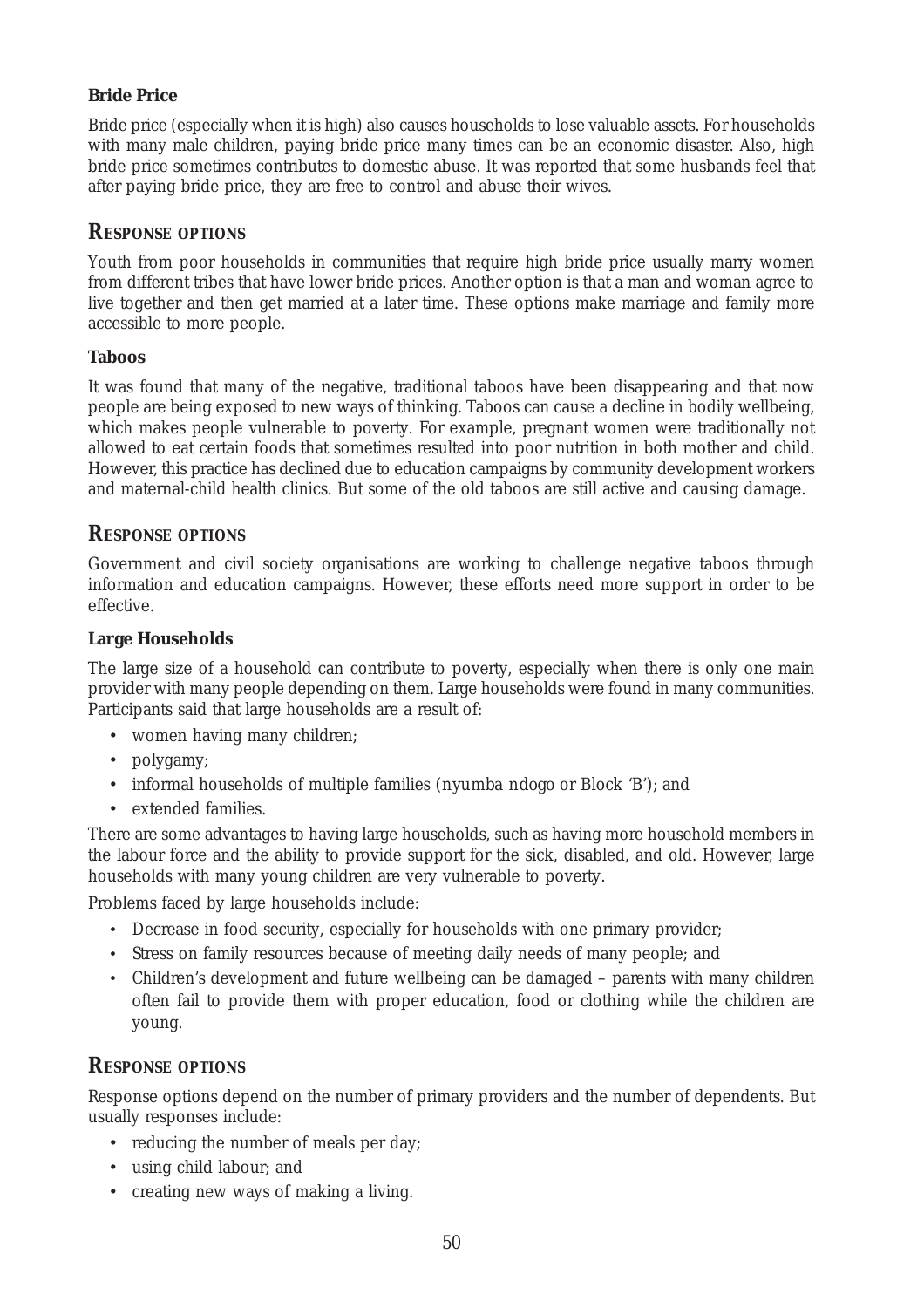Sometimes the burden of large families has encouraged irresponsible behaviours. Sometimes husbands and fathers run away leaving their wives alone with the burden of caring for many children.

Family planning programmes and education campaigns against having large families is another response. However, these are often not effective because they cannot change practices such as polygamy, extra-marital affairs, and having children out of wedlock. People also have social obligations to take care of poor family members.

When children get older, parents expect remittances, bride price or other forms of assistance to add to what can be earned at home. But these days, this kind of support is not guaranteed because children do not have enough resources.

### **Witchcraft**

Participants in all 30 study sites reported that witchcraft was deeply rooted in people's way of life. It was found that people use witchcraft to respond to various forces that threatened to push them into poverty.

In many communities, witchcraft beliefs have influenced decision-making on local governance issues and have led to power conflicts. Other people push themselves into poverty by using too much time, money and other resources trying to solve their problems through witchcraft.

Witchcraft accusations also work to damage social relations in communities because they raise suspicion and hatred among people. People who have been accused of witchcraft try to clear themselves by accusing other people of being witches. As a result, community members are not willing to cooperate with each other on important issues.

In certain times, witchcraft beliefs have caused people to suffer from bodily ill-being. For example, in one part of Morogoro region, people believe that children with malaria have been attacked by witches. Therefore, an amulet (*hiziri*) from a traditional healer is used to prevent malaria, instead of using mosquito nets.

Abuse, insecurity, and poverty among women and elderly people are other consequences of witchcraft accusations. In one village in Muleba district, witchcraft accusations are usually used for selfish reasons, for example, to threaten or get rid of elderly relatives who have claims to inherit property.

Worst of all, killings of elderly people accused of witchcraft are common in many communities. Elderly women are especially vulnerable to witchcraft accusations, and many of them end up running away to beg in the streets because they fear for their lives.

### *RESPONSE OPTIONS*

It is usually very difficult for individuals to defend themselves against accusations of witchcraft, because of low levels of formal education at the household and community level. The main response people use is to run away from their homes to protect themselves from abuse and the threat of death. This response only decreases insecurity and abuse and sometimes exposes people to additional risks.

Since people's response options are extremely limited, there is a serious need for organised efforts and strategies to denounce witchcraft beliefs and practices. Local communities have not been successful in dealing with this issue on their own.

### **Alcohol consumption**

Alcohol consumption is a traditional part of many ceremonies and is part of the daily recreation activities for many people. When alcohol is used too much, it puts people at the risk of falling into poverty.

Firstly, alcohol abuse is related to domestic violence, so it has a negative impact on the general wellbeing of households. Women in many communities reported that drunken husbands would come back at night and beat their wives for no reason.

Secondly, alcohol abuse negatively affects the economic wellbeing of households. This happens when heads of households use their income to buy alcohol instead of providing for their families. In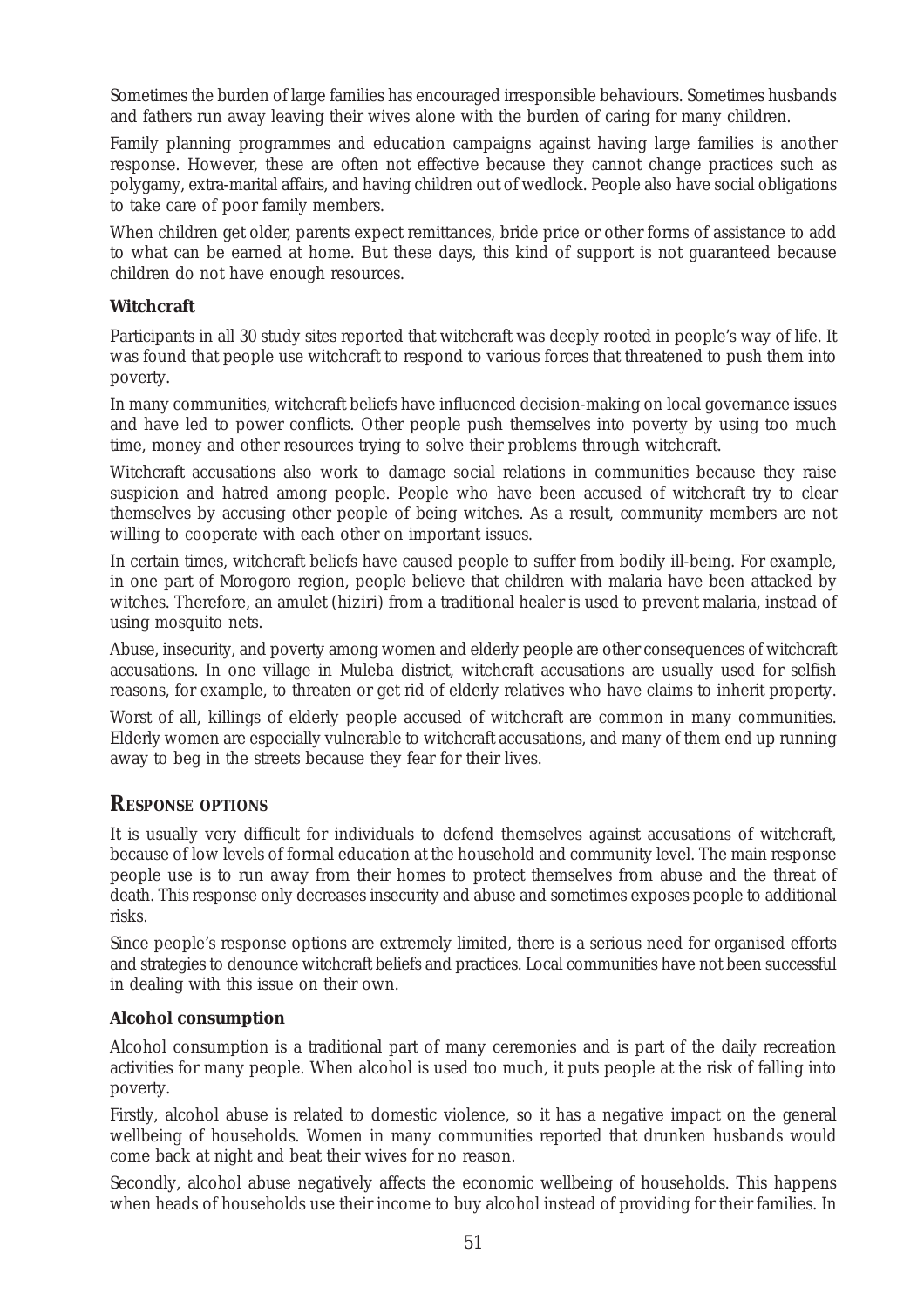one village in Kigoma Rural district, some women reported that alcoholic husbands usually ended up leaving their families.

Alcohol abuse also contributes to promiscuous sex and thus to increased risks of sexually transmitted infections and HIV/AIDS.

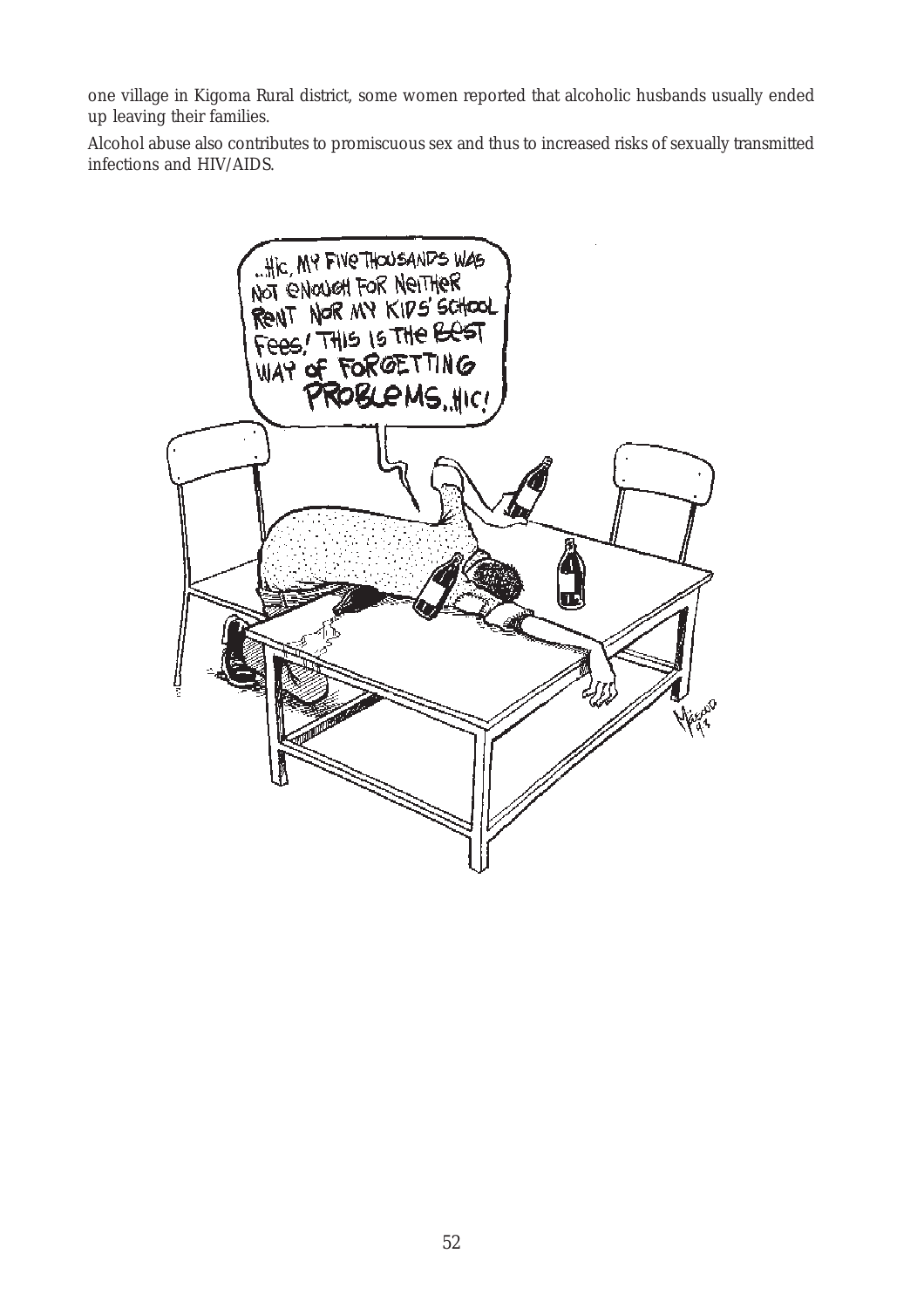## **At a Glance**

- The most significant impoverishing forces are drought; environmental degradation; worsening terms of trade; corruption; inappropriate taxation; lack of physical security; HIV/AIDS; malaria and ageing. HIV/AIDS is arguably the single most severe impoverishing force threatening individuals and households in Tanzania today.
- Some "limiting factors" only affect members of select social groups. As a result, these people typically contend with a much higher burden of cumulative constraints preventing an adequate response to shocks and stresses.
- In order to have the greatest aggregate impact on poverty reduction, Government and its development partners were advised to: (i) reduce the number, frequency and intensity of impoverishing forces identified in this Report, while (ii) increasing people's capacities in different social groups to safely and effectively encounter the forces.
- Grassroots' safety nets are increasingly made of money (needed to buy food and drugs) versus time (needed to weed someone else's shamba, prepare their food, etc.). This helps explain why poor communities cannot create safety nets fast enough/extend them far enough to manage crises like HIV/AIDS.
- Reducing the impact of impoverishing forces will lower, but cannot eliminate, the number of households being pushed down the ladder of wellbeing. Those that cannot escape hard times need social protection measures to help them live in dignity.
- Social protection measures should prioritise rendering assistance to people in social groups frequently subjected to stigmatisation and subsequent exclusion from mutual support networks.

## **9.1 INTRODUCTION**

At the beginning of this Report, the allegory of the ladder was used to explain the meaning of vulnerability as people struggle to climb up in search for well-being. During the process, a variety of forces threaten to push them down.

The key forces pushing them down – **impoverishing forces** - identified by research participants in the TzPPA were presented in six groups. The Report shows individuals, households and communities actively trying to resist or counter these forces. As some people fail to

*Poverty* **is about whether or not someone is below a socially defined minimum level of wellbeing** *now***. In contrast,** *vulnerability* **is about their likelihood of falling below (or further below) a minimum level** *in the future***.**

counter the impoverishing forces effectively, they are pushed further down the ladder of wellbeing unless held up by safety nets. This chapter draws conclusions, as explained by the research participants, about the nature of this process and answers specific questions about vulnerability raised by key stakeholders in this TzPPA. The latter part of the chapter aims to show a way forward by linking the conclusions to existing efforts on poverty reduction.

Its main conclusion is that a two pronged approach is necessary to combat vulnerability:

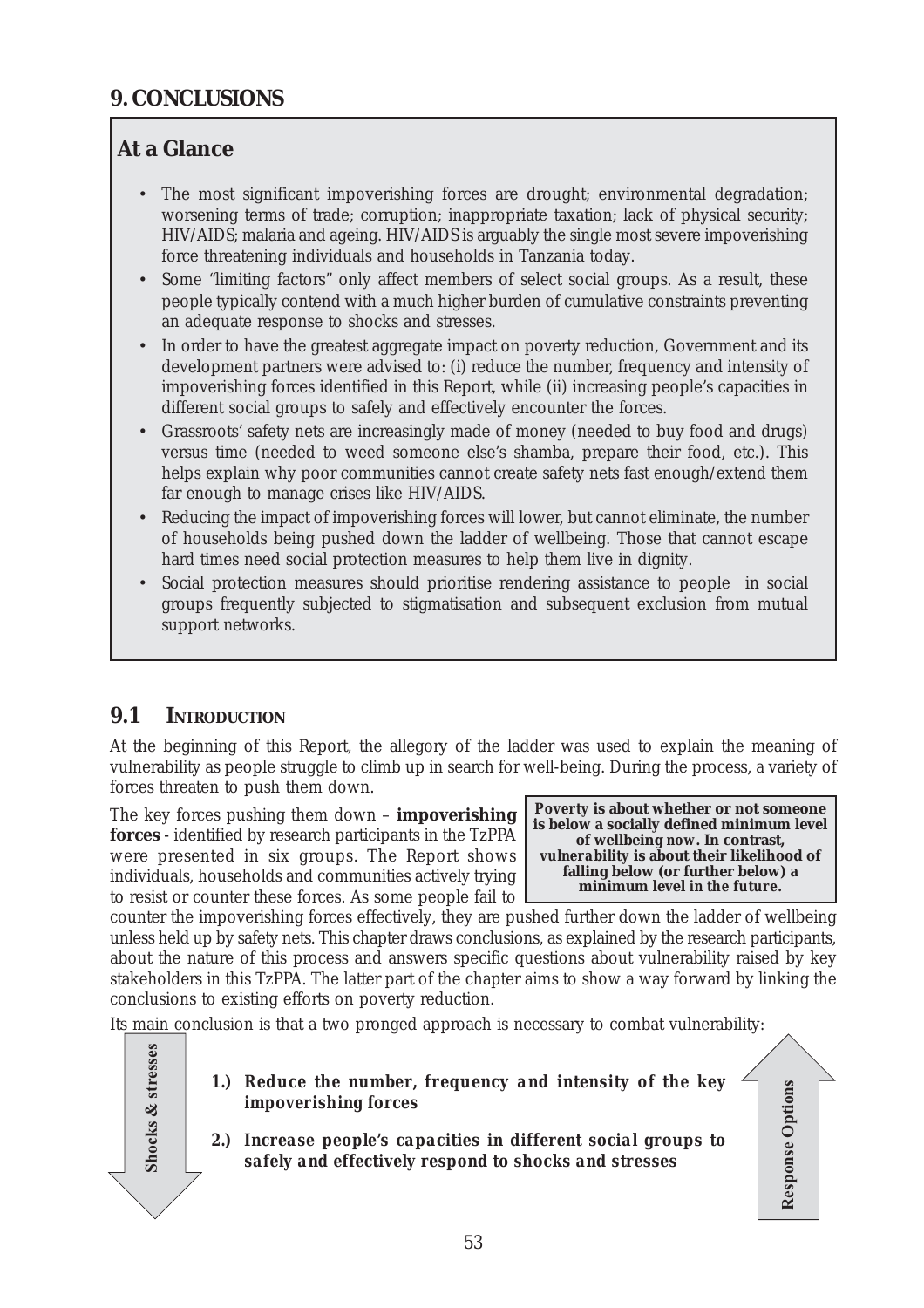## **9.2 IMPOVERISHING FORCES**

Research participants in the TzPPA were concerned about forces threatening their material wellbeing, which include their money, land, fishing gear and/or housing. However, they were no less concerned about threats to their health, sense of security and belonging, dignity and freedom of choice and action. The threats identified included *shocks* (like sudden illness) and *stresses* (such as the slow degradation of natural resources). One way of differentiating between shocks and stresses is that the former destroys assets and well-being while the latter slowly erodes them.

It is not easy to identify the *most significant category* of impoverishing forces since the impact of shocks and stresses varies from one community to the next and over time. For instance, people in Loborsoit village (Simanjiro district) said their biggest threats today were the macro-economic conditions; but environmental concerns were more important several decades ago when they were struggling to survive extended droughts. In contrast, people in Ikombe village (Kyela district) currently see environmental forces as the most critical while governance was emphasized in Sokoni sub-ward (Kinondoni municipality). These three cases are indicative of a clear pattern emerging from the inputs of the participants in the TzPPA in which *governance, macro economic and environmental forces tend to have the greatest impact on communities' wellbeing and resilience to poverty.*

As shown by this booklet, there are a lot of things pushing people towards poverty. According to what was explained by research participants in the TzPPA, the *single current most devastating impoverishing force that can strike a household is HIV/AIDS*. Because it combines the problems of long-term illness with stigmatisation and social exclusion, people living with the disease are virtually incapable of sustaining themselves without support from others. Considered with the fact that the National AIDS Control Programme's Surveillance Report suggests ever-increasing prevalence it is clear that lasting poverty reduction will be impossible *without first uncovering, confronting and stopping the HIV/AIDS pandemic*.

Other key shocks or stresses raised in this report by research participants include:

- **Drought**
- **Environmental degradation**
- **Worsening terms of trade**
- **Corruption**
- **Inappropriate taxation**
- **Lack of physical security**
- **Malaria and other diseases**
- **Ageing**

### *9.3 RESPONSE OPTIONS*

Children, women and men in all kinds of circumstances resist being pushed down the ladder of wellbeing. The ways that they do this, selected from among their available **response options**, are, very often, determined, creative and often effective. In brief, people try to:

- Prevent some impoverishing forces from occurring;
- Evade others:
- Lessen the impact of those they cannot prevent or evade;
- Cope with the consequences; and
- Resume climbing the ladder of well-being.

Some shocks and stresses, however, can be *prevented* from happening, for example buying bed nets in order to prevent malaria. This type of before-the-fact measure does work, even if some (like mosquito nets) offer less than 100 per cent protection. As such they play an important role in reducing vulnerability.

Some shocks and stresses cannot be prevented. In such cases, as was noted in the explanations by research participants, people focus on *mitigation***,** or ways of lessening the impacts of shocks and stresses. Some of these efforts take place prior to the onset of hardships. For instance, livestock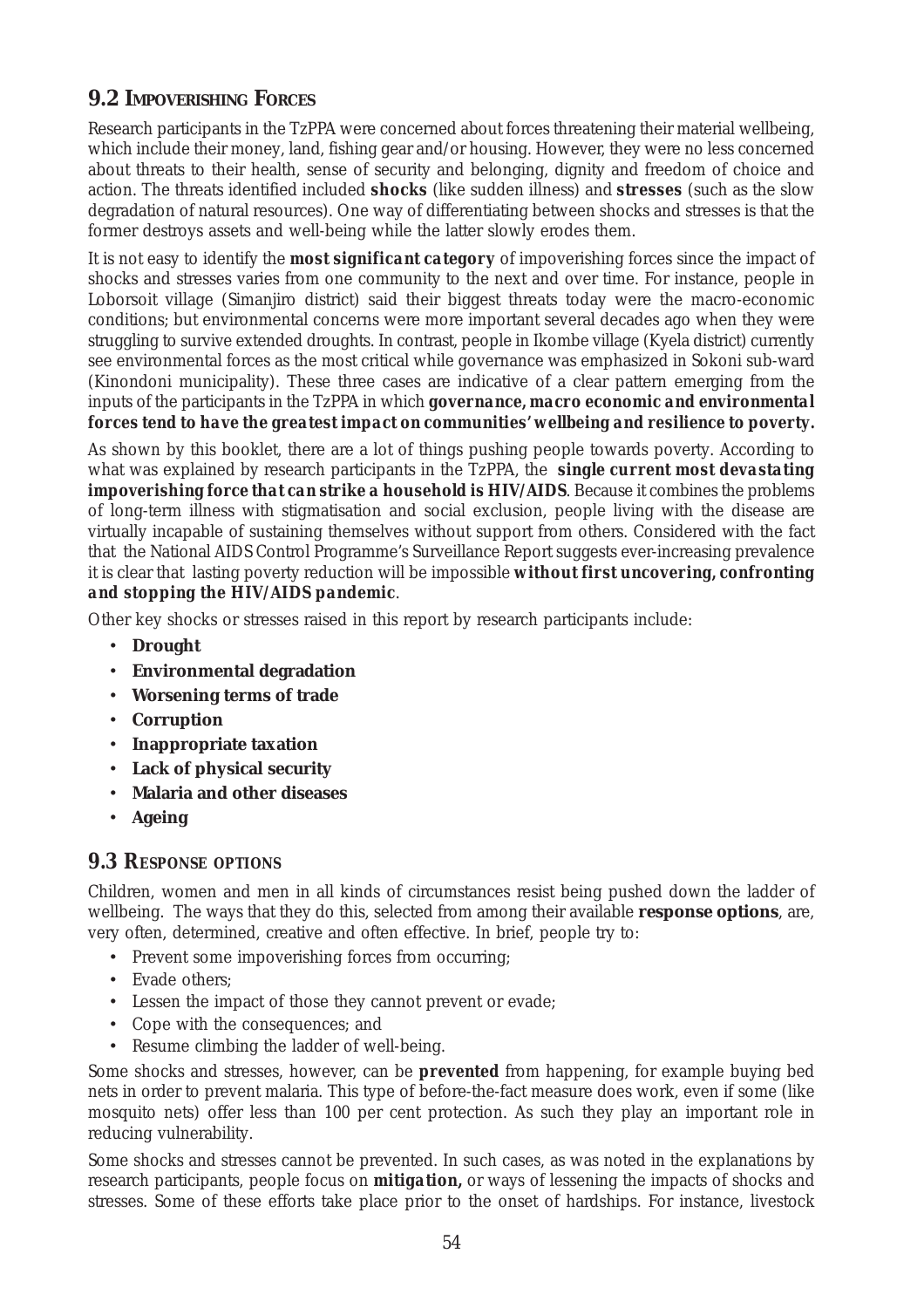keepers diversify their herds and farmers plant specific crops to sustain their households in times of drought. People also try to build up an asset-base to provide for them at old age. In contrast, other mitigating strategies, such as the application of fertilisers to compensate for reduced soil fertility, take place as shocks or stresses unfold.

Though these activities do not prevent hardships from occurring, they can lessen their impact. People then have to *cope* with the consequences. At individual and household levels, this has led people to sell assets (including productive assets like cattle

- **•** *Prevention measures* **aim to stop shocks and stresses from occuring**
- **•** *Mitigation measures* **aim to lessen their impact**
- **•** *Coping strategies* **aim to improve outcomes**

or land) for cash and withdraw children from school so that they could contribute to family income. At the community level, it has led people to pool resources together so that they can care for HIV/ AIDS orphans. These after-the-fact coping strategies help people survive but also form a critical step in preparing them to recover from impoverishing forces and reclaim their struggle up the wellbeingladder.

### **LIMITING FACTORS**

Different impoverishing forces – such as illness and declining soil productivity – call for different responses. The question is whether or not people *can* implement effective responses that do not risk their own or others' future wellbeing. The answer very often depends on:

- The assets they have at their disposal
- Factors conspiring to constrain or limit their use

The kinds of **assets** people need to have in order to counter the impoverishing forces include: human, social, political, natural, physical and financial capital. Poor people have fewer assets and, as a result, fewer options and opportunities than those who are better off. This might force them to choose response options which have short term benefits, but have the potential

**Poverty - in its various forms - is one of the most difficult conditions to influence because many factors place limits on how people can, and whether or not they can, manage shocks and stresses.**

to create new problems in the long run. This is why they are especially vulnerable to further declines in wellbeing.

However, having more assets does not necessarily give the guarantee that they can be *used* to counter the impoverishing forces. Indeed, people operate within the context of complex circumstances that limit what can be done – sometimes at an unforeseen cost – with what they have. These contexts reflect:

- Individual, household and community characteristics
- Socio-cultural, political, economic and environmental settings

According to community members contributing to the TzPPA, some of the *key limiting factors* include:

| <b>LIMITING FACTOR</b>                                                      | <b>DESCRIPTION</b>                                                                                                                                                                                                                                  |
|-----------------------------------------------------------------------------|-----------------------------------------------------------------------------------------------------------------------------------------------------------------------------------------------------------------------------------------------------|
| <b>Lack of hope</b>                                                         | In the face of recurrent shocks and stresses, and with few apparent<br>ways available to maintain their wellbeing, some people give up,<br>lose hope and stop trying. When this occurs, people fail to make<br>the most of the resources they have. |
| <b>Corruption, poor public</b><br>administration and<br>policies/ordinances | Participants in the TzPPA very often pointed to corruption, physical<br>distance to centres of social services as well as inappropriate<br>policies/laws as particularly key limiting factors. Thus, community<br>members concluded:                |
|                                                                             | • Social services play a central role in their efforts to avoid<br>becoming poorer. Though they frequently face a variety of<br>challenges in accessing these resources, the greatest obstacle<br>was said to be <i>corruption</i>                  |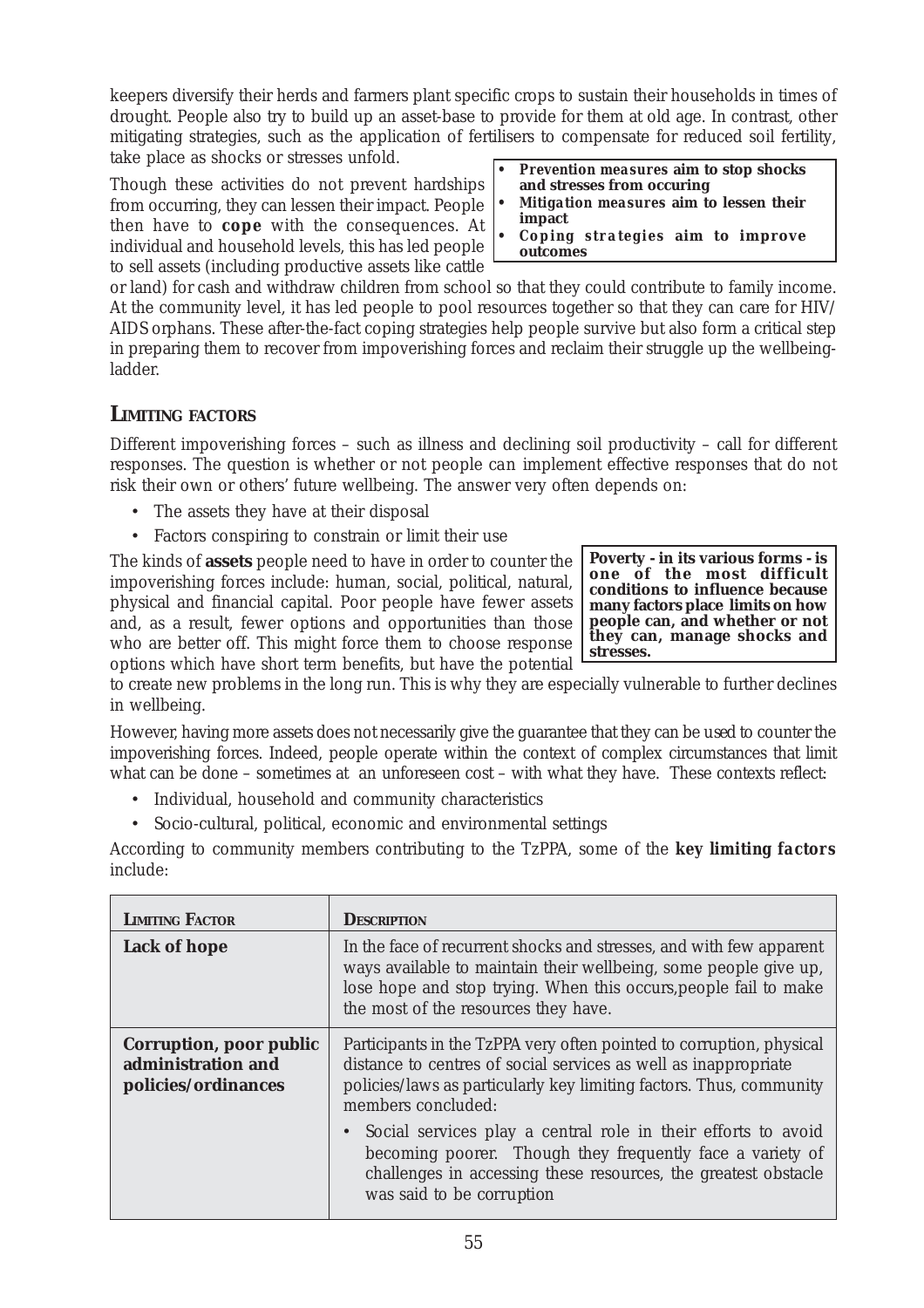|                                                                 | Things like absenteeism from work by some teachers and health<br>care providers, inadequate supplies of essential drugs, lack of<br>educational materials and broken water pumps/taps make the<br>real distance to social services much greater than the numeric<br>improvements indicated in the 2000/1 Household Budget Survey<br>Laws, bylaws and ordinances routinely affect people's response<br>options in a number of ways. The most obvious example is that<br>of restrictive legislation directly prohibiting certain courses of<br>action and threatening punishment in case of violation. They<br>might stem out of necessity since government needs to ensure<br>the wise use of common resources, safeguard public health,<br>etc. However, people perceive other legislation as serving<br>narrower interests and unreasonably contributing to their<br>impoverishment |
|-----------------------------------------------------------------|--------------------------------------------------------------------------------------------------------------------------------------------------------------------------------------------------------------------------------------------------------------------------------------------------------------------------------------------------------------------------------------------------------------------------------------------------------------------------------------------------------------------------------------------------------------------------------------------------------------------------------------------------------------------------------------------------------------------------------------------------------------------------------------------------------------------------------------------------------------------------------------|
| Socio-cultural patterns of<br>ownership, power<br>and privilege | Customs and norms sometimes determine who owns assets and<br>how they are to be used, who gains valuable skills and who<br>influences important decisions. In other words, socio-cultural<br>patterns of <i>ownership</i> , <i>power</i> and <i>privilege</i> limit the response options<br>available to some people while enlarging those of others. These<br>patterns exist at household, community and larger levels; and they<br>result in pockets of relative vulnerability requiring special assistance.                                                                                                                                                                                                                                                                                                                                                                       |

### **THE MOST VULNERABLE GROUPS**

Some limiting factors, as deduced from discussions with research participants, such as macro-economic constraints, affect whole populations. Other factors, such as cultural norms curtailing women's movement or discrimination against people with disabilities, only affect members of select social groups within a given community. As a result, people in these social groups typically have to deal with a much higher burden of constraints shaping how (or, even, *if*) they can respond to shocks and stresses.

People in social groups with the *least freedom* of response are the most vulnerable. Accordingly, some of the *most vulnerable social groups in Tanzania*, as identified by the TzPPA participants, include:

- Children (especially orphans)
- Childbearing women/women with young children
- Widows
- The elderly
- People with disabilities
- People with chronic illnesses
- People in HIV/AIDS affected households
- Destitute persons

### **Safety nets**

Reducing impoverishing forces and increasing people's response options was said, in the course of discussion, to be the best approach to tackling widespread poverty in Tanzania. However, it is unsatisfactory on its own because people in some social groups – such as orphans and the elderly – will remain at especially high risk of falling down the ladder of wellbeing. *These people require*

### *sustained, targeted "safety nets" to avoid descending into destitution from which they cannot escape*.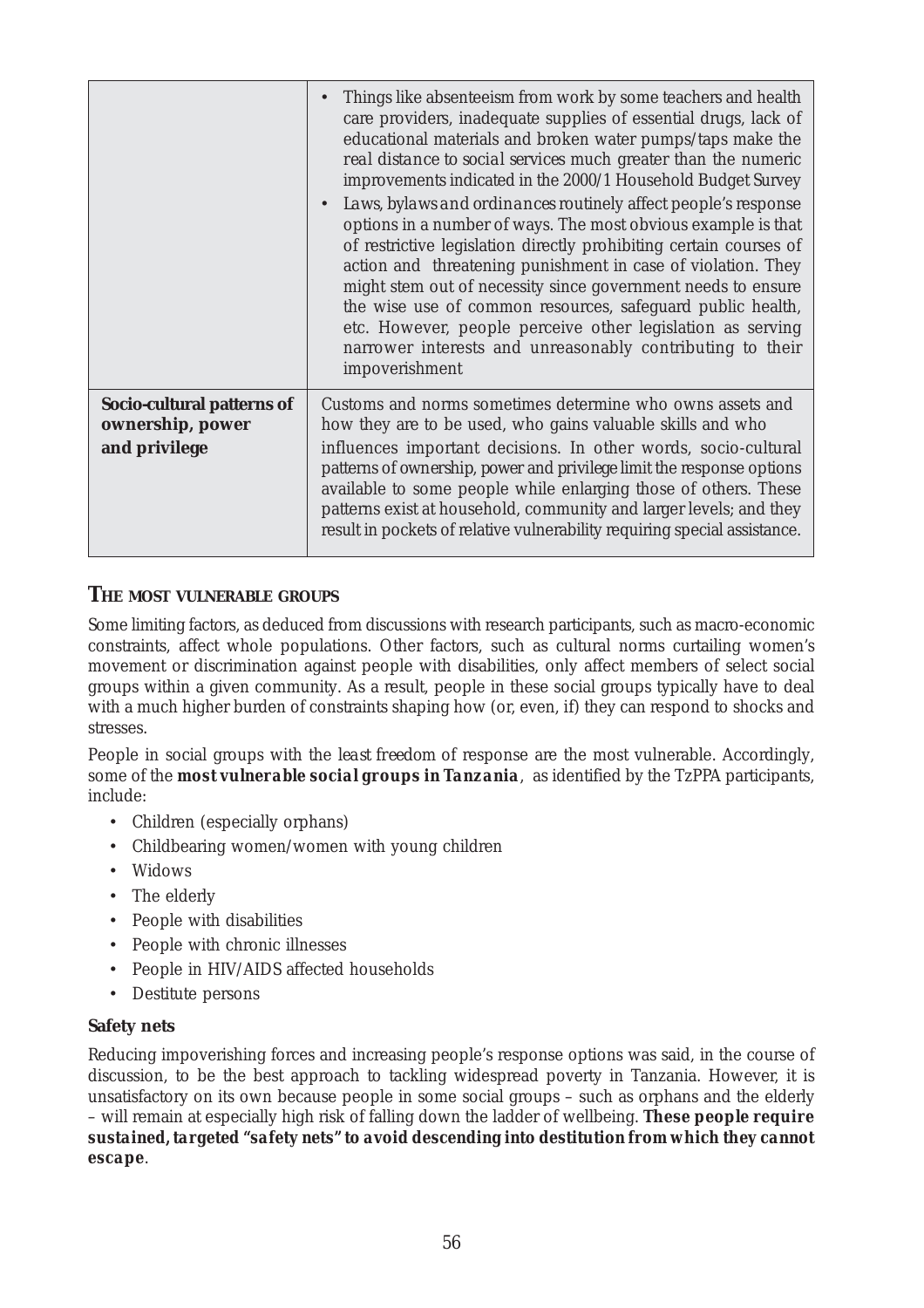*Safety nets ensure that households' basic needs are met when hardships strike*. Informal safety nets supported by the community have been a traditional feature of social life in Tanzania, and they are still important today. Participants in the TzPPA gave many examples, including:

- At the household level: adults sending remittances to elderly parents; and
- At the level of extended family: cash poor households being given small handouts to pay for medical treatment, development levies, etc.; relatives sending food to those affected by drought; and grandparents, aunts and uncles adopting orphaned children.

Though these and similar safety net mechanisms are common, people report that more people are falling through them now than in the past. This could be due to the overwhelming number of people in need but also due to the weakening social network ties. Grassroots safety nets do fail when shocks, such as severe drought, strike whole regions. In such cases, no one can bear to support their neighbours or their families. In some communities, HIV/AIDS is currently straining people's efforts to take care of each other. For example, orphaned children in Maliwa village (Makete district) used to be relatively rare and were easily absorbed into other families. However, their number has skyrocketed and, subsequently, stretched the age-old way of controlling things. In response, people came together to create an orphanage where children could be supported by contributions from many households. Though this allowed the community to care for more children, some victims of the situation still do not get enough help to avoid destitution.

This case is typical of community-based safety nets that need external support. Government and other non-local actors should prioritise helping stressed communities whose safety nets can no longer manage the effects of widespread impoverishing forces (e.g. epidemics and natural disasters). Stakeholders' combined efforts should aim at:

- Providing *timely assistance* so that people's livelihoods are secured and they would be able to resume climbing the ladder of wellbeing on their own;
- *Strengthening rather than replacing grassroots initiatives*; and
- Responding to the *different needs* of individuals in the same household.

In addition to supporting and strengthening the ways in which communities can help themselves, initiatives from government and others *should prioritise assistance to* social groups frequently subjected to stigmatisation and subsequent exclusion from community-based assistance. These include:

- People with disabilities, and in particular, mentally impaired people;
- Elderly people, and in particular, elderly widows;
- HIV/AIDS affected households; and
- Destitute households.

### **9.4 IMPLICATIONS FOR POVERTY REDUCTION**

The Report presents research participants' beliefs that reducing vulnerability by trying to control shocks and stresses and increasing response options can effectively cut down on the number of people who become poor, or who are caught in a poverty trap. Reducing vulnerability is an operational approach to poverty reduction. The shocks and stresses documented by people consulted in this assessment can be contained by ensuring that Government and development partners take forward an approach which:

- Reduces the number, frequency and intensity of key impoverishing forces
- Increases people's capacity in different social groups to safely and effectively respond to shocks and stresses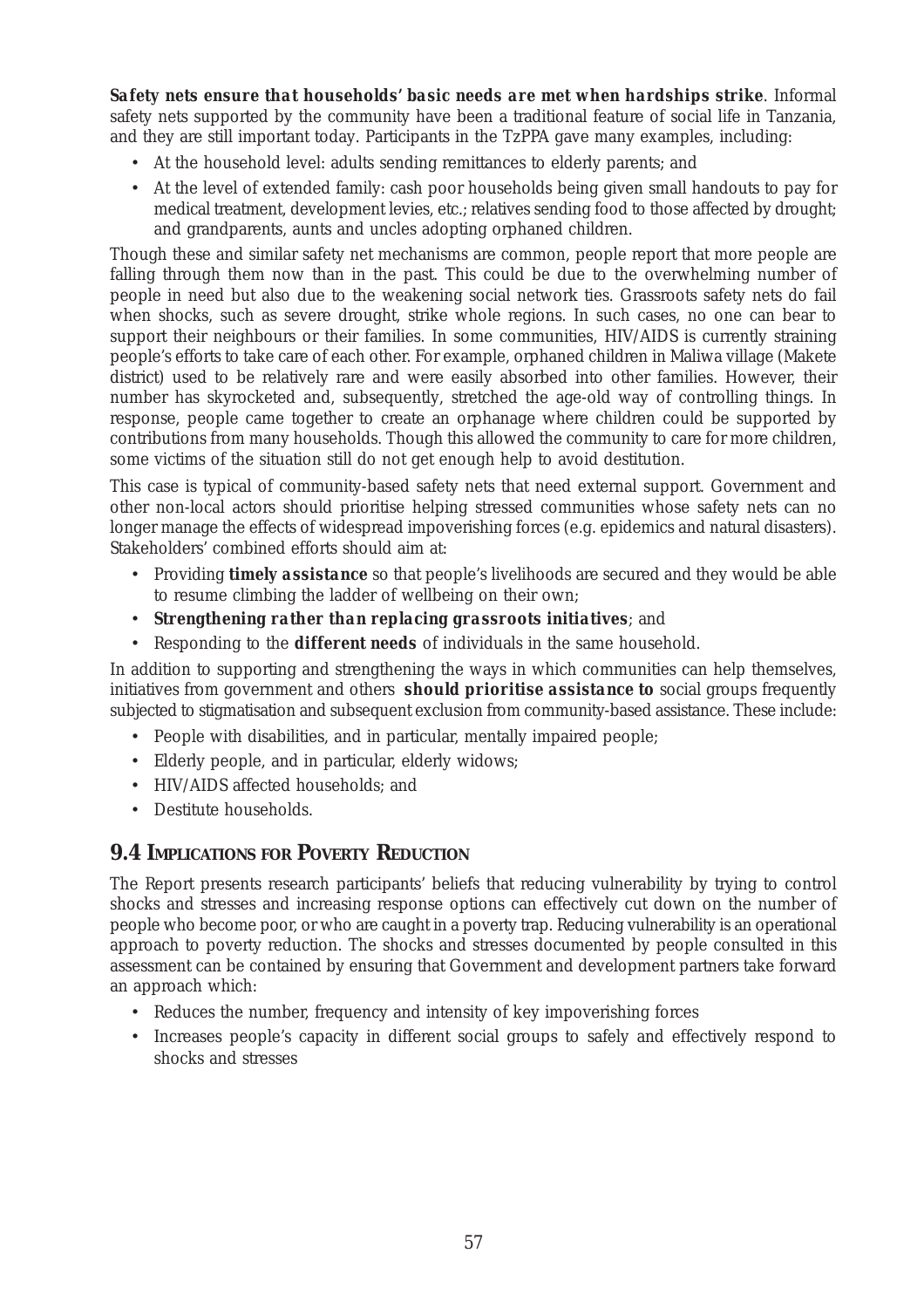### **REDUCING SHOCKS AND STRESSES: TACKLING IMPOVERISHING FORCES**

Some impoverishing forces can best be tackled by implementing targeted programmes. For instance, immunization and micronutrient supplementation can prevent life-threatening diseases among young children.

The research participants were also of the opinion that establishing pro-poor policies and making sure that they work accordingly can redress other shocks and stresses. The 1999 Land Act recognizes widows' ownership rights over key household assets. Its implementation can protect this vulnerable social group from losing the resources they depend upon to make a living. Also, Government has formulated policies to prohibit unsustainable fishing and ensure basic household sanitation. If enforced, these laws could protect Tanzania's natural assets for future generations, and safeguard public health.

Programmes and policies like these should continue and be stepped up since they reduce the number, frequency and intensity of impoverishing forces that other stakeholders have neither the capacity nor authority to address.

The root causes of some important impoverishing forces, such as worsening terms of trade for small farmers and climate change, extend beyond Tanzania's borders and can only be dealt with by well informed and well resourced institutions working nationally and globally. In addition to the role of supporting and strengthening grass roots initiatives, many people reported that Government and its partners are especially obliged to tackle the problems they cannot. Thus, for example, participants in the TzPPA said Government is responsible for making economic reforms and markets work for poor people rather than increasing their impoverishment.

### **ENHANCING RESPONSE OPTIONS**

Some impoverishing forces, including acts of God and the physical effects of ageing, cannot be prevented. Therefore, it is important to enhance the range and effectiveness of response options available to different social groups. For rural people, this is especially important during the rainy season when they have the fewest choices and are most likely to accept decisions forcing them into poverty traps.

Several steps have already been taken in order to avoid this outcome by introducing drought resistant crops as well as food-for-work and other employment schemes during times of crisis. Though helpful, measures like these are ultimately unable to match the scope of people's needs. Therefore, it is *also* necessary to:

- Prioritise programmes that strengthen human capital; and
- Reduce the ways in which environmental conditions; macro-economic decisions; governance; and cultural practices inhibit people's capacity to safeguard their own and their dependents' wellbeing.

### **SAFETY NETS, SOCIAL PROTECTION**

Though reducing shocks and stresses and increasing response options would have significant impacts in terms of absolute poverty reduction, it could be unsatisfactory on its own because people in some social groups will remain:

- Especially vulnerable as a result of age, lack of critical social connections (e.g. parent or spouse), health or cultural beliefs that inhibit their freedom of choice and action; and
- Neglected by their households and communities because of discrimination (e.g. the social exclusion experienced by many men and women with disabilities).

These people require sustained, targeted social protection measures

to avoid destitution. Therefore, **Government's response to vulnerability should be composed of two parts. The first should aim to reduce vulnerability and the second to ensure people have access to basic needs even when hard hit by shocks or stresses.**

**Social protection measures should provide for people's basic needs in time to prevent them from having to sell off productive assets.**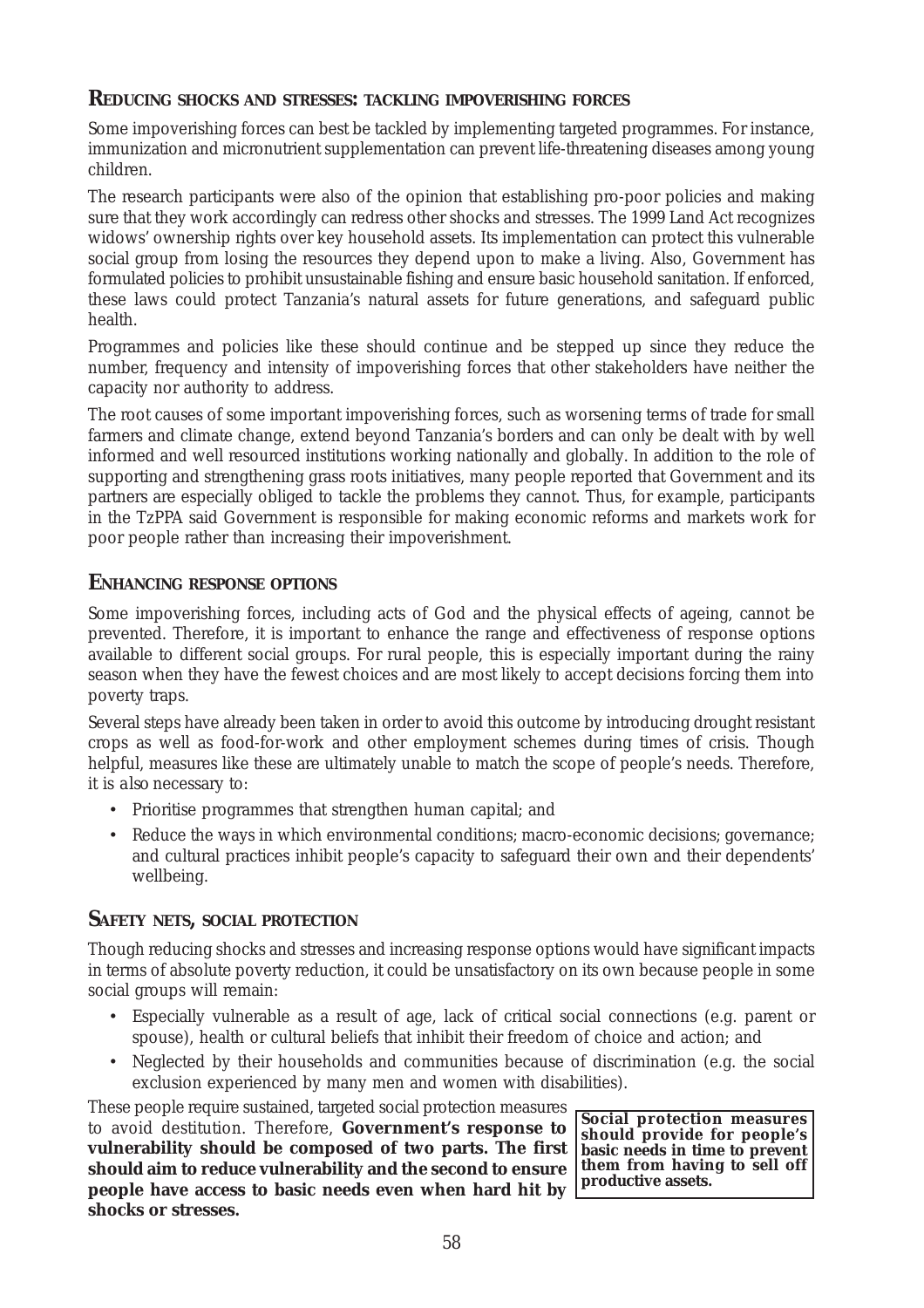By prioritising programmes that enhance human capital and policies that protect rights and common resources, Government creates an *enabling environment* in which other stakeholders are empowered to make their own contributions to addressing vulnerability. As documented throughout this booklet, CSOs, informal social networks, households and individuals are already working towards this end. However, the research participants were of the opinion that the Government needs to: (i) create new opportunities for effective action and (ii) ensure that people can afford to make "good choices" (such as keeping children in school, investing in increased productivity, using condoms, etc.) in the face of potentially impoverishing shocks and stresses.

In sum, then, Government's roles, according to research participants, include:

- Identifying and doing the important things that other stakeholders cannot do;
- Encouraging and enabling others to do what they are capable of doing; and
- Facilitating and supporting them to do so.

A key message from research participants and from this report is that **all action**, at household, community, national and at global levels, has direct consequences for vulnerability. In some cases vulnerability is reduced, in others it is increased. The discussions of research participants carried in this report have allowed us to learn a great deal about ways in which how this happens. It is now necessary to take our current understanding of the causes and consequences of vulnerability, develop it further and ensure that it is integrated into all public action in support of poverty reduction. This report is only the beginning. As programmes and policies develop, it will be necessary to routinely and deliberately seek out the perspectives of different social groups and make decisions that respect their diverse needs and circumstances.

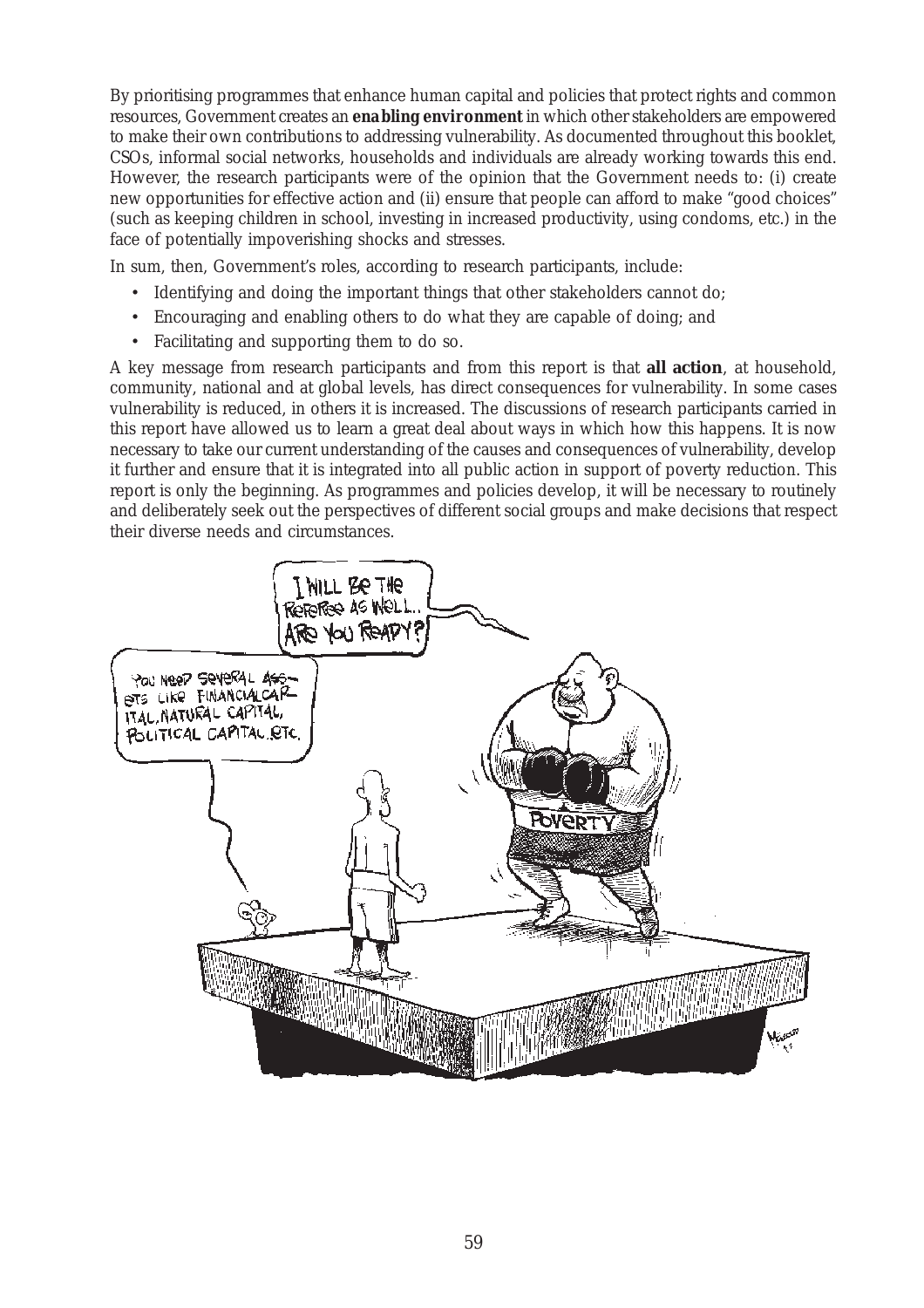# **GLOSSARY: WORDS USED IN THE DOCUMENT**

| advocate                      | To publicly support or recommend a particular cause or policy.                                                                                                                                                                                                                                                  |
|-------------------------------|-----------------------------------------------------------------------------------------------------------------------------------------------------------------------------------------------------------------------------------------------------------------------------------------------------------------|
| ante natal care               | Care given to a woman while she is pregnant and before she gives birth.                                                                                                                                                                                                                                         |
| assets                        | A person's assets are all the things they own plus the qualities, skills and<br>relationships that they possess. The most obvious asset is money (financial<br>capital) but there are also other important assets which include natural,<br>political, human, physical and social capital.                      |
| campaigning                   | Working in an organised and active way towards a well defined goal.                                                                                                                                                                                                                                             |
| capital                       | The assets that are used to produce goods or services. The assets may<br>belong to producers (e.g. factories and machines), consumers (e.g. houses)<br>or the community (e.g. public buildings and roads). Types of capital include<br>financial, human, natural, physical, political and social.               |
| dementia                      | A mental disorder which causes memory failure, personality change and<br>loss of ability to think straight.                                                                                                                                                                                                     |
| economy                       | The economy of a country or region is the system it uses to organize and<br>manage its money, industry, and trade, or the wealth it obtains from business<br>and industry.                                                                                                                                      |
| ethics                        | Ideas about what is right and wrong.                                                                                                                                                                                                                                                                            |
| <b>facilities</b>             | An enabling plan/thing or building or equipment that are provided for a<br>particular purpose.                                                                                                                                                                                                                  |
| factor                        | A factor is one of the things affecting a decision or something that happens.                                                                                                                                                                                                                                   |
| fiscal                        | Having to do with government revenue, especially taxes and spending.                                                                                                                                                                                                                                            |
| impoverishing<br>forces       | The shocks and stresses that can force individuals, households or communities<br>down the ladder of wellbeing.                                                                                                                                                                                                  |
| income-poverty                | When you are living on less than one US dollar a day. Often measured in<br>terms of food and basic needs poverty lines.                                                                                                                                                                                         |
| infrastructure                | The basic physical and organisational structures needed to run a country,<br>for example buildings, roads and power supplies.                                                                                                                                                                                   |
| investment                    | If you invest or make an investment, you use your money (or other assets)<br>in a way that you hope will increase its value/bring in profit.                                                                                                                                                                    |
| limiting factors              | Things that prevent people from using their assets effectively. Poverty causing<br>conditions are the main limiting factors and they can be general or specific<br>in the way that they work.                                                                                                                   |
| macroeconomics                | Having to do with economic systems of countries or groups of countries,<br>rather than those of companies or industries.                                                                                                                                                                                        |
| non-income<br>poverty         | When you have a little bit of money but lack some of the other kinds of<br>wellbeing.                                                                                                                                                                                                                           |
| obstetric care                | Care given to a woman during the process of giving birth.                                                                                                                                                                                                                                                       |
| <i>parastatal</i>             | An organisation of industry which is separate from but closely linked to the<br>government.                                                                                                                                                                                                                     |
| poverty causing<br>conditions | The six main poverty causing conditions are environment, macroeconomic<br>policies, governance, health conditions, lifecycle and age-related conditions,<br>and cultural beliefs and practices.                                                                                                                 |
| prophylaxis                   | A medicine or action taken to prevent disease from happening.                                                                                                                                                                                                                                                   |
| resources                     | What an individual, household, community or nation own as things available<br>for their use, for example, land, money, able-bodied people.                                                                                                                                                                      |
| response options              | People have three response options to shocks and stresses. They can try to<br>see them coming and to take preventive action (PREVENTION), they can do<br>their best to deal with them when they arrive (MITIGATION) and they can<br>do their best to cope with them after they have done their damage (COPING). |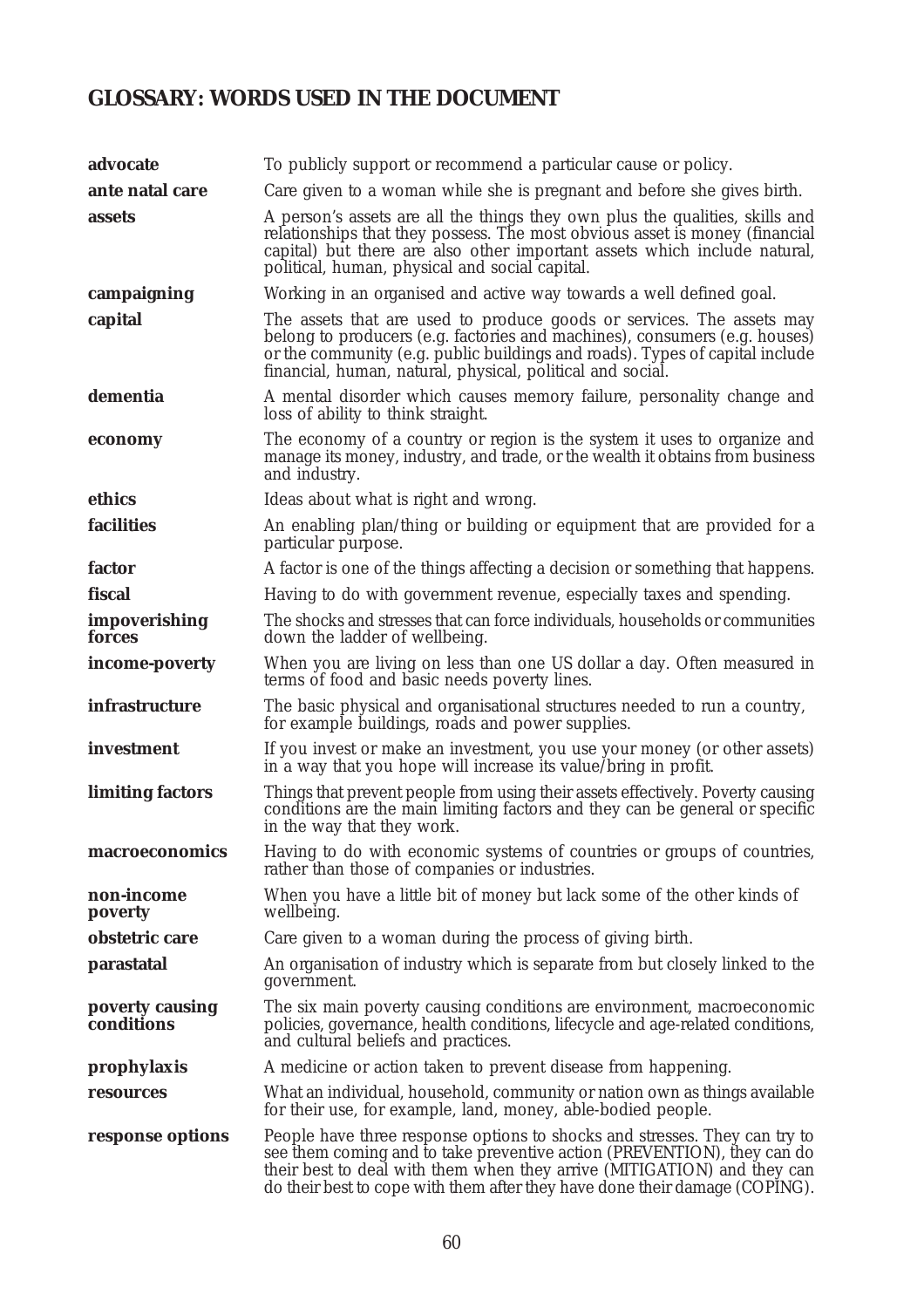| retrenchment                     | Where an organisation terminates employees so as to reduce costs.                                                                                                                                                     |
|----------------------------------|-----------------------------------------------------------------------------------------------------------------------------------------------------------------------------------------------------------------------|
| safety nets                      | Measures which protect the poor and vulnerable. They can include public<br>works schemes, unemployment benefits, food security measures, etc. Safety<br>nets were traditionally provided by families and communities. |
| shocks                           | Sudden and unpredictable impoverishing forces. They can be general and<br>affect everybody (e.g. an earthquake) or particular and affect individuals<br>(e.g. a car accident).                                        |
| social<br>protection<br>measures | Social protection measures make sure that household needs are met when<br>hardship strikes and households cannot provide for themselves (see 'safety<br>nets').                                                       |
| stakeholder                      | A person with an interest or concern in something.                                                                                                                                                                    |
| <b>statistics</b>                | Facts which are expressed in numbers and obtained by gathering and<br>analysing information.                                                                                                                          |
| stigmatisation                   | If someone is stigmatised they are looked on as unacceptable or shameful.<br>They are therefore either humiliated and abused or neglected and socially<br>excluded.                                                   |
| strategy                         | A strategy is a high level plan for achieving something.                                                                                                                                                              |
| <b>stresses</b>                  | Gradual and predictable impoverishing forces. They can be general and<br>affect everybody (e.g. soil erosion) or particular and affect individuals (e.g.<br>growing old).                                             |
| sustainable<br>development       | "Development that meets the needs of the present without compromising<br>the ability of future generations to meet their own needs." 1992 UN Rio<br>Declaration on Environment & Development.                         |
| vulnerability                    | A person, household or community is vulnerable if they are likely to be<br>poorer tomorrow than they are today.                                                                                                       |
| wellbeing                        | You have wellbeing when you are not affected by poverty causing conditions.<br>The idea includes material, bodily and social wellbeing and also security<br>and freedom of choice and action.                         |

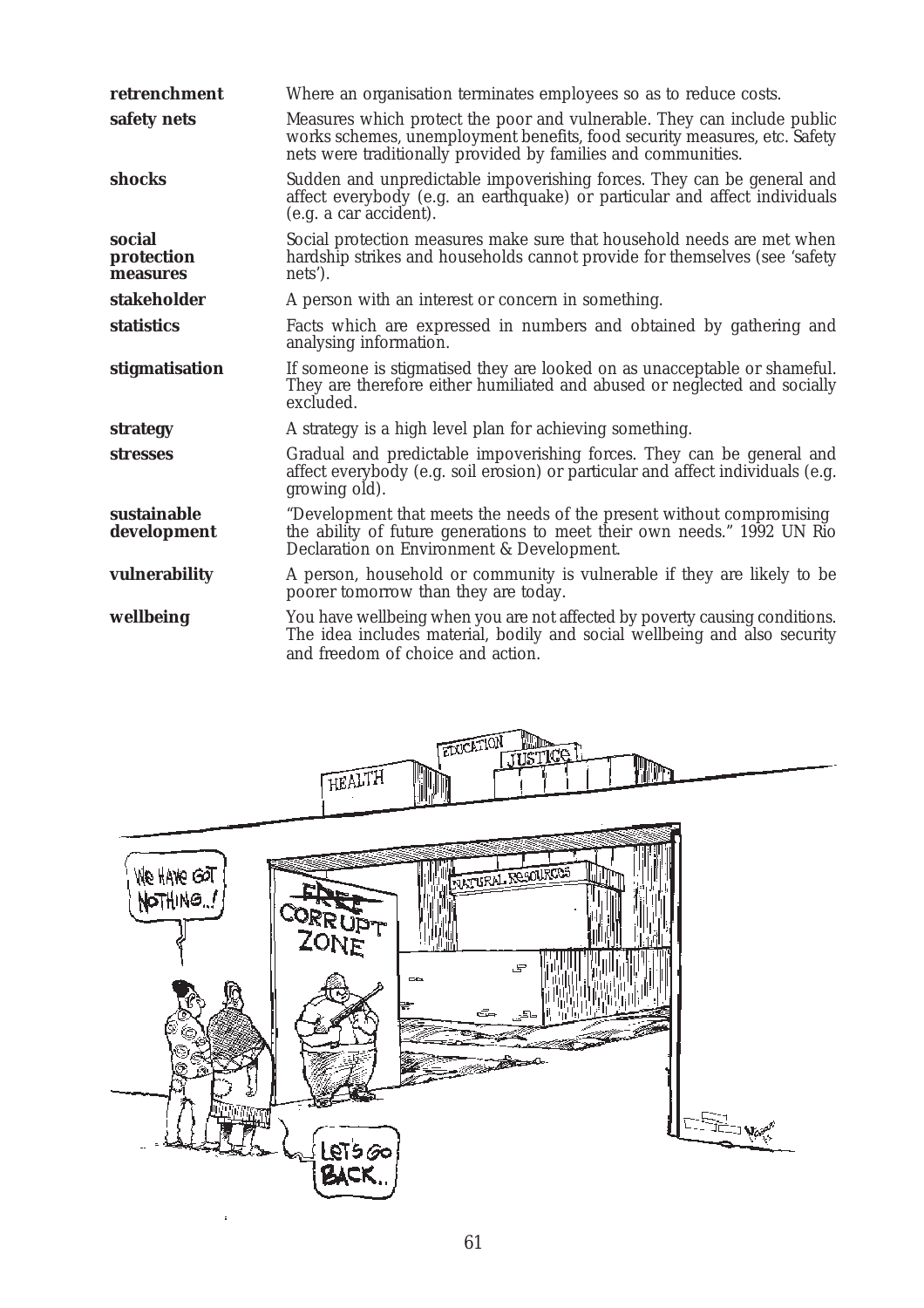**MAP OF MAINLAND TANZANIA SHOWING THE LOCATION OF THE TZPPA STUDY AREAS**

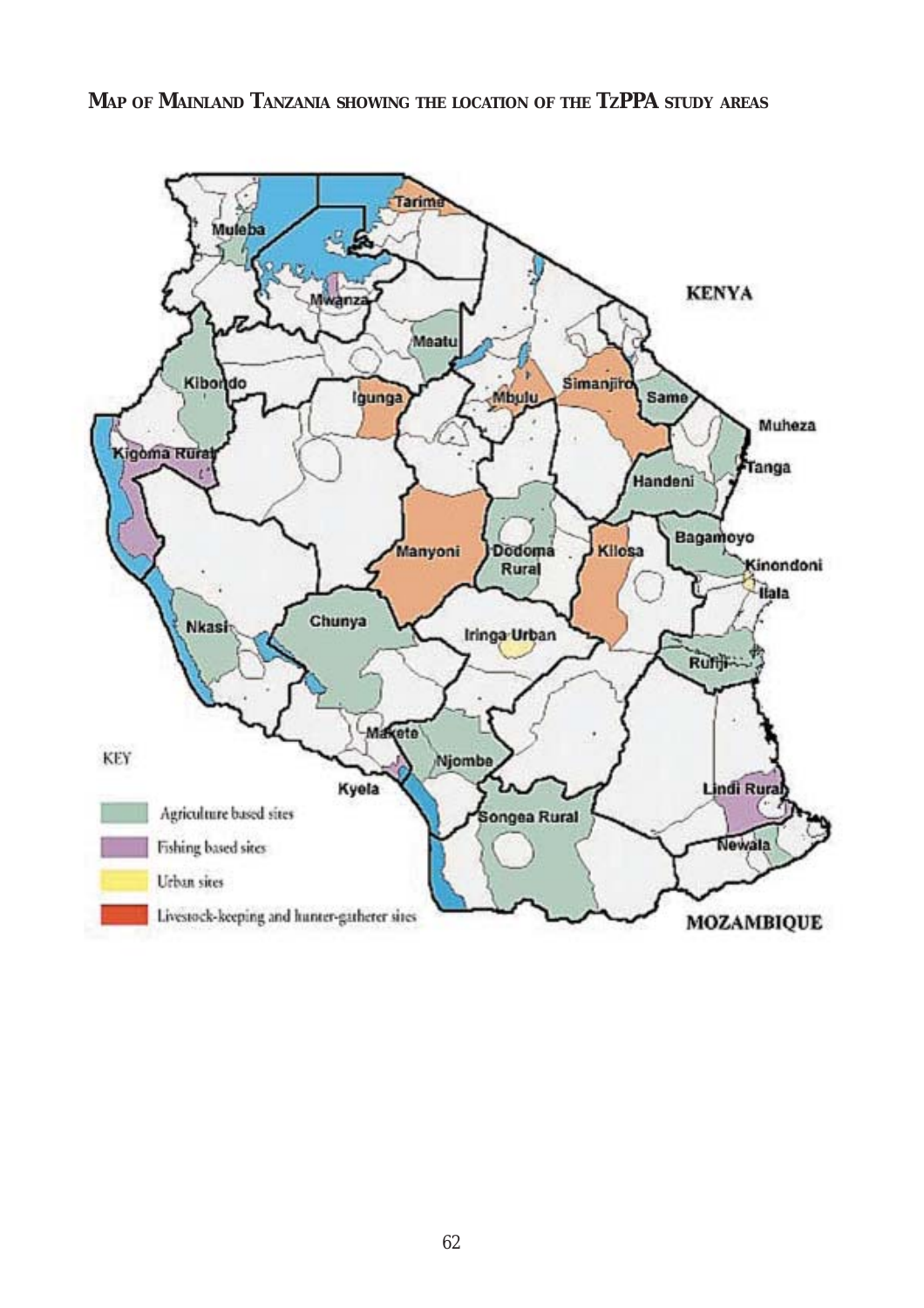## **ACKNOWLEDGEMENTS**

This report is a result of the work of many individuals and institutions, most of which were acknowledged in the PPA main report. These acknowledgements recognize the work of all such individuals and institutions, but specific mention is made of those directly and extensively involved in producing this popular version of the PPA report.

Special thanks go to the members of the Research and Analysis Working Group (R&AWG) who often went into detail editing the drafts to ensure correctness and completeness of the information.

Special thanks also go to Hakikazi Catalyst who was engaged to prepare this popular version, and to Mr. Deo Simba, who edited various drafts of this report, responding to many comments and observations made by members of the R&AWG.

Arthur Mwakapugi Chairperson, Research and Analysis Working Group October 2004

Printing by Colour Print (T) Ltd.